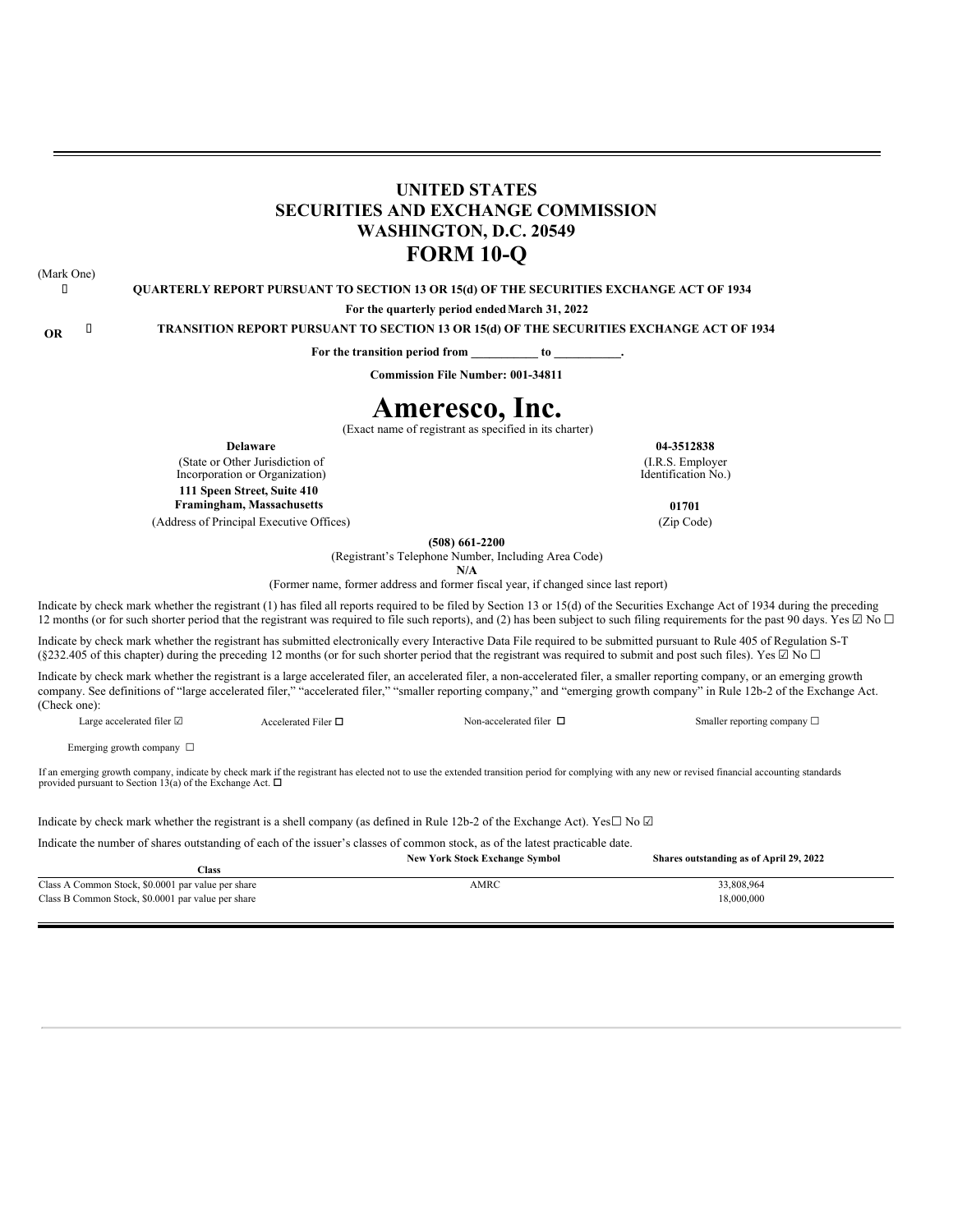## **TABLE OF CONTENTS**

## **PART I - FINANCIAL [INFORMATION](#page-1-0)**

<span id="page-1-0"></span>

| Item 1. Condensed Consolidated Financial Statements                                                                                                                             |                 |
|---------------------------------------------------------------------------------------------------------------------------------------------------------------------------------|-----------------|
| Condensed Consolidated Balance Sheets at March 31, 2022 (Unaudited) and December 31, 2021                                                                                       | ⊥               |
| Condensed Consolidated Statements of Income for the three months ended March 31, 2022 and 2021 (Unaudited)                                                                      | $\overline{3}$  |
| Condensed Consolidated Statements of Comprehensive Income for the three months ended March 31, 2022 and 2021 (Unaudited)                                                        | $\overline{4}$  |
| Condensed Consolidated Statements of Changes in Redeemable Non-Controlling Interests and Stockholders' Equity for the three months ended March 31, 2022<br>and 2021 (Unaudited) | $\overline{2}$  |
| Condensed Consolidated Statements of Cash Flows for the three months ended March 31, 2022 and 2021 (Unaudited)                                                                  | $6\overline{6}$ |
| Notes to Condensed Consolidated Financial Statements (Unaudited)                                                                                                                | 8               |
| Item 2. Management's Discussion and Analysis of Financial Condition and Results of Operations                                                                                   | 26              |
| Item 3. Quantitative and Qualitative Disclosures About Market Risk                                                                                                              | $\overline{34}$ |
| Item 4. Controls and Procedures                                                                                                                                                 | 34              |
|                                                                                                                                                                                 |                 |
| <b>PART II - OTHER INFORMATION</b>                                                                                                                                              |                 |
| Item 1. Legal Proceedings                                                                                                                                                       | 35              |
| Item 1A. Risk Factors                                                                                                                                                           | 35              |
| Item 2. Unregistered Sales of Equity Securities and Use of Proceeds                                                                                                             | 35              |
| Item 6. Exhibits                                                                                                                                                                | $\frac{37}{2}$  |
| <b>Signatures</b>                                                                                                                                                               | <u>38</u>       |
|                                                                                                                                                                                 |                 |

**Page**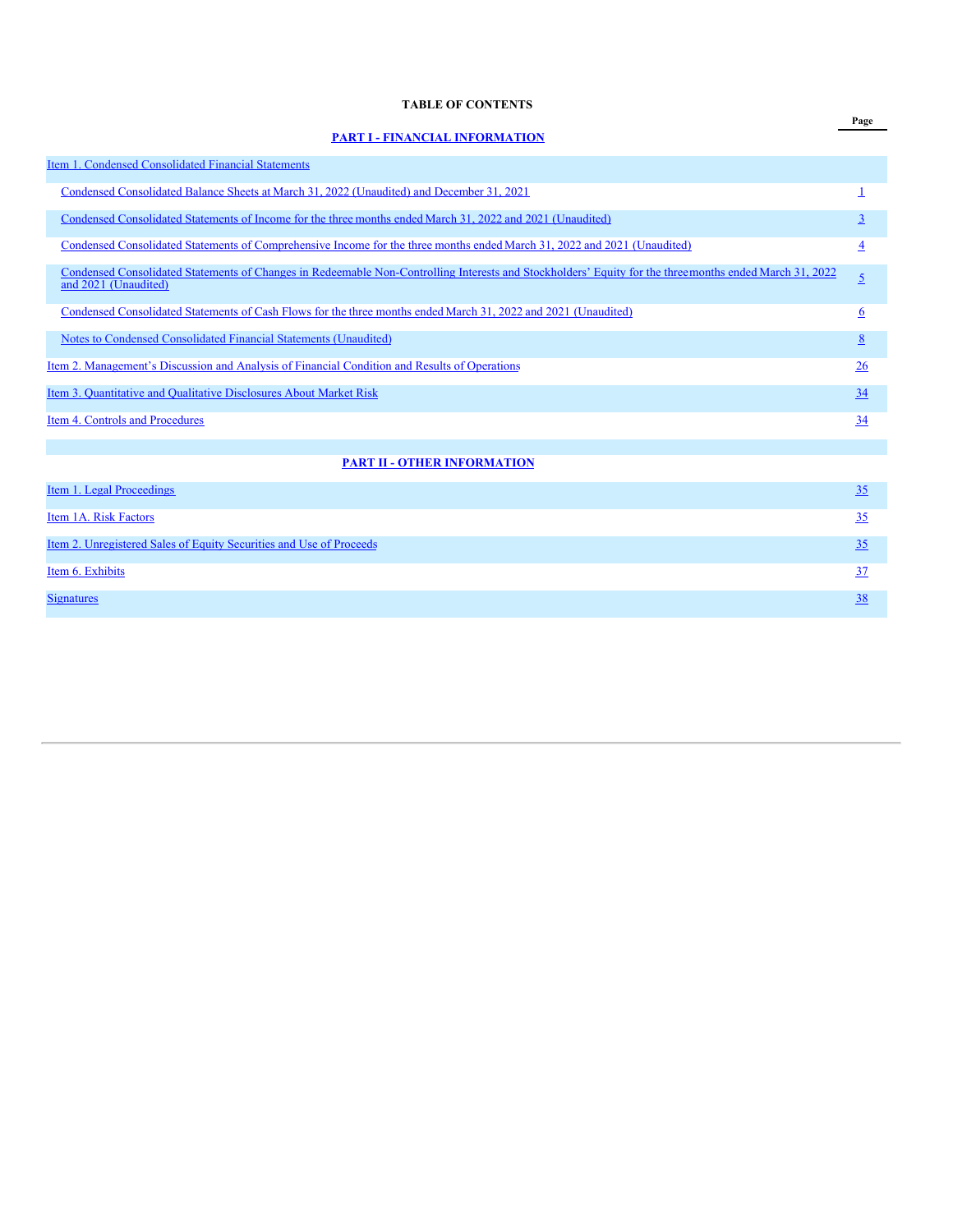## **Part I - Financial Information**

<span id="page-2-0"></span>**Item 1. Condensed Consolidated Financial Statements**

#### **AMERESCO, INC. CONDENSED CONSOLIDATED BALANCE SHEETS (In thousands, except share and per share amounts)**

|                                                                                                                                     |               | March 31, 2022 |     | December 31, 2021 |
|-------------------------------------------------------------------------------------------------------------------------------------|---------------|----------------|-----|-------------------|
|                                                                                                                                     |               | (Unaudited)    |     |                   |
| <b>ASSETS</b>                                                                                                                       |               |                |     |                   |
| Current assets:                                                                                                                     |               |                |     |                   |
| Cash and cash equivalents $(1)$                                                                                                     |               |                |     |                   |
|                                                                                                                                     | $\mathbb{S}$  | 68,288         | -\$ | 50,450            |
| Restricted cash (1)                                                                                                                 |               | 26,792         |     | 24,267            |
| Accounts receivable, net of allowance of \$2,265 and \$2,266, respectively (1)                                                      |               |                |     |                   |
|                                                                                                                                     |               | 204,082        |     | 161,970           |
| Accounts receivable retainage, net                                                                                                  |               | 40,555         |     | 43,067            |
| Costs and estimated earnings in excess of billings $(1)$                                                                            |               | 460,240        |     | 306,172           |
| Inventory, net                                                                                                                      |               | 9,720          |     | 8,807             |
| Prepaid expenses and other current assets (1)                                                                                       |               |                |     |                   |
|                                                                                                                                     |               | 19,025         |     | 25,377            |
| Income tax receivable                                                                                                               |               | 4,337          |     | 5,261             |
| Project development costs                                                                                                           |               | 12,162         |     | 13,214            |
| Total current assets $(1)$                                                                                                          |               |                |     |                   |
|                                                                                                                                     |               | 845,201        |     | 638,585           |
| Federal ESPC receivable                                                                                                             |               | 605,871        |     | 557,669           |
| Property and equipment, net $(1)$                                                                                                   |               | 13,063         |     | 13,117            |
| Energy assets, net <sup>(1)</sup>                                                                                                   |               |                |     |                   |
|                                                                                                                                     |               | 908,006        |     | 856,531           |
| Deferred income tax assets, net                                                                                                     |               | 3,722          |     | 3,703             |
| Goodwill, net                                                                                                                       |               | 71,334         |     | 71,157            |
| Intangible assets, net                                                                                                              |               | 5,974          |     | 6,961             |
| Operating lease assets (1)                                                                                                          |               | 39,485         |     | 41,982            |
| Restricted cash, net of current portion <sup>(1)</sup>                                                                              |               | 13,323         |     | 12,337            |
| Other assets <sup>(1)</sup>                                                                                                         |               | 24,591         |     |                   |
| Total assets <sup>(1)</sup>                                                                                                         |               |                |     | 22,779            |
|                                                                                                                                     | \$            | 2,530,570      | S.  | 2,224,821         |
| LIABILITIES, REDEEMABLE NON-CONTROLLING INTERESTS AND STOCKHOLDERS' EQUITY                                                          |               |                |     |                   |
| Current liabilities:                                                                                                                |               |                |     |                   |
| Current portions of long-term debt and financing lease liabilities $(1)$                                                            | $\mathsf{\$}$ | 80,191         | -S  | 78,934            |
| Accounts payable <sup>(1)</sup>                                                                                                     |               |                |     |                   |
|                                                                                                                                     |               | 231,533        |     | 308,963           |
| Accrued expenses and other current liabilities <sup>(1)</sup>                                                                       |               |                |     |                   |
|                                                                                                                                     |               | 43,784         |     | 43,311            |
| Current portions of operating lease liabilities <sup>(1)</sup>                                                                      |               | 6,134          |     | 6,276             |
| Billings in excess of cost and estimated earnings                                                                                   |               | 31,729         |     | 35,918            |
| Income taxes payable                                                                                                                |               | 1,771          |     | 822               |
| Total current liabilities <sup>(1)</sup>                                                                                            |               |                |     |                   |
|                                                                                                                                     |               | 395,142        |     | 474,224           |
| Long-term debt and financing lease liabilities, net of current portion, unamortized discount and debt issuance costs <sup>(1)</sup> |               | 659,695        |     | 377,184           |
| <b>Federal ESPC liabilities</b>                                                                                                     |               | 600,507        |     | 532,287           |
| Deferred income tax liabilities, net                                                                                                |               | 6,063          |     | 3,871             |
| Deferred grant income                                                                                                               |               | 8,379          |     | 8,498             |
| Long-term operating lease liabilities, net of current portion (1)                                                                   |               |                |     |                   |
|                                                                                                                                     |               | 32,854         |     | 35,135            |
| Other liabilities <sup>(1)</sup>                                                                                                    |               |                |     |                   |
|                                                                                                                                     |               | 44,282         |     | 43,176            |
| Commitments and contingencies (Note 9)                                                                                              |               |                |     |                   |
| Redeemable non-controlling interests, net                                                                                           |               | 47,438         |     | 46,182            |

Includes restricted assets of consolidated variable interest entities ("VIEs") at March 31, 2022 and December 31, 2021 of \$136,315 and \$124,454, respectively. Includes non-recourse liabilities of consolidated VIEs at March 31, 2022 and December 31, 2021 of \$30,790 and \$31,125, respectively. See Note 12. (1)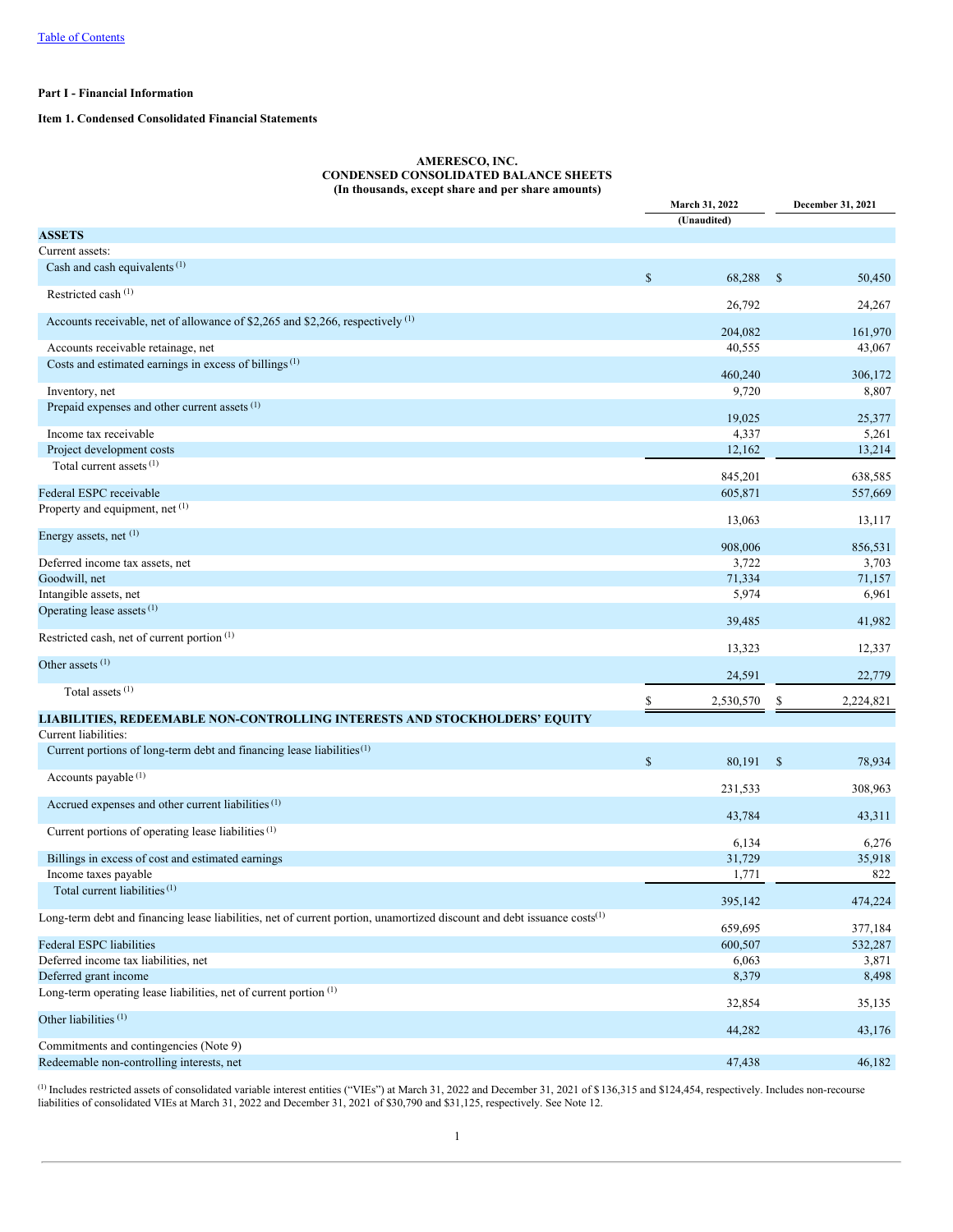#### **AMERESCO, INC. CONDENSED CONSOLIDATED BALANCE SHEETS (In thousands, except share and per share amounts) (Continued)**

|                                                                                                                                                                                                                                                  | March 31, 2022 | December 31, 2021 |
|--------------------------------------------------------------------------------------------------------------------------------------------------------------------------------------------------------------------------------------------------|----------------|-------------------|
|                                                                                                                                                                                                                                                  | (Unaudited)    |                   |
| Stockholders' equity:                                                                                                                                                                                                                            |                |                   |
| Preferred stock, \$0.0001 par value, 5,000,000 shares authorized, no shares issued and outstanding at March 31, 2022 and<br>December 31, 2021                                                                                                    |                |                   |
| Class A common stock, $$0.0001$ par value, $500,000,000$ shares authorized, $35,910,759$ shares issued and $33,808,964$<br>shares outstanding at March 31, 2022, 35,818,104 shares issued and 33,716,309 shares outstanding at December 31, 2021 | 3              | 3.                |
| Class B common stock, \$0.0001 par value, 144,000,000 shares authorized, 18,000,000 shares issued and outstanding at<br>March 31, 2022 and December 31, 2021                                                                                     | $\overline{2}$ |                   |
| Additional paid-in capital                                                                                                                                                                                                                       | 289,459        | 283,982           |
| Retained earnings                                                                                                                                                                                                                                | 456,088        | 438,732           |
| Accumulated other comprehensive loss, net                                                                                                                                                                                                        | (3,889)        | (6,667)           |
| Treasury stock, at cost, 2,101,795 shares at March 31, 2022 and December 31, 2021                                                                                                                                                                | (11,788)       | (11,788)          |
| Stockholders' equity before non-controlling interest                                                                                                                                                                                             | 729,875        | 704,264           |
| Non-controlling interest                                                                                                                                                                                                                         | 6,335          |                   |
| Total stockholders' equity                                                                                                                                                                                                                       | 736,210        | 704,264           |
| Total liabilities, redeemable non-controlling interests and stockholders' equity                                                                                                                                                                 | 2,530,570      | 2,224,821         |

<span id="page-3-0"></span>See notes to condensed consolidated financial statements.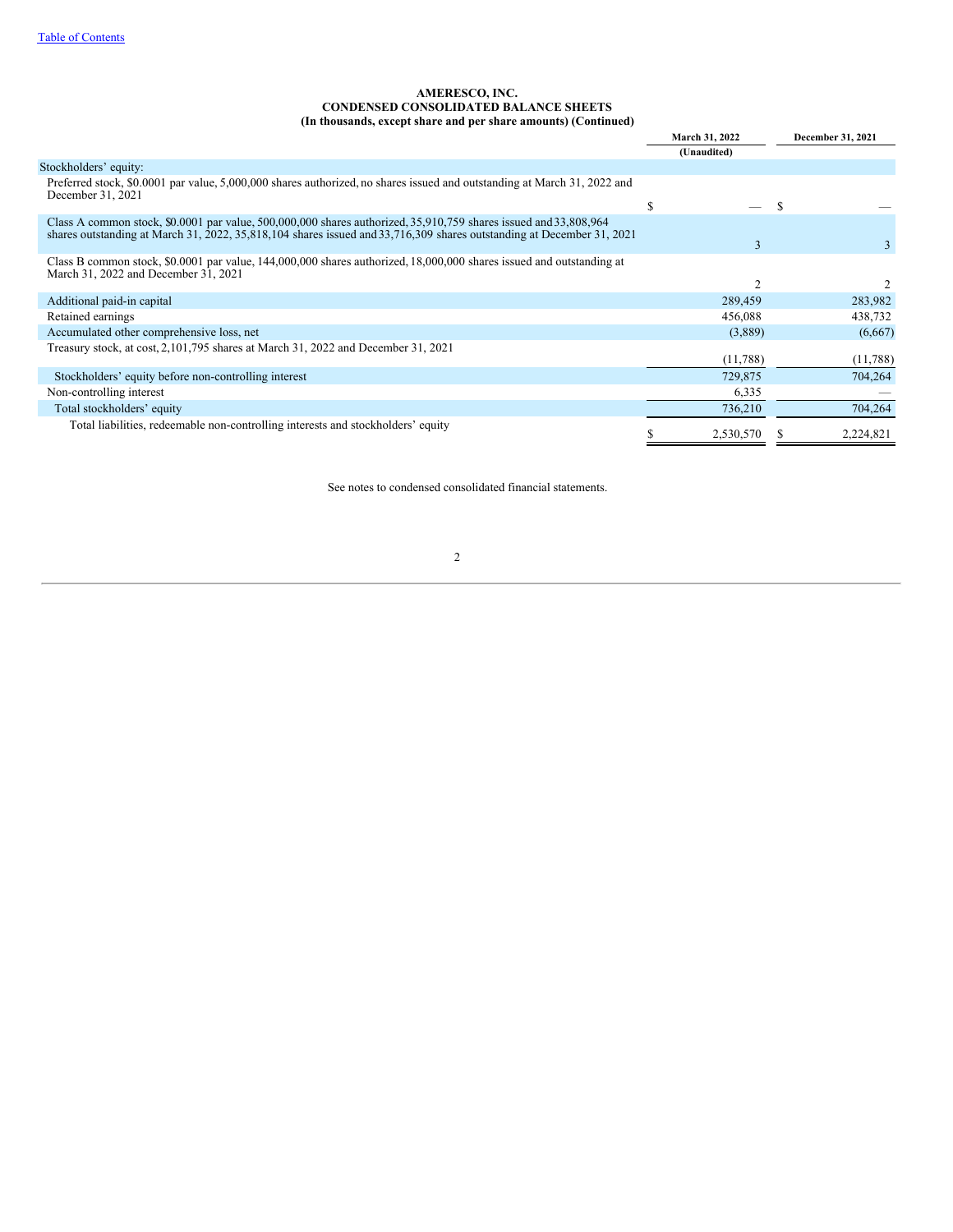#### **AMERESCO, INC. CONDENSED CONSOLIDATED STATEMENTS OF INCOME (In thousands, except share and per share amounts) (Unaudited)**

|                                                                 |              | Three Months Ended March 31, |               |         |  |
|-----------------------------------------------------------------|--------------|------------------------------|---------------|---------|--|
|                                                                 |              | 2022                         |               | 2021    |  |
| Revenues                                                        | $\mathbf{s}$ | 474,002                      | \$.           | 252,202 |  |
| Cost of revenues                                                |              | 405,624                      |               | 205,293 |  |
| Gross profit                                                    |              | 68,378                       |               | 46,909  |  |
| Selling, general and administrative expenses                    |              | 39,692                       |               | 28,601  |  |
| Operating income                                                |              | 28,686                       |               | 18,308  |  |
| Other expenses, net                                             |              | 7,081                        |               | 3,672   |  |
| Income before income taxes                                      |              | 21,605                       |               | 14,636  |  |
| Income tax provision                                            |              | 2,307                        |               | 2,205   |  |
| Net income                                                      |              | 19,298                       |               | 12,431  |  |
| Net income attributable to redeemable non-controlling interests |              | (1,914)                      |               | (1,257) |  |
| Net income attributable to common shareholders                  |              | 17,384                       | ж             | 11,174  |  |
| Net income per share attributable to common shareholders:       |              |                              |               |         |  |
| Basic                                                           | \$           | 0.34                         | S             | 0.23    |  |
| Diluted                                                         | S            | 0.32                         | <sup>\$</sup> | 0.22    |  |
| Weighted average common shares outstanding:                     |              |                              |               |         |  |
| Basic                                                           |              | 51,744                       |               | 48,975  |  |
| Diluted                                                         |              | 53,636                       |               | 50,357  |  |

<span id="page-4-0"></span>See notes to condensed consolidated financial statements.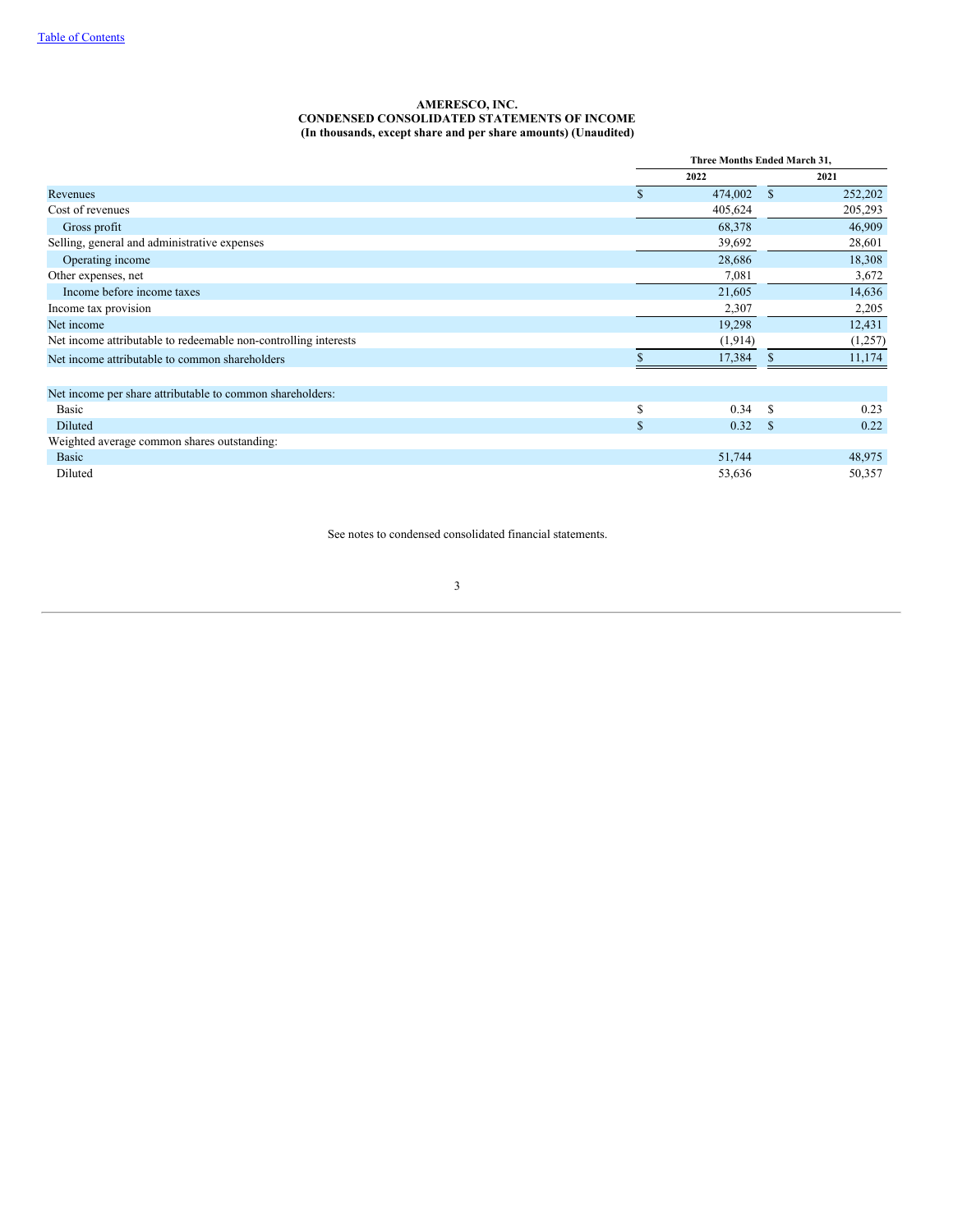#### **AMERESCO, INC. CONDENSED CONSOLIDATED STATEMENTS OF COMPREHENSIVE INCOME (In thousands) (Unaudited)**

|                                                                                 | Three Months Ended March 31. |         |  |
|---------------------------------------------------------------------------------|------------------------------|---------|--|
|                                                                                 | 2022                         | 2021    |  |
| Net income                                                                      | $19,298$ \$                  | 12,431  |  |
| Other comprehensive income (loss):                                              |                              |         |  |
| Unrealized gain from interest rate hedges, net of tax effect of \$917 and \$719 | 2,711                        | 2,118   |  |
| Foreign currency translation adjustments                                        | 67                           | 413     |  |
| Total other comprehensive income                                                | 2,778                        | 2,531   |  |
| Comprehensive income                                                            | 22,076                       | 14.962  |  |
|                                                                                 |                              |         |  |
| Comprehensive income attributable to redeemable non-controlling interests       | (1,914)                      | (1,257) |  |
| Comprehensive income attributable to common shareholders                        | 20,162                       | 13.705  |  |

<span id="page-5-0"></span>See notes to condensed consolidated financial statements.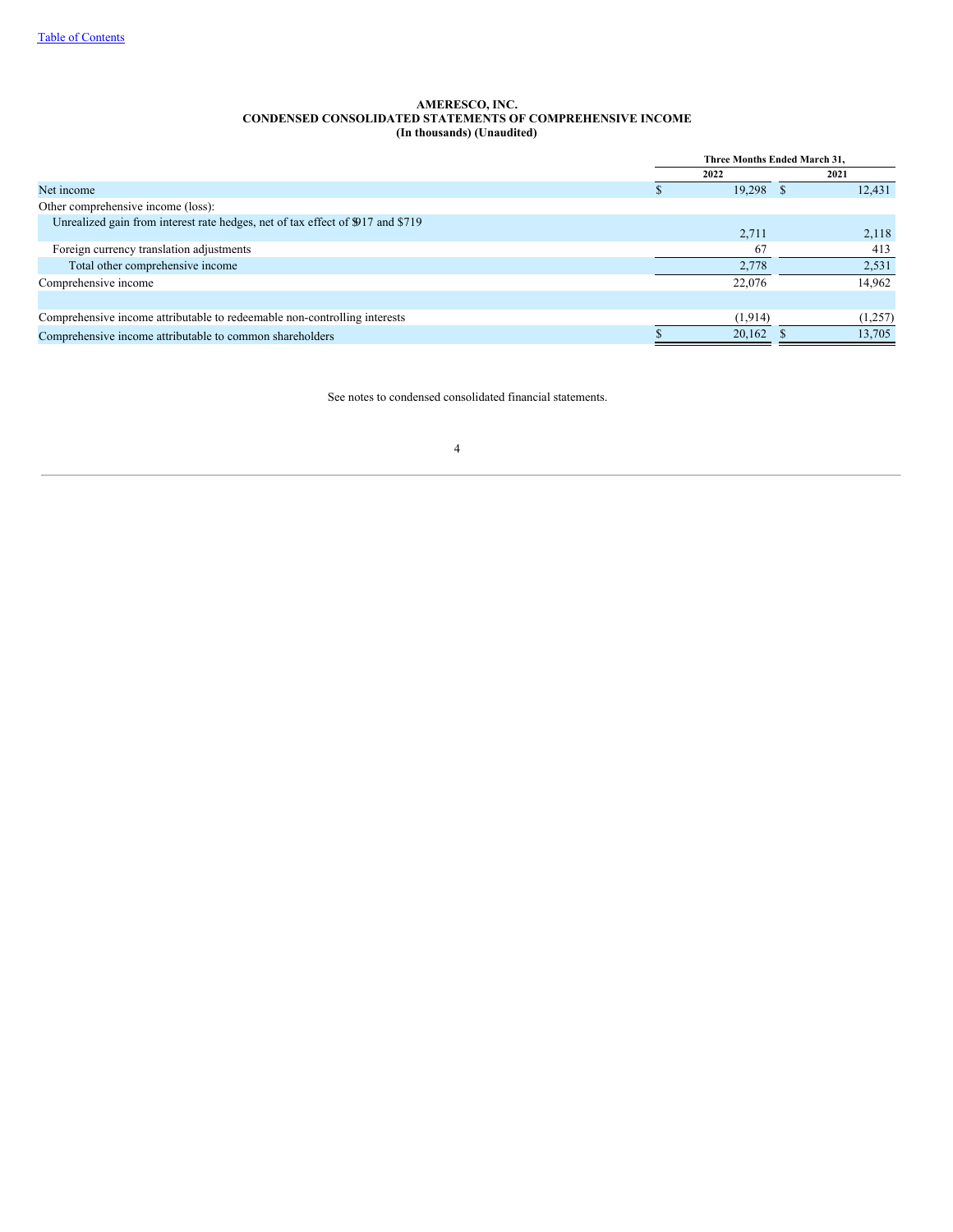#### **AMERESCO, INC. CONDENSED CONSOLIDATED STATEMENTS OF CHANGES IN REDEEMABLE NON-CONTROLLING INTERESTS AND STOCKHOLDERS' EQUITY For the Three Months Ended March 31, 2022 and 2021 (In thousands, except share amounts) (Unaudited)**

|                                                          |              |                                                       |                             |                    |                         | (In thousands, except share amounts) (Unaudited) |             |                |                                         |                                    |                    |                                               |                       |            |               |                                 |             |                                         |
|----------------------------------------------------------|--------------|-------------------------------------------------------|-----------------------------|--------------------|-------------------------|--------------------------------------------------|-------------|----------------|-----------------------------------------|------------------------------------|--------------------|-----------------------------------------------|-----------------------|------------|---------------|---------------------------------|-------------|-----------------------------------------|
|                                                          |              |                                                       | <b>Class A Common Stock</b> |                    |                         | <b>Class B Common Stock</b>                      |             |                |                                         |                                    |                    |                                               | <b>Treasury Stock</b> |            |               |                                 |             |                                         |
|                                                          |              | Redeemable<br>Non-<br>controlling<br><b>Interests</b> | <b>Shares</b>               |                    | Amount                  | <b>Shares</b>                                    |             | Amount         | <b>Additional</b><br>Paid-in<br>Capital | <b>Retained</b><br><b>Earnings</b> |                    | Accumulated<br>Other<br>Comprehensive<br>Loss | <b>Shares</b>         | Amount     |               | Non-<br>controlling<br>Interest |             | Total<br>Stockholders'<br><b>Equity</b> |
| Balance, December 31,<br>2020                            | $\mathbb{S}$ | 38,850                                                | 30,224,654                  | -\$                | 3                       | 18,000,000                                       | -S          | $\overline{2}$ | \$145,496                               | $$368,390$ \$                      |                    | (9,290)                                       | 2,101,795             | \$(11,788) | -S            |                                 | S           | 492,813                                 |
| Equity offering, net of<br>offering costs of \$6,284     |              |                                                       | 2,875,000                   |                    |                         |                                                  |             |                | 120,216                                 |                                    |                    |                                               |                       |            |               |                                 |             | 120,216                                 |
| Exercise of stock options                                |              |                                                       | 166,271                     |                    |                         |                                                  |             |                | 1,386                                   |                                    |                    |                                               |                       |            |               |                                 |             | 1,386                                   |
| Stock-based compensation<br>expense                      |              |                                                       |                             |                    |                         |                                                  |             |                | 766                                     |                                    |                    |                                               |                       |            |               |                                 |             | 766                                     |
| Unrealized gain from<br>interest rate hedges, net        |              |                                                       |                             |                    |                         |                                                  |             |                |                                         |                                    |                    | 2,118                                         |                       |            |               |                                 |             | 2,118                                   |
| Foreign currency<br>translation adjustment               |              |                                                       |                             |                    |                         |                                                  |             |                |                                         |                                    |                    | 413                                           |                       |            |               |                                 |             | 413                                     |
| Tax equity financing fees                                |              | (17)                                                  |                             |                    |                         |                                                  |             |                |                                         |                                    |                    |                                               |                       |            |               |                                 |             |                                         |
| Distributions to redeemable<br>non-controlling interests |              | (453)                                                 |                             |                    |                         |                                                  |             |                |                                         |                                    |                    |                                               |                       |            |               |                                 |             |                                         |
| Accretion of tax equity<br>financing fees                |              | 31                                                    |                             |                    |                         |                                                  |             |                |                                         | (31)                               |                    |                                               |                       |            |               |                                 |             | (31)                                    |
| Net income                                               |              | 1,257                                                 |                             |                    |                         |                                                  |             |                |                                         | 11,174                             |                    |                                               |                       |            |               |                                 |             | 11,174                                  |
| Balance, March 31, 2021                                  |              | 39,668                                                | 33,265,925                  | $\mathbf S$        | $\overline{3}$          | 18,000,000                                       | $\mathbf S$ | $\overline{2}$ | 267,864<br>$\mathbb{S}$                 | \$379,533                          | $\mathbf{\hat{s}}$ | (6,759)                                       | 2,101,795             | \$(11,788) | $\mathcal{S}$ |                                 | $\mathbf S$ | 628,855                                 |
| Balance, December 31,<br>2021                            | \$           | 46,182                                                | 33,716,309                  | $\mathbf{\hat{s}}$ | $\overline{\mathbf{3}}$ | 18,000,000                                       | - \$        | $\overline{2}$ | 283,982<br>$\mathbb{S}$                 | $$438,732$ \ \$                    |                    | (6,667)                                       | 2,101,795             |            |               |                                 | S           | 704,264                                 |
| Equity offering cost<br>adjustment                       |              |                                                       | 92,655                      |                    |                         |                                                  |             |                |                                         |                                    |                    |                                               |                       |            |               |                                 |             |                                         |
| Exercise of stock options                                |              |                                                       |                             |                    |                         |                                                  |             |                | 1,708                                   |                                    |                    |                                               |                       |            |               |                                 |             | 1,708                                   |
| Stock-based compensation<br>expense                      |              |                                                       |                             |                    |                         |                                                  |             |                | 3,531                                   |                                    |                    |                                               |                       |            |               |                                 |             | 3,531                                   |
| Unrealized gain from<br>interest rate hedges, net        |              |                                                       |                             |                    |                         |                                                  |             |                |                                         |                                    |                    | 2,711                                         |                       |            |               |                                 |             | 2,711                                   |
| Foreign currency<br>translation adjustment               |              |                                                       |                             |                    |                         |                                                  |             |                |                                         |                                    |                    | 67                                            |                       |            |               |                                 |             | 67                                      |
| Distributions to redeemable<br>non-controlling interests |              | (448)                                                 |                             |                    |                         |                                                  |             |                |                                         |                                    |                    |                                               |                       |            |               |                                 |             |                                         |
| Accretion of tax equity<br>financing fees                |              | 28                                                    |                             |                    |                         |                                                  |             |                |                                         | (28)                               |                    |                                               |                       |            |               |                                 |             | (28)                                    |
| Investment fund call<br>option exercise                  |              | (238)                                                 |                             |                    |                         |                                                  |             |                | 238                                     |                                    |                    |                                               |                       |            |               |                                 |             | 238                                     |
| Contributions from non-<br>controlling interest          |              |                                                       |                             |                    |                         |                                                  |             |                |                                         |                                    |                    |                                               |                       |            |               | 6,335                           |             | 6,335                                   |
| Net income                                               |              | 1,914                                                 |                             |                    |                         |                                                  |             |                |                                         | 17,384                             |                    |                                               |                       |            |               |                                 |             | 17,384                                  |
| Balance, March 31, 2022                                  | <b>S</b>     | 47.438                                                | 33,808,964                  | $\mathbf S$        | 3                       | 18,000,000                                       | S           | $\overline{c}$ | 289,459<br>$\mathbb{S}$                 | \$456,088                          | <sup>\$</sup>      | (3,889)                                       | 2.101.795             | \$(11,788) | <sup>\$</sup> | 6.335                           | -S          | 736,210                                 |

<span id="page-6-0"></span>See notes to condensed consolidated financial statements.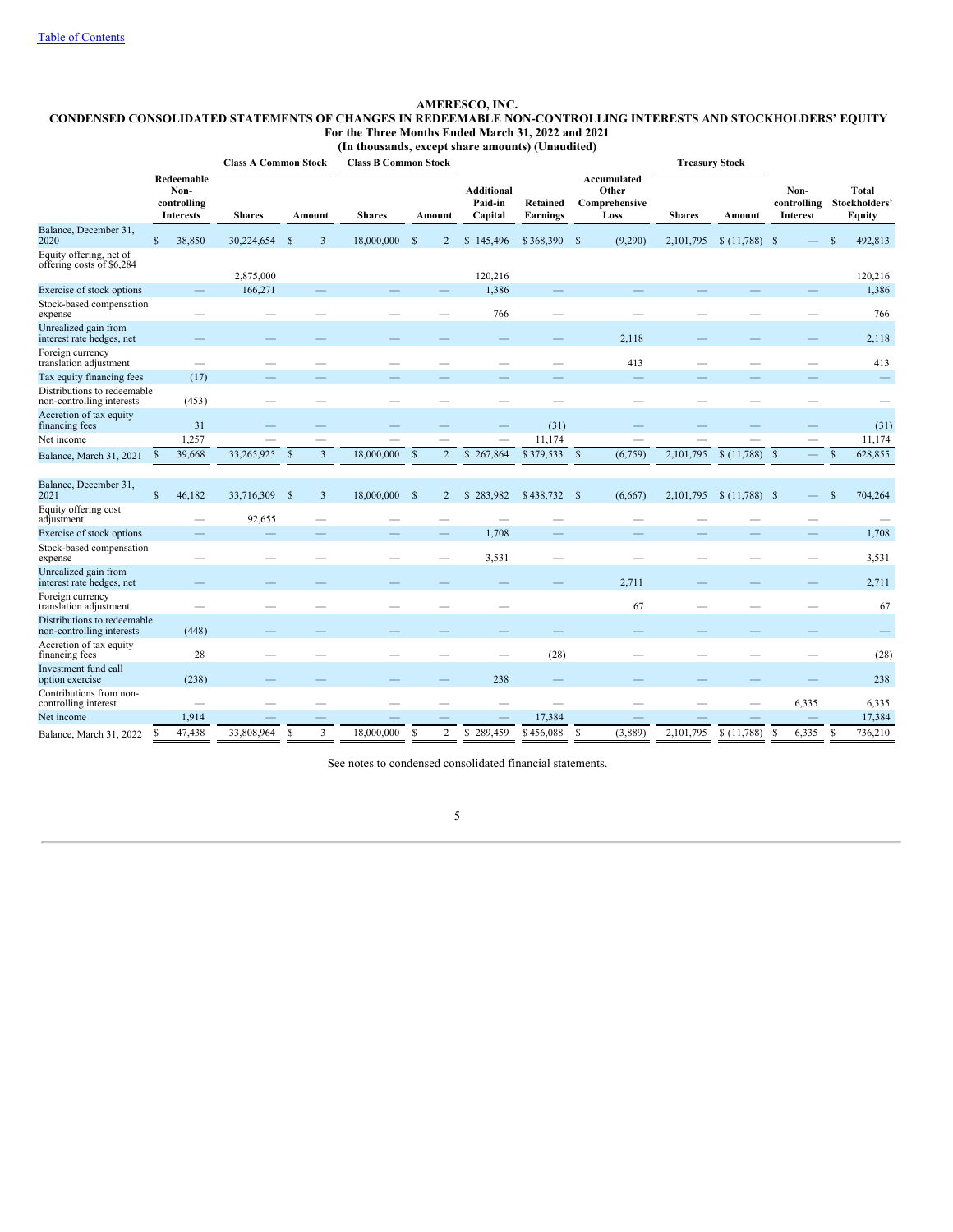#### **AMERESCO, INC. CONDENSED CONSOLIDATED STATEMENTS OF CASH FLOWS (In thousands) (Unaudited)**

|                                                                              | Three Months Ended March 31, |       |           |
|------------------------------------------------------------------------------|------------------------------|-------|-----------|
|                                                                              | 2022                         | 2021  |           |
| Cash flows from operating activities:                                        |                              |       |           |
| Net income                                                                   | $\mathbf S$<br>19,298        | -S    | 12,431    |
| Adjustments to reconcile net income to cash flows from operating activities: |                              |       |           |
| Depreciation of energy assets, net                                           | 11,806                       |       | 9,686     |
| Depreciation of property and equipment                                       |                              | 734   | 833       |
| Gain on contingent consideration                                             |                              | (320) |           |
| Accretion of ARO liabilities                                                 |                              | 36    | 24        |
| Amortization of debt discount and debt issuance costs                        |                              | 852   | 747       |
| Amortization of intangible assets                                            |                              | 578   | 80        |
| Provision for bad debts                                                      |                              | 237   | 3         |
| Equity in (earnings) loss of unconsolidated entity                           |                              | (637) | 62        |
| Net loss (gain) from derivatives                                             | 1,622                        |       | (377)     |
| Stock-based compensation expense                                             | 3,531                        |       | 766       |
| Deferred income taxes, net                                                   | 1,284                        |       | 1,410     |
| Unrealized foreign exchange loss                                             |                              | 132   | 19        |
| Changes in operating assets and liabilities:                                 |                              |       |           |
| Accounts receivable                                                          | (40, 859)                    |       | 15,535    |
| Accounts receivable retainage                                                | 2,582                        |       | (1, 844)  |
| Federal ESPC receivable                                                      | (46,300)                     |       | (65, 973) |
| Inventory, net                                                               |                              | (914) | 48        |
| Costs and estimated earnings in excess of billings                           | (154, 325)                   |       | 6,544     |
| Prepaid expenses and other current assets                                    | 2,813                        |       | (726)     |
| Project development costs                                                    | 1,260                        |       | 1,259     |
| Other assets                                                                 |                              | 105   | (600)     |
| Accounts payable, accrued expenses and other current liabilities             | (77, 163)                    |       | (19, 333) |
| Billings in excess of cost and estimated earnings                            | (4,309)                      |       | (3,973)   |
| Other liabilities                                                            |                              | (33)  | (226)     |
| Income taxes receivable, net                                                 | 1,868                        |       | 4,881     |
| Cash flows from operating activities                                         | (276, 122)                   |       | (38, 724) |
| Cash flows from investing activities:                                        |                              |       |           |
| Purchases of property and equipment                                          |                              | (889) | (656)     |
| Capital investment in energy assets                                          | (56, 844)                    |       | (55, 823) |
| Cash flows from investing activities                                         | (57, 733)                    |       | (56, 479) |

See notes to condensed consolidated financial statements.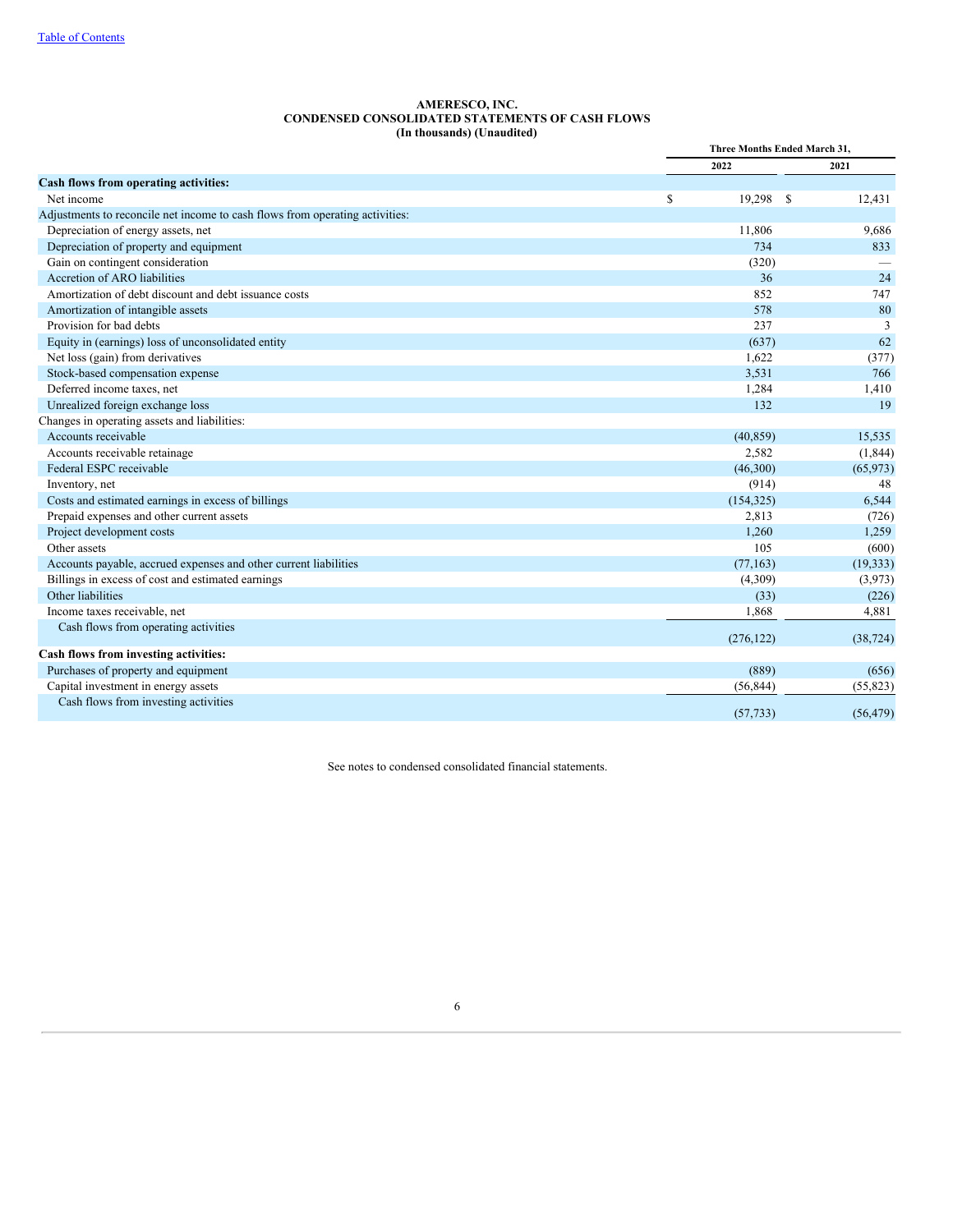## **AMERESCO, INC. CONDENSED CONSOLIDATED STATEMENTS OF CASH FLOWS (In thousands) (Unaudited) (Continued)**

|                                                                           |              | Three Months Ended March 31.  |          |  |
|---------------------------------------------------------------------------|--------------|-------------------------------|----------|--|
|                                                                           | 2022         |                               | 2021     |  |
| <b>Cash flows from financing activities:</b>                              |              |                               |          |  |
| Proceeds from equity offering, net of offering costs                      | \$           | S<br>$\overline{\phantom{0}}$ | 120,216  |  |
| Payments of debt discount and debt issuance costs                         | (2,570)      |                               | (850)    |  |
| Proceeds from exercises of options and ESPP                               | 1,708        |                               | 1,386    |  |
| Proceeds from (payments on) senior secured revolving credit facility, net | 76,000       |                               | (53,073) |  |
| Proceeds from long-term debt financings                                   | 286,744      |                               | 30,811   |  |
| Proceeds from Federal ESPC projects                                       | 64,788       |                               | 33,520   |  |
| Proceeds for (payments on) energy assets from Federal ESPC                | 1,925        |                               | (59)     |  |
| Contributions from non-controlling interest                               | 4,594        |                               |          |  |
| Distributions to redeemable non-controlling interests, net                |              | (357)                         | (495)    |  |
| Payments on long-term debt and financing leases                           | (77, 432)    |                               | (19,073) |  |
| Cash flows from financing activities                                      |              |                               |          |  |
|                                                                           | 355,400      |                               | 112,383  |  |
| Effect of exchange rate changes on cash                                   |              | (196)                         | 330      |  |
| Net increase in cash, cash equivalents, and restricted cash               | 21,349       |                               | 17,510   |  |
| Cash, cash equivalents, and restricted cash, beginning of period          | 87,054       |                               | 98,837   |  |
| Cash, cash equivalents, and restricted cash, end of period                | 108,403      | S                             | 116,347  |  |
|                                                                           |              |                               |          |  |
| Supplemental disclosures of cash flow information:                        |              |                               |          |  |
| Cash paid for interest                                                    | $\mathbb{S}$ | 4,488 \$                      | 4,235    |  |
| Cash paid for income taxes                                                |              | 78<br>-S                      | 271      |  |
| Accrued purchases of energy assets                                        | \$<br>40,683 | <sup>8</sup>                  | 33,065   |  |
|                                                                           |              |                               |          |  |

<span id="page-8-0"></span>See notes to condensed consolidated financial statements.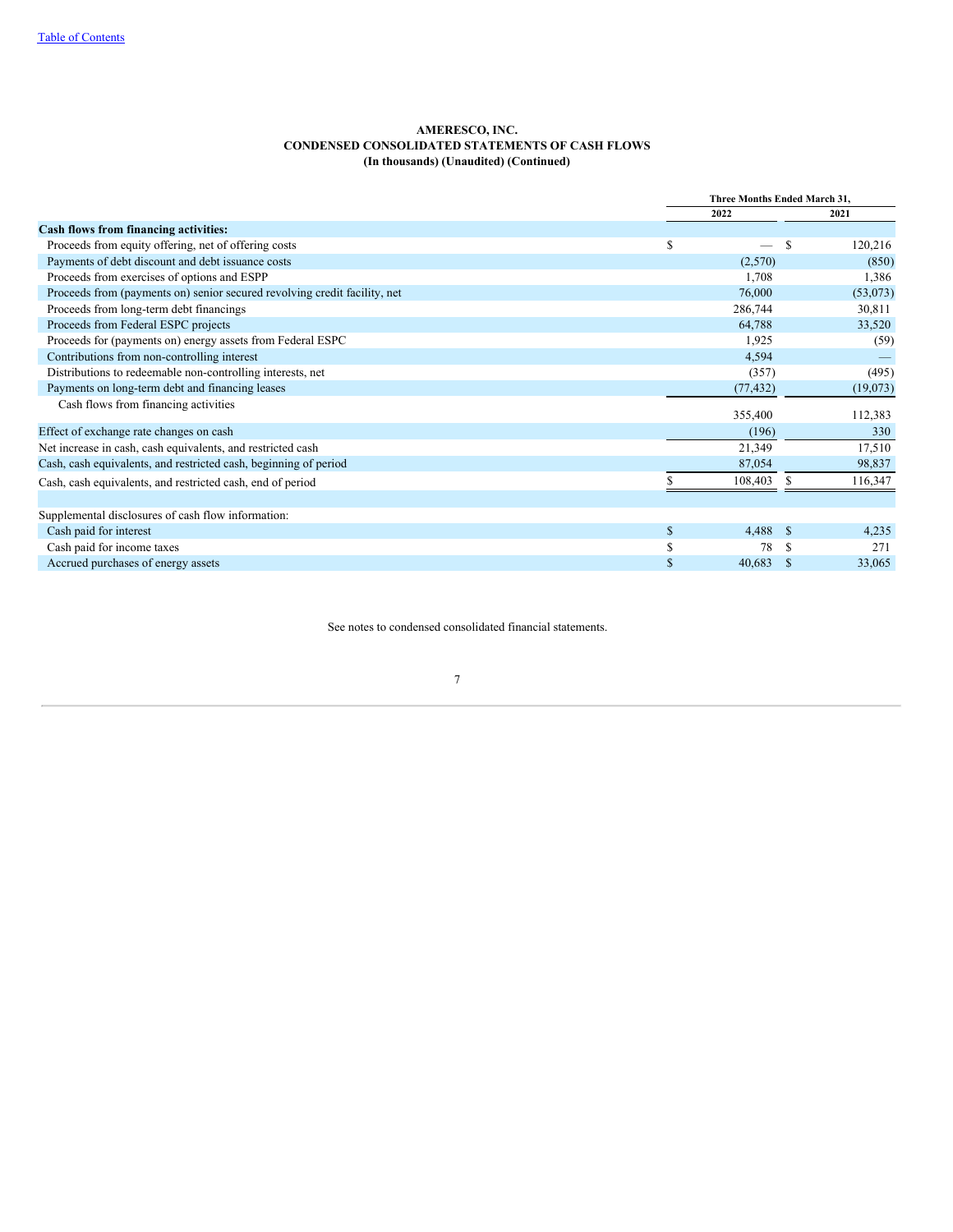### **1. BASIS OF PRESENTATION**

The accompanying condensed consolidated financial statements of Ameresco, Inc. (including its subsidiaries, the "Company," "Ameresco," "we," "our," or "us") are unaudited, according to certain rules and regulations of the Securities and Exchange Commission, and include, in our opinion, normal recurring adjustments necessary for a fair presentation in conformity with accounting principles generally accepted in the United States ("GAAP") of the results for the periods indicated.

The results of operations for the three months ended March 31, 2022 are not necessarily indicative of results which may be expected for the full year. The December 31, 2021 consolidated balance sheet data was derived from audited financial statements, but certain information and footnote disclosures normally included in consolidated financial statements prepared in accordance with GAAP have been condensed or omitted. The interim condensed consolidated financial statements and accompanying notes should be read in conjunction with the audited consolidated financial statements and accompanying notes for the year ended December 31, 2021, included in our annual report on Form [10-K](https://www.sec.gov/ix?doc=/Archives/edgar/data/1488139/000148813922000014/amrc-20211231.htm) ("2021 Annual Report" or "2021 Form 10-K") for the year ended December 31, 2021 filed with the Securities and Exchange Commission on March 1, 2022.

#### *Reclassification*

Certain prior period amounts were reclassified to conform to the presentation in the current period.

#### *Significant Risks and Uncertainties*

The COVID-19 pandemic has continued to result in global supply chain disruptions and the resurgence of COVID-19 and its variants has caused some governments to extend travel and other restrictions.

We have considered the impact of COVID-19 on the assumptions and estimates used, which may change in response to this evolving situation. Results of future operations and liquidity could be adversely impacted by a number of factors associated with the COVID-19 pandemic including payments of outstanding receivable amounts beyond normal payment terms, supply chain disruptions, potential loss of employees due to vaccine mandates, and uncertain demand. As of the date of issuance of these condensed consolidated financial statements, we cannot reasonably estimate the extent to which the COVID-19 pandemic may impact our financial condition, liquidity, or results of operations in the foreseeable future. The ultimate impact of the pandemic on us is highly uncertain and will depend on future developments, and such impacts could exist for an extended period of time, even after the pandemic subsides.

## **2. SUMMARY OF SIGNIFICANT ACCOUNTING POLICIES**

Our accounting policies are set forth in Note 2 to the consolidated financial statements contained in our 2021 Form<sup>10-K</sup>. We have included certain updates to those policies below.

#### *Accounts Receivable and Allowance for Credit Losses*

Changes in the allowance for credit losses are as follows:

|                                                  | <b>March 31, 2022</b> | March 31, 2021 |
|--------------------------------------------------|-----------------------|----------------|
| Allowance for credit losses, beginning of period | 2,263                 | 2,266          |
| Provision for bad debts                          | 237                   |                |
| Account write-offs and other                     | (235)                 | 41             |
| Allowance for credit losses, end of period       | 2.265                 | 2.310          |

#### *Recent Accounting Pronouncements*

#### *Reference Rate Reform*

In March 2020, the FASB issued ASU 2020-04, Reference Rate Reform (Topic 848): Facilitation of the Effects of Reference Rate Reform on Financial Reporting. ASU 2020- 04, which provides optional guidance for a limited period of time to ease the potential burden in accounting for (or recognizing the effects of) reference rate reform on financial reporting. Companies can apply the ASU immediately, however, the guidance will only be available until December 31, 2022. We are currently evaluating the impact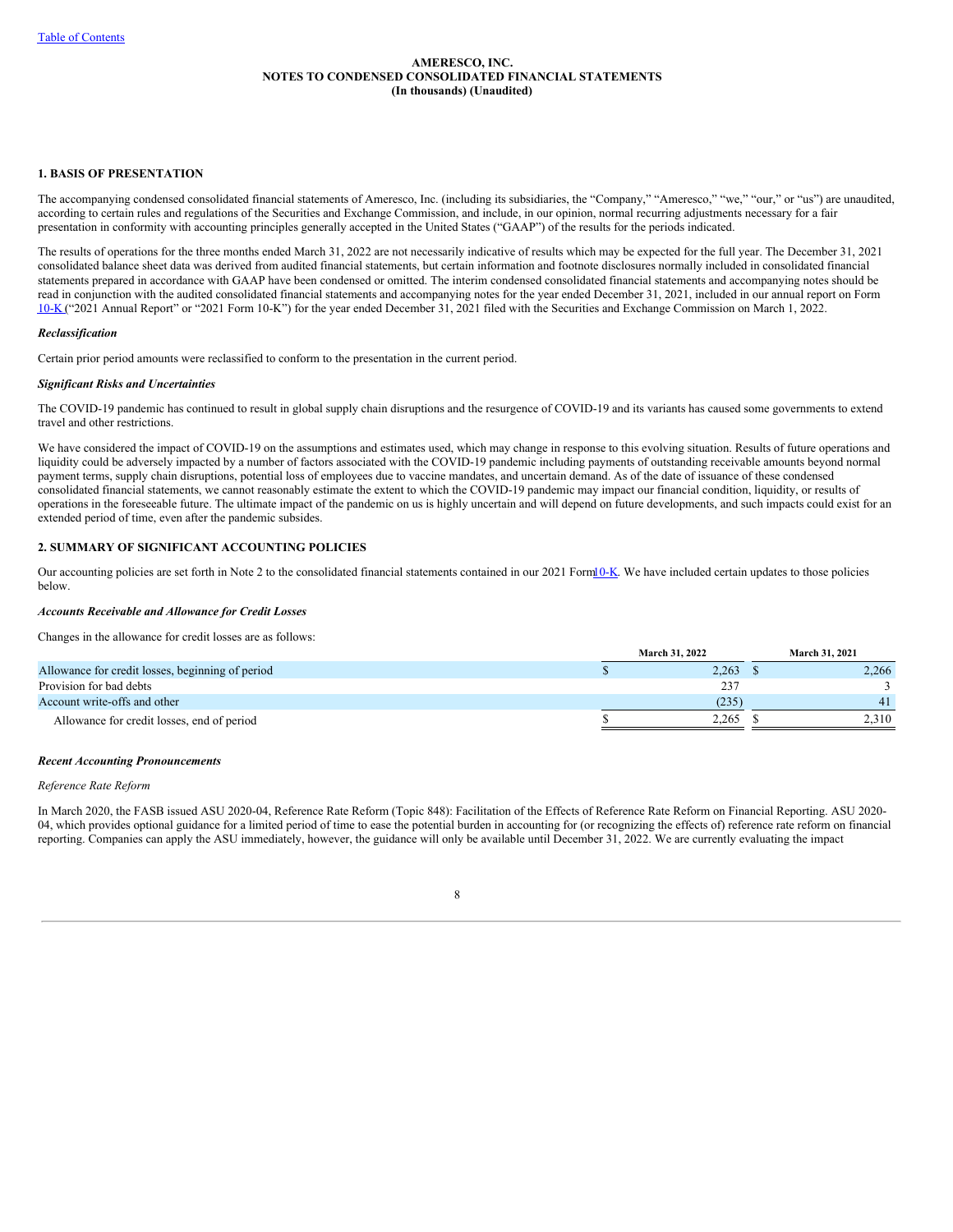that adopting this new accounting standard would have on our condensed consolidated financial statements and related disclosures.

In January 2021, the FASB issued ASU 2021-01, Reference Rate Reform (Topic 848): Scope. The amendments in ASU 2021-01 provide optional expedients to the current guidance on contract modification and hedge accounting from the expected market transition from LIBOR and other interbank offered rates to alternative reference rates. The guidance generally can be applied to applicable contract modifications through December 31, 2022. We are currently evaluating the impact that adopting this new accounting standard would have on our condensed consolidated financial statements and related disclosures.

#### *Government Assistance*

In November 2021, the FASB issued ASU 2021-10, Government Assistance (Topic 832): Disclosures by Business Entities about Government Assistance, Accounting for Contract Assets and Contract Liabilities from Contracts with Customers, which requires annual disclosures about certain types of government assistance received. ASU 2021- 10 is effective for our fiscal year beginning after December 15, 2021. We adopted this guidance as of January 1, 2022 and the adoption did not have an impact on our consolidated financial statements.

#### *Derivatives and Hedging*

In March 2022, the FASB issued ASU 2022-01, Derivatives and Hedging (Topic 815): Fair Value Hedging—Portfolio Layer Method, which expands the current single-layer method to allow multiple hedged layers of a single closed portfolio to be hedged under the method. ASU 2022-01 is effective for our year ending beginning after December 15, 2022. We are currently evaluating the impact that adopting this new accounting standard would have on our consolidated financial statements.

### **3. REVENUE FROM CONTRACTS WITH CUSTOMERS**

### *Disaggregation of Revenue*

Our reportable segments for the three months ended March 31, 2022 were U.S. Regions, U.S. Federal, Canada, Non-Solar Distributed Generation ("Non-Solar DG") and All Other. On January 1, 2022, we changed the structure of our internal organization and our "All Other" segment now includes our U.S.-based enterprise energy management services previously included in our U.S Regions segment and our U.S. Regions segment now includes U.S. project revenue and associated costs previously included in our Non-Solar DG segment. As a result, previously reported amounts have been reclassified for comparative purposes.

The following table presents our revenue disaggregated by line of business and reportable segment for the three months ended March 31, 2022:

|                 | <b>U.S. Regions</b> | <b>U.S. Federal</b>      | Canada | Non-Solar DG                    | All Other |    | Total   |
|-----------------|---------------------|--------------------------|--------|---------------------------------|-----------|----|---------|
| Project revenue | 298,632 \$          | 62.217                   | 13,951 | $\hspace{0.1mm}-\hspace{0.1mm}$ | 18,604    | -8 | 393,404 |
| $O&M$ revenue   | 5,080               | 12.297                   |        | 2,774                           | 91        |    | 20,253  |
| Energy assets   | 10.018              | 1,090                    | 761    | 26,487                          | 72        |    | 38,428  |
| Integrated-PV   | $\qquad \qquad$     | $\overline{\phantom{a}}$ |        |                                 | 11.356    |    | 11,356  |
| Other           | 790                 | 42                       | 2.449  |                                 | 7.280     |    | 10,561  |
| Total revenues  | 314.520             | 75.646                   | 17.172 | 29.261                          | 37,403    |    | 474,002 |

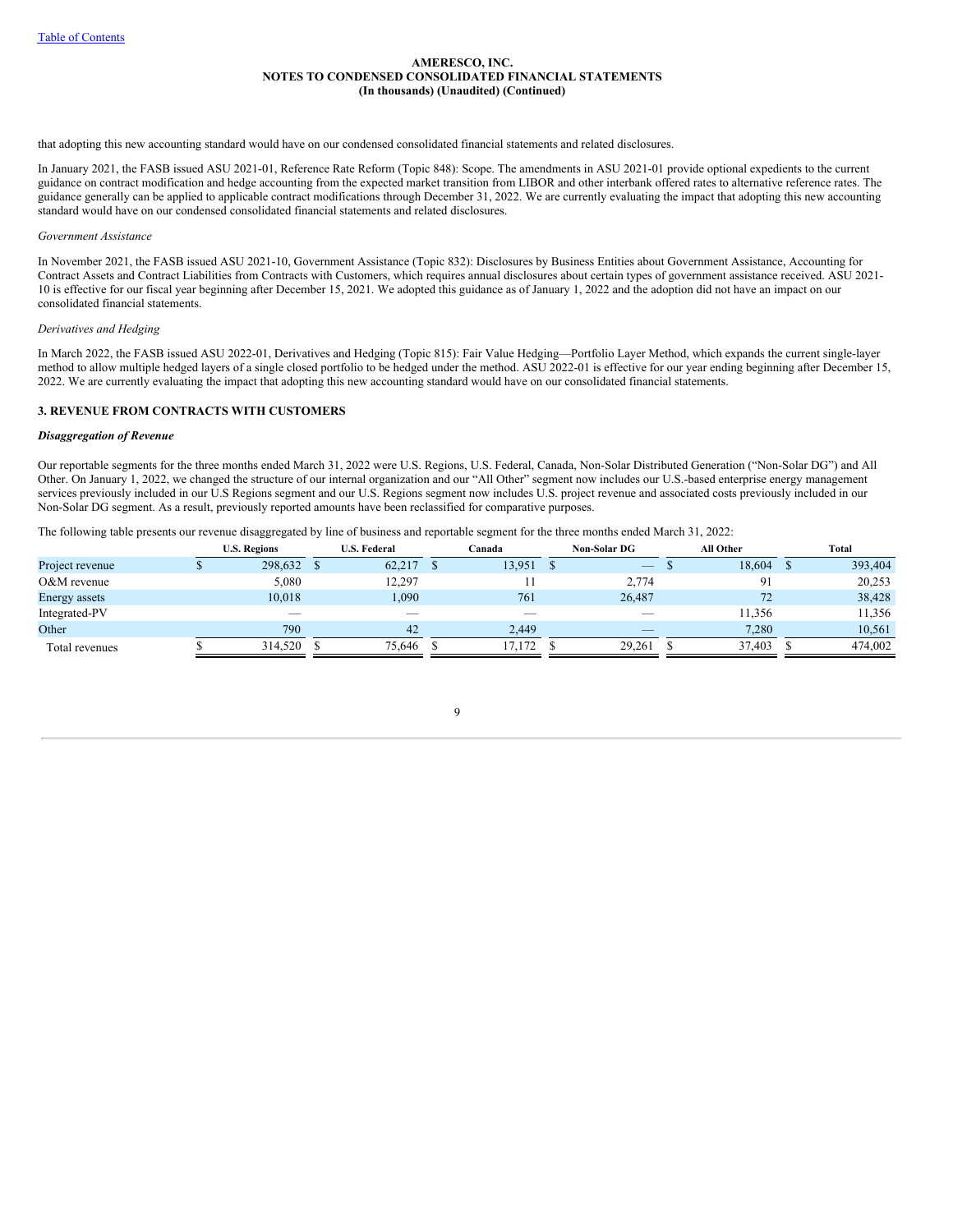| The following table presents our revenue disaggregated by line of business and reportable segment for the three months ended March 31, 2021: |  |  |
|----------------------------------------------------------------------------------------------------------------------------------------------|--|--|
|                                                                                                                                              |  |  |

|                 | <b>U.S. Regions</b> | <b>U.S. Federal</b>      | Canada | <b>Non-Solar DG</b>             | All Other | Total   |
|-----------------|---------------------|--------------------------|--------|---------------------------------|-----------|---------|
| Project revenue | 75,812              | 90,089                   | 9,001  | $\hspace{0.1mm}-\hspace{0.1mm}$ | 5,791     | 180,693 |
| $O&M$ revenue   | 4,415               | 11.440                   | 26     | 2,532                           |           | 18,484  |
| Energy assets   | 8,802               | 664                      | 747    | 22,939                          | 135       | 33,287  |
| Integrated-PV   |                     | $\overline{\phantom{a}}$ |        |                                 | 9,154     | 9,154   |
| Other           | 215                 | 21                       | 1.869  | 109                             | 8.370     | 10.584  |
| Total revenues  | 89.244              | 102.214                  | 1.643  | 25,580                          | 23,521    | 252,202 |

The following table presents information related to our revenue recognized over time:

|                                            | Three Months Ended March 31. |      |
|--------------------------------------------|------------------------------|------|
|                                            | 2022                         | 2021 |
| Percentage of revenue recognized over time | 96%                          | 94%  |

The remainder of our revenue is for products and services transferred at a point in time, at which point revenue is recognized.

We attribute revenues to customers based on the location of the customer. The following table presents information related to our revenues by geographic area:

|                      |      | Three Months Ended March 31, |  |  |  |  |
|----------------------|------|------------------------------|--|--|--|--|
|                      | 2022 | 2021                         |  |  |  |  |
| <b>United States</b> |      | 234,009<br>438,391           |  |  |  |  |
| Canada               |      | 15,988<br>10,853             |  |  |  |  |
| Other                |      | 19.623<br>7,340              |  |  |  |  |
| Total revenues       |      | 252,202<br>474,002           |  |  |  |  |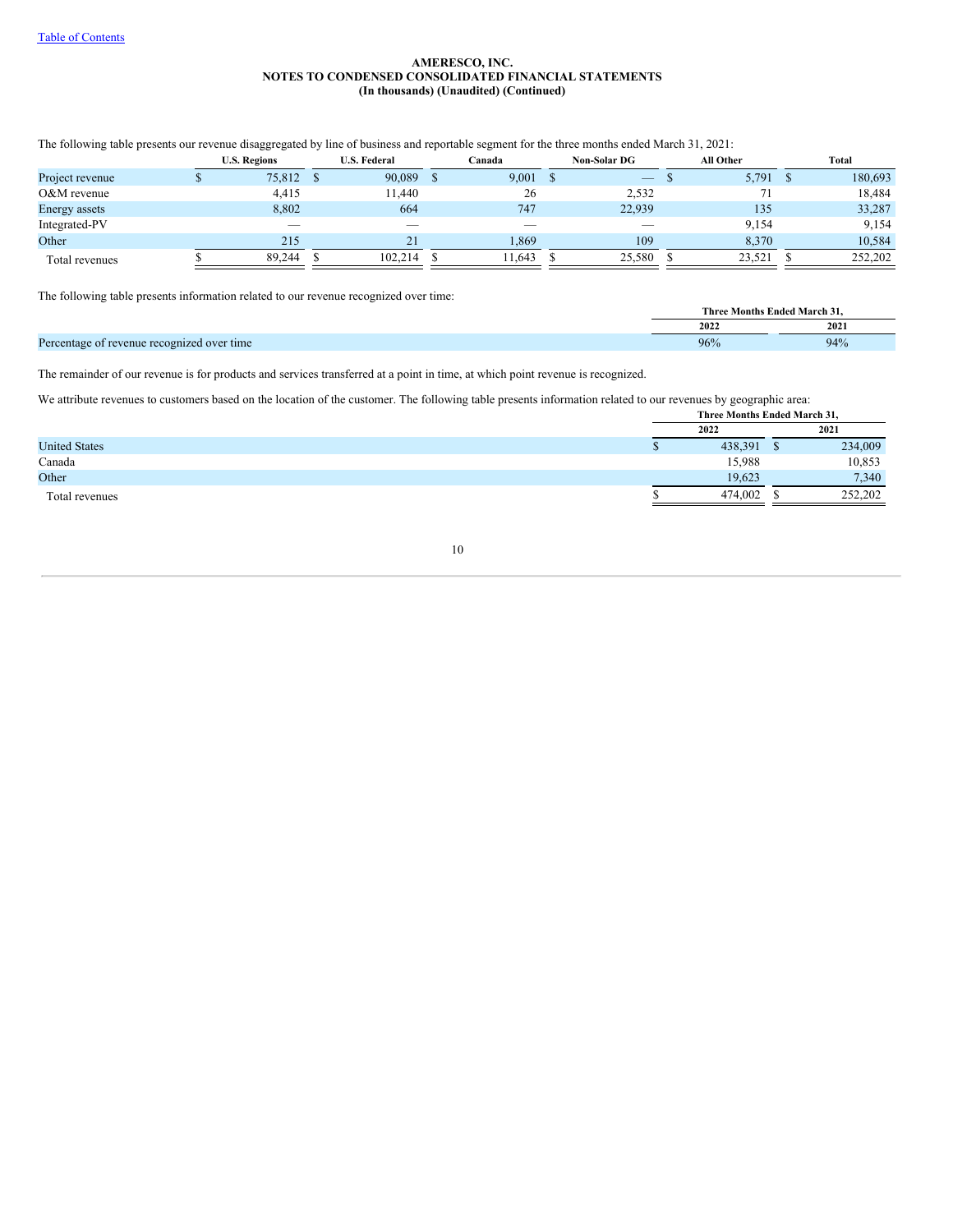#### *Contract Balances*

The following tables provide information about receivables, contract assets and contract liabilities from contracts with customers:

|                                                                                            |              | March 31, 2022  | December 31, 2021 |                   |  |
|--------------------------------------------------------------------------------------------|--------------|-----------------|-------------------|-------------------|--|
| Accounts receivable, net                                                                   | S            | 204,082         | $\mathbf{s}$      | 161,970           |  |
| Accounts receivable retainage, net                                                         | \$           | 40,555          | -S                | 43,067            |  |
|                                                                                            |              |                 |                   |                   |  |
| <b>Contract Assets:</b>                                                                    |              |                 |                   |                   |  |
| Costs and estimated earnings in excess of billings                                         | $\mathbb{S}$ | $460,240$ \$    |                   | 306,172           |  |
|                                                                                            |              |                 |                   |                   |  |
| <b>Contract Liabilities:</b>                                                               |              |                 |                   |                   |  |
| Billings in excess of cost and estimated earnings                                          | \$           | 31,729          | <sup>\$</sup>     | 35,918            |  |
| Billings in excess of cost and estimated earnings, non-current <sup><math>(1)</math></sup> |              |                 |                   |                   |  |
|                                                                                            |              | 6,322           |                   | 6,481             |  |
| Total contract liabilities                                                                 |              | 38,051          | S                 | 42,399            |  |
|                                                                                            |              |                 |                   |                   |  |
|                                                                                            |              | March 31, 2021  |                   | December 31, 2020 |  |
| Accounts receivable, net                                                                   | \$           | 113,095 \$      |                   | 125,010           |  |
| Accounts receivable retainage, net                                                         | S            | 32,071          | <sup>\$</sup>     | 30,189            |  |
|                                                                                            |              |                 |                   |                   |  |
| <b>Contract Assets:</b>                                                                    |              |                 |                   |                   |  |
| Costs and estimated earnings in excess of billings                                         | $\mathbf S$  | 179,474 \$      |                   | 185,960           |  |
|                                                                                            |              |                 |                   |                   |  |
| <b>Contract Liabilities:</b>                                                               |              |                 |                   |                   |  |
| Billings in excess of cost and estimated earnings                                          | \$           | $30,211$ \$     |                   | 33,984            |  |
| Billings in excess of cost and estimated earnings, non-current <sup><math>(1)</math></sup> |              |                 |                   |                   |  |
|                                                                                            | \$           | 6,590<br>36,801 | <sup>\$</sup>     | 6,631<br>40,615   |  |

(1) Performance obligations that are expected to be completed beyond the next twelve months and are included in other liabilities in the condensed consolidated balance sheets.

The increase in contract assets for the three months ended March 31, 2022 was primarily due to revenue recognized of \$381,949 offset by billings of \$229,540. Contract assets also increased due to reclassifications, primarily from contract liabilities as a result of timing of customer payments. The decrease in contract liabilities was primarily driven by recognition of revenue as performance obligations were satisfied exceeding increases from the receipt of advance payment from customers, and related billings. For the three months ended March 31, 2022, we recognized revenue of \$33,077 that was previously included in the beginning balance of contract liabilities and billed customers \$23,723. Changes in contract liabilities are also driven by reclassifications to or from contract assets as a result of timing of customer payments.

The decrease in contract assets for the three months ended March 31, 2021 was primarily due to billings of approximately \$144,539, partially offset by revenue recognized of \$130,297. The decrease in contract liabilities was primarily driven by the receipt of advance payment from customers, and related billings, exceeding reductions from the recognition of revenue as performance obligations were satisfied. For the three months ended March 31, 2021, we recognized revenue of \$45,483 that was previously included in the beginning balance of contract liabilities and billed customers \$33,081. Changes in contract liabilities are also driven by reclassifications to or from contract assets as a result of timing of customer payments.

#### *Performance Obligations*

Our remaining performance obligations ("backlog") represent the unrecognized revenue value of our contract commitments. At March 31, 2022, we had contracted backlog of \$2,553,770 of which approximately 48% is anticipated to be recognized as revenue in the nexttwelve months. The remaining performance obligations primarily relate to the energy efficiency and renewable energy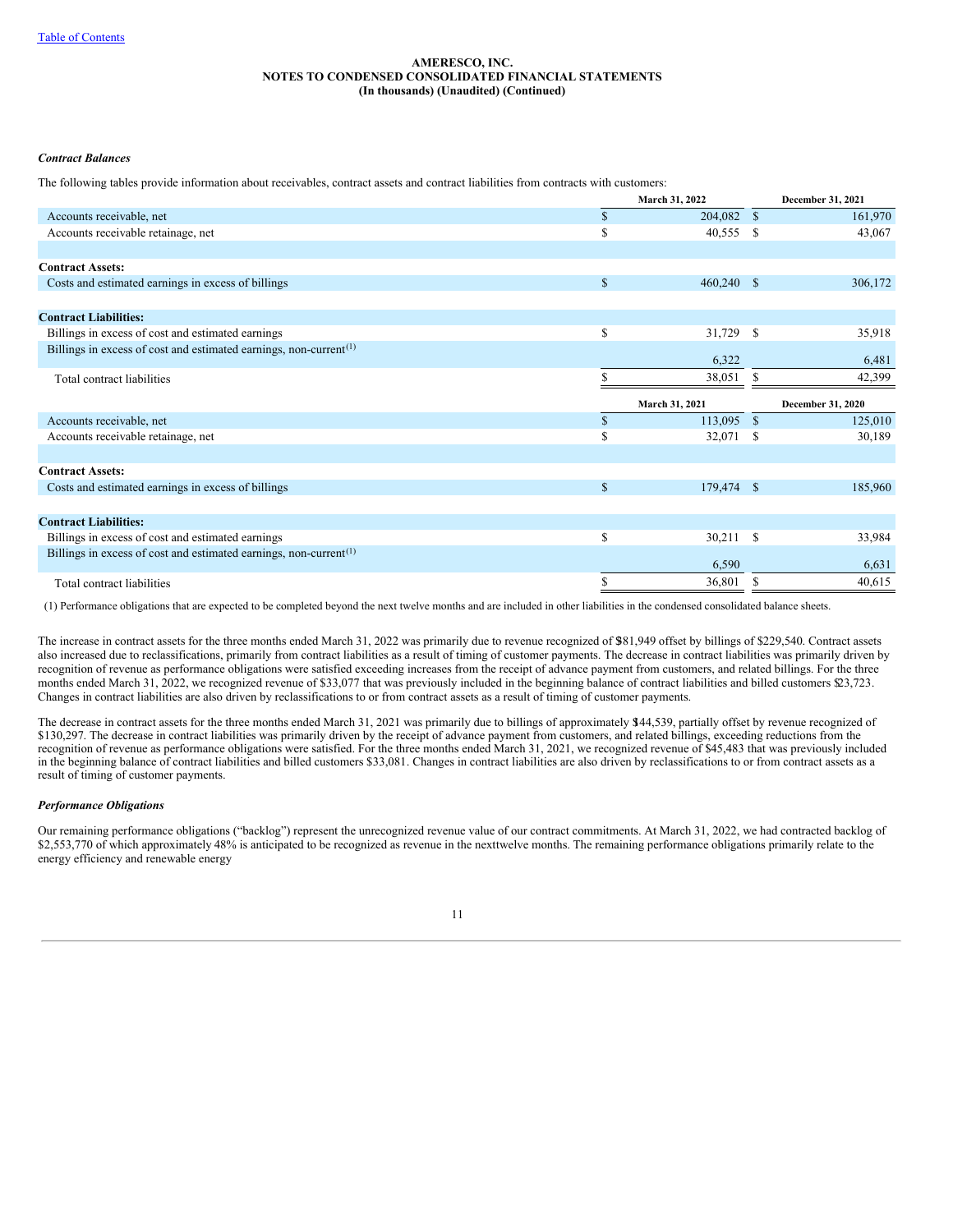construction projects, including long-term operations and maintenance ("O&M") services related to these projects. The long-term services have varying initial contract terms, up to 25 years.

### *Project Development Costs*

Project development costs of \$4,209 and \$1,985 were recognized in the condensed consolidated statements of income on projects that converted to customer contracts during the three months ended March 31, 2022 and 2021, respectively.

No impairment charges in connection with our project development costs were recorded during the three months ended March 31, 2022 and 2021.

## **4. GOODWILL AND INTANGIBLE ASSETS, NET**

The changes in the carrying value of goodwill balances by reportable segment were as follows:

|                            | <b>U.S. Regions</b> |                          | <b>U.S. Federal</b>             | Canada          | Non-solar DG             | Other  | Total  |
|----------------------------|---------------------|--------------------------|---------------------------------|-----------------|--------------------------|--------|--------|
| Balance, December 31, 2021 |                     | 39,204                   | 3.981                           | 3.454           |                          | 24.518 | 71,157 |
| Remeasurement adjustment   |                     | 309                      | $\hspace{0.1mm}-\hspace{0.1mm}$ | $\qquad \qquad$ |                          |        | 309    |
| Currency effects           |                     | $\overline{\phantom{a}}$ | $\overline{\phantom{a}}$        |                 | $-$                      | (185)  | (132)  |
| Balance, March 31, 2022    |                     | 39.513                   | 3.981                           | 3,507           | $\overline{\phantom{a}}$ | 24.333 | 71.334 |

Definite-lived intangible assets, net consisted of the following:

|                                 | As of March 31, 2022 |         | As of December 31, 2021 |
|---------------------------------|----------------------|---------|-------------------------|
| Gross carrying amount           |                      | 32,939  | 33,526                  |
| Less - accumulated amortization |                      | (26.965 | (26, 565)               |
| Intangible assets, net          |                      | 5.974   | 6.961                   |

The table below sets forth amortization expense:

|                             |                                              |      | Three Months Ended March 31. |
|-----------------------------|----------------------------------------------|------|------------------------------|
| Asset type                  | Location                                     | 2022 | 2021                         |
| Customer contracts          | Cost of revenues                             | 184  | $\overline{\phantom{a}}$     |
| All other intangible assets | Selling, general and administrative expenses | 394  | 80                           |
| Total amortization expense  |                                              | 578  | 80                           |

### **5. ENERGY ASSETS, NET**

Energy assets, net consisted of the following:

|                                                  | March 31, 2022 | December 31, 2021 |            |  |
|--------------------------------------------------|----------------|-------------------|------------|--|
| Energy assets $(1)$                              | 1.184.314      |                   | 1.120.712  |  |
| Less - accumulated depreciation and amortization | (276.308)      |                   | (264, 181) |  |
| Energy assets, net                               | 908,006        |                   | 856.531    |  |

(1) Includes financing lease assets (see Note 6), capitalized interest and Asset retirement obligations ("ARO") assets (see tables below).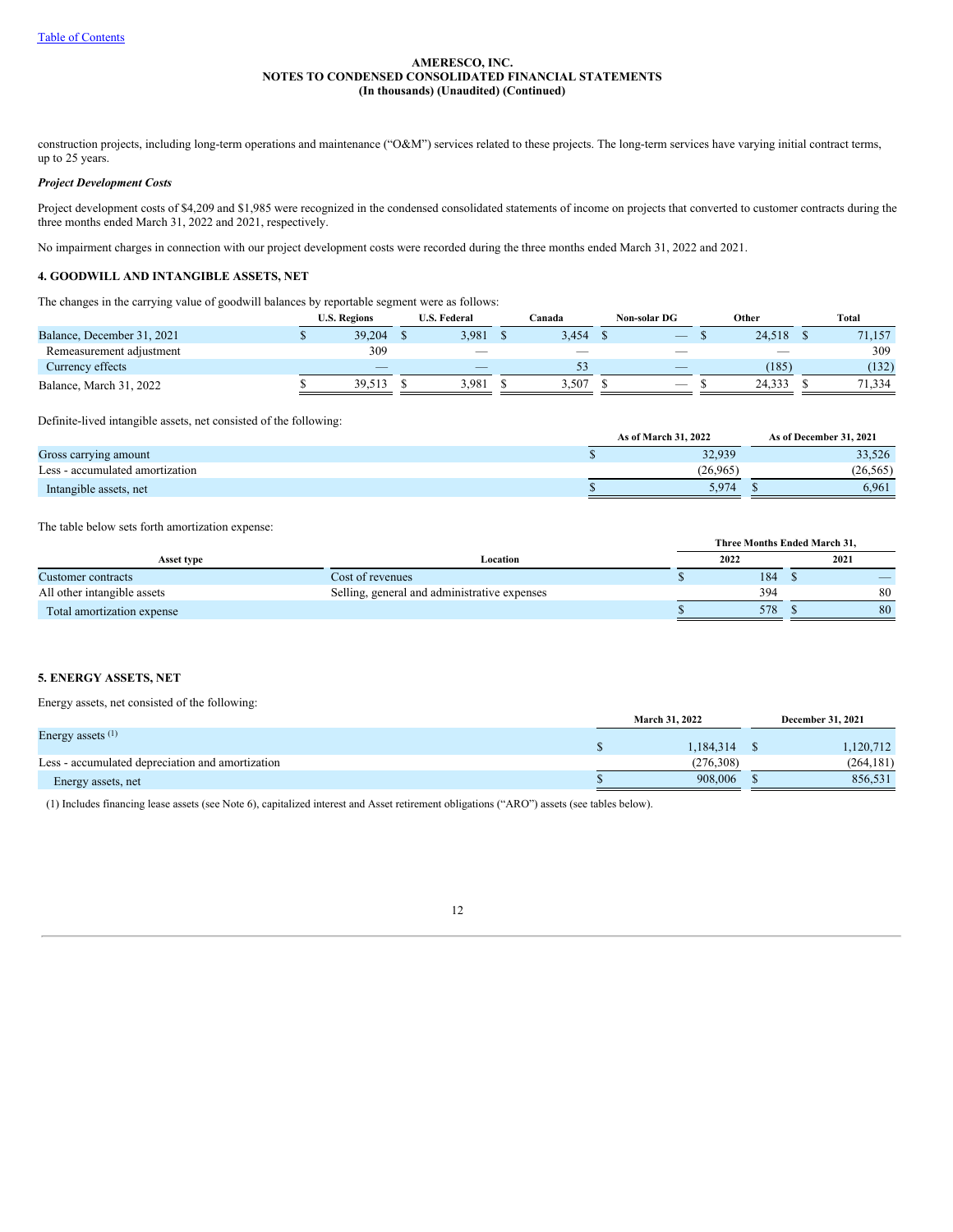The following table sets forth our depreciation and amortization expense on energy assets, net of deferred grant amortization:

|                                                                                    | Three Months Ended March 31. |        |  |       |  |  |  |  |
|------------------------------------------------------------------------------------|------------------------------|--------|--|-------|--|--|--|--|
| <b>Location</b>                                                                    |                              | 2022   |  | 2021  |  |  |  |  |
| Cost of revenues $(2)$                                                             |                              | 11,806 |  | 9,686 |  |  |  |  |
| $(2)$ Includes democration and emergination on financina losse second (see Note 6) |                              |        |  |       |  |  |  |  |

(2) Includes depreciation and amortization on financing lease assets (see Note 6).

The following table presents the interest costs relating to construction financing during the period of construction, which were capitalized as part of energy assets, net: **Three Months Ended March 31,**

|                         | Three Months Ended March 31. |      |                           |  |  |
|-------------------------|------------------------------|------|---------------------------|--|--|
|                         | 2022                         | 2021 |                           |  |  |
| Capitalized<br>interest | 212<br>1.714                 |      | .22c<br>^^<br>ا ت سە بىلە |  |  |

The following tables sets forth information related to our ARO assets and ARO liabilities:

|                              | <b>Location</b>                                | <b>March 31, 2022</b> | <b>December 31, 2021</b> |
|------------------------------|------------------------------------------------|-----------------------|--------------------------|
| ARO assets, net              | Energy assets, net                             | 2.473                 | 1,939                    |
|                              |                                                |                       |                          |
| ARO liabilities, current     | Accrued expenses and other current liabilities |                       | -6                       |
| ARO liabilities, non-current | Other liabilities                              | 2.947                 | 2.342                    |
| Total ARO liabilities        |                                                | 2,956                 | 2,348                    |

|                                      | Three Months Ended March 31. |      |     |  |  |
|--------------------------------------|------------------------------|------|-----|--|--|
|                                      | 2022                         | 2021 |     |  |  |
| Depreciation expense of ARO assets   | $\sim$                       |      | n n |  |  |
| Accretion expense of ARO liabilities | 36                           |      | ∸   |  |  |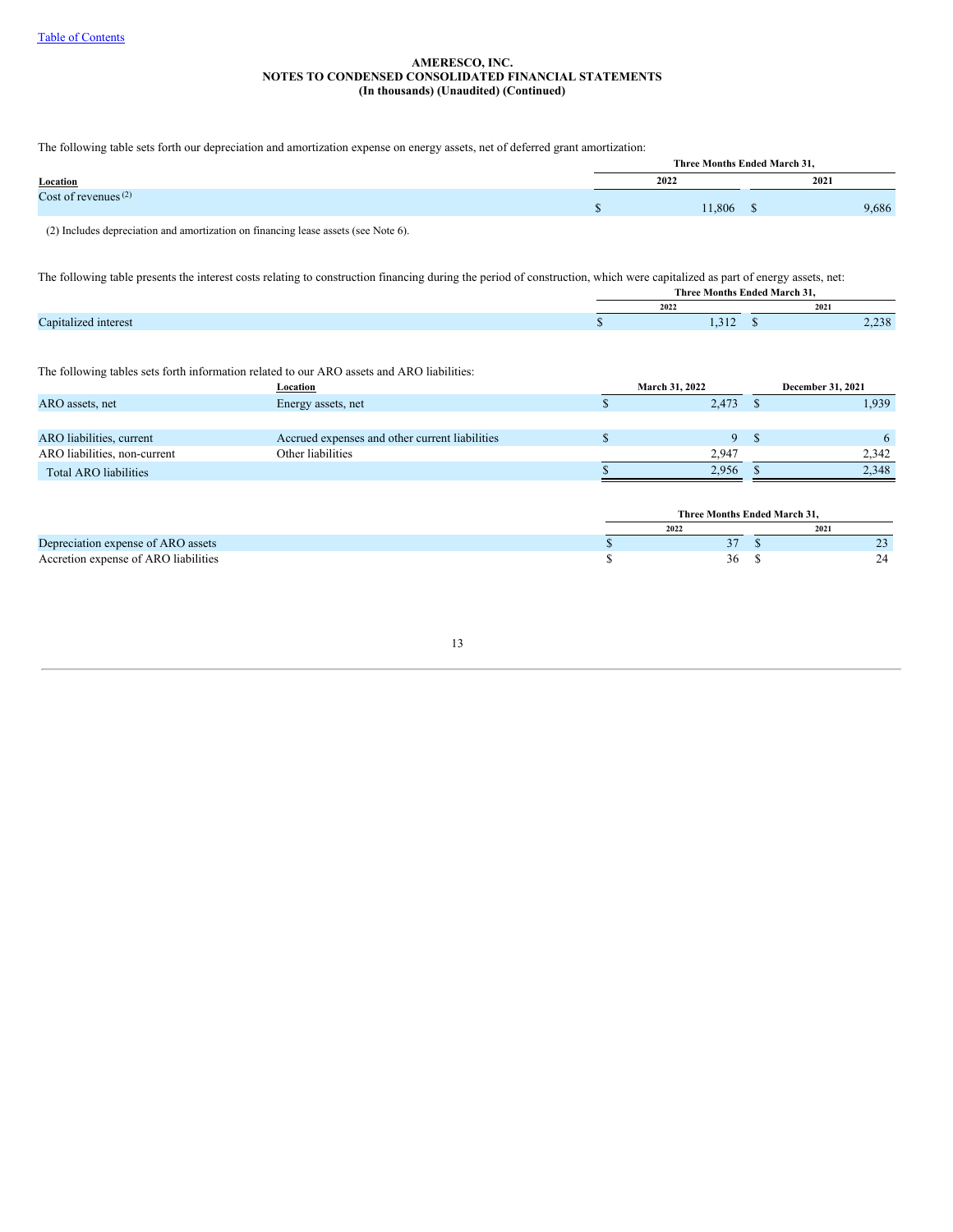## **6. LEASES**

The table below sets forth supplemental condensed consolidated balance sheet information related to our leases:

|                                                                                                             |               | March 31, 2022 |    | December 31, 2021 |  |  |
|-------------------------------------------------------------------------------------------------------------|---------------|----------------|----|-------------------|--|--|
| <b>Operating Leases:</b>                                                                                    |               |                |    |                   |  |  |
| Operating lease assets                                                                                      | $\mathbb{S}$  | 39,485         | \$ | 41,982            |  |  |
|                                                                                                             |               |                |    |                   |  |  |
| Current portions of operating lease liabilities                                                             | \$            | 6,134          | \$ | 6,276             |  |  |
| Long-term portions of operating lease liabilities                                                           |               | 32,854         |    | 35,135            |  |  |
| Total operating lease liabilities                                                                           |               | 38,988         |    | 41,411            |  |  |
| Weighted-average remaining lease term                                                                       |               | 12 years       |    | 12 years          |  |  |
| Weighted-average discount rate                                                                              |               | $5.7\%$        |    | $5.7\%$           |  |  |
|                                                                                                             |               |                |    |                   |  |  |
| <b>Financing Leases:</b>                                                                                    |               |                |    |                   |  |  |
| Energy assets                                                                                               | $\mathcal{S}$ | 31,521         | \$ | 31,876            |  |  |
|                                                                                                             |               |                |    |                   |  |  |
| Current portions of financing lease liabilities                                                             | $\mathcal{S}$ | 3,226          | \$ | 3,125             |  |  |
| Long-term financing lease liabilities, net of current portion, unamortized discount and debt issuance costs |               | 15,973         |    | 16,101            |  |  |
| Total financing lease liabilities                                                                           |               | 19,199         |    | 19,226            |  |  |
| Weighted-average remaining lease term                                                                       |               | 15 years       |    | 15 years          |  |  |
| Weighted-average discount rate                                                                              |               | $12.1\%$       |    | 12.1%             |  |  |

The costs related to our leases were as follows:

|                               | Three Months Ended March 31, |       |  |  |
|-------------------------------|------------------------------|-------|--|--|
|                               | 2022                         | 2021  |  |  |
| <b>Operating Leases:</b>      |                              |       |  |  |
| Operating lease costs         | $2,291$ \$                   | 2,153 |  |  |
|                               |                              |       |  |  |
| <b>Financing Leases:</b>      |                              |       |  |  |
| Amortization expense          | 355                          | 532   |  |  |
| Interest on lease liabilities | 559                          | 658   |  |  |
|                               |                              |       |  |  |
| Total lease costs             | 3.205                        | 3,343 |  |  |
|                               |                              |       |  |  |

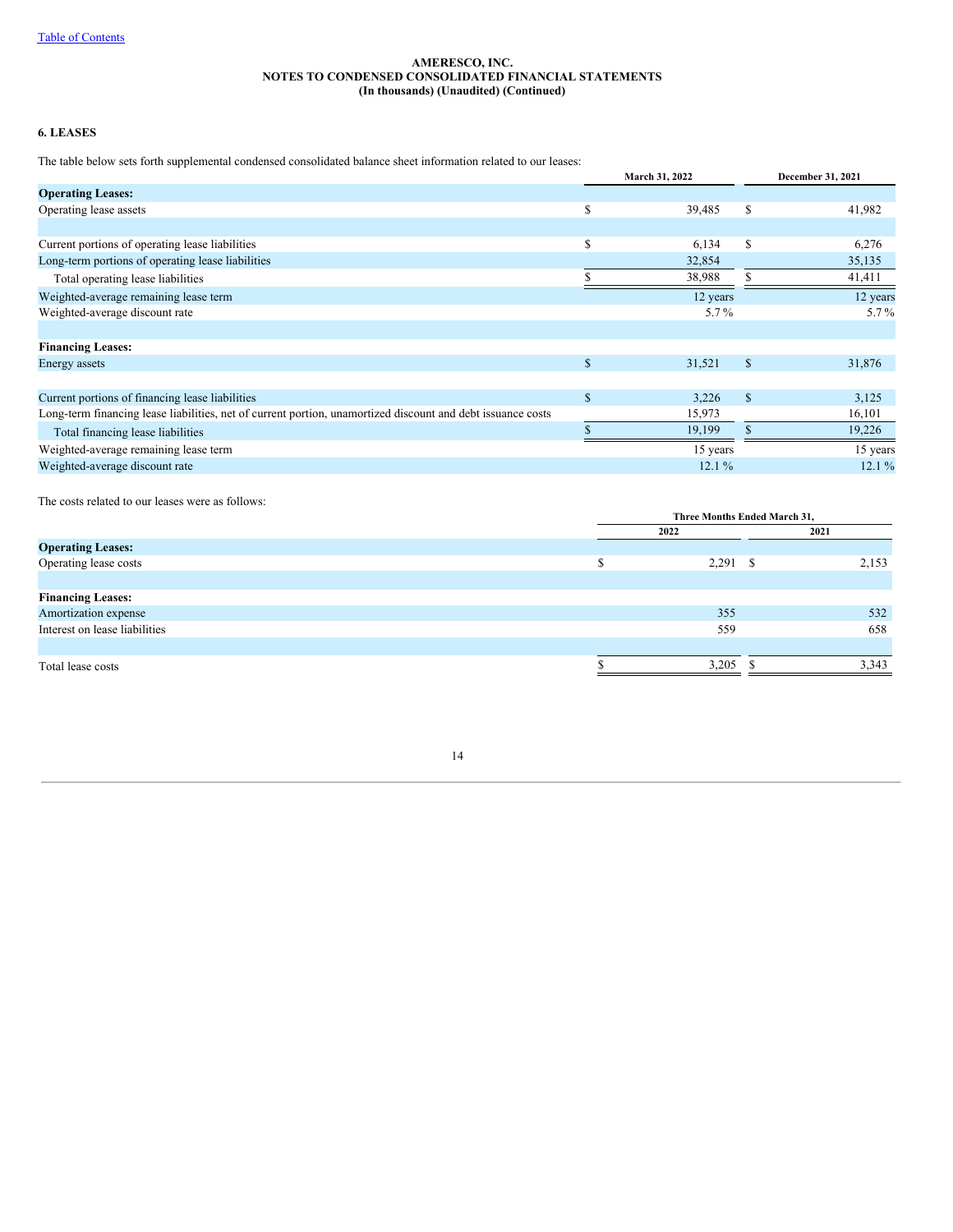Supplemental cash flow information related to our leases was as follows:

|                                                                                      | <b>Three Months Ended March 31.</b> |       |  |  |
|--------------------------------------------------------------------------------------|-------------------------------------|-------|--|--|
|                                                                                      | 2022                                | 2021  |  |  |
| Cash paid for amounts included in the measurement of operating lease liabilities     | 0.907                               | 2.423 |  |  |
| Right-of-use assets ("ROU") obtained in exchange for new operating lease liabilities | 367                                 | 3.773 |  |  |

The table below sets forth our estimated minimum future lease obligations under our leases:

|                                    |   | <b>Operating Leases</b> |    | <b>Financing Leases</b> |  |
|------------------------------------|---|-------------------------|----|-------------------------|--|
| Year ended December 31,            |   |                         |    |                         |  |
| 2022                               | ጣ | 6,134                   | -S | 5,124                   |  |
| 2023                               |   | 7,176                   |    | 3,676                   |  |
| 2024                               |   | 5,943                   |    | 2,565                   |  |
| 2025                               |   | 4,725                   |    | 2,213                   |  |
| 2026                               |   | 2,880                   |    | 2,054                   |  |
| Thereafter                         |   | 28,615                  |    | 19,813                  |  |
| Total minimum lease payments       |   | 55,473                  |    | 35,445                  |  |
| Less: interest                     |   | 16,485                  |    | 16,246                  |  |
| Present value of lease liabilities |   | 38,988                  |    | 19,199                  |  |
|                                    |   |                         |    |                         |  |

#### *Sale-leasebacks*

In March 2022, we entered into an amendment to our August 2018 long-term financing facility which extended the end date of the agreement from March 31, 2022 to June 30, 2022. We sold and leased back two energy assets for \$8,201 in cash proceeds under this agreement during the three months ended March 31, 2022. As of March 31, 2022, approximately \$220,367 remained available under this lending commitment.

In March 2022, we entered into an amendment to our December 2020 long-term financing facility which extended the end date of the agreement from December 31, 2021 to July 15, 2022. We sold and leased back one energy asset for \$4,423 in cash proceeds under this facility during three months ended March 31, 2022. As of March 31, 2022, approximately \$11,515 remained available under this lending commitment.

These transactions are accounted for as failed sale leasebacks and are classified as long-term financing facilities. See Note 7 for additional information.

Net gains from amortization expense recognized in cost of revenues relating to deferred gains and losses in connection with our sale-leaseback agreements were \$7 for each of the three months ended March 31, 2022 and 2021.

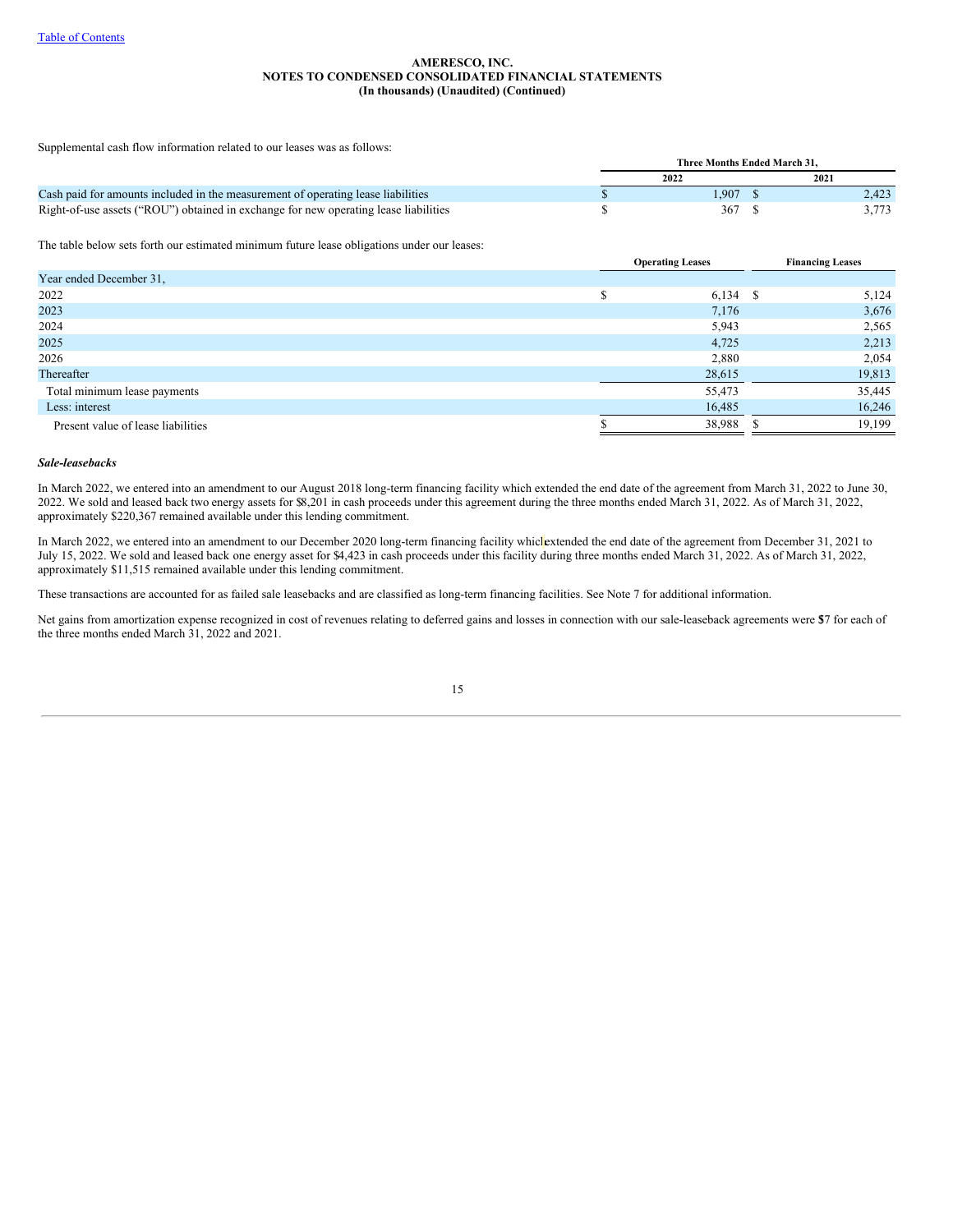## **7. DEBT AND FINANCING LEASE LIABILITIES**

Our debt and financing lease liabilities comprised of the following:

|                                                                                                                         |     | March 31, 2022 |  | December 31, 2021 |  |
|-------------------------------------------------------------------------------------------------------------------------|-----|----------------|--|-------------------|--|
| Senior secured revolving credit facility <sup>(1)</sup>                                                                 | \$. | $121,000$ \$   |  | 45,000            |  |
| Senior secured term loans                                                                                               |     | 275,000        |  | 52,813            |  |
| Non-recourse construction revolvers                                                                                     |     | 31,910         |  | 31,698            |  |
| Non-recourse term loans $(4)$                                                                                           |     | 205,329        |  | 218,136           |  |
| Long-term financing facilities $(2)$                                                                                    |     | 104,417        |  | 104,615           |  |
| Financing lease liabilities $(3)$                                                                                       |     | 19,199         |  | 19,226            |  |
| Total debt and financing lease liabilities                                                                              |     | 756,855        |  | 471,488           |  |
| Less: current maturities                                                                                                |     | 80,191         |  | 78,934            |  |
| Less: unamortized discount and debt issuance costs                                                                      |     | 16,969         |  | 15,370            |  |
| Long-term debt and financing lease liabilities, net of current portion, unamortized discount and debt issuance<br>costs |     | 659,695        |  | 377,184           |  |

(1) At March 31, 2022, funds of \$47,341 were available for borrowing under this facility.

(2) These facilities are sale-leaseback arrangements and are accounted for as failed sales. See Note 6 for additional disclosures.

(3) Financing lease liabilities are sale-leaseback arrangements under previous guidance. See Note 6 for additional disclosures.

(4) As of March 31, 2021, we were in default on one non-recourse term loan with a balance of \$3,809 for failure to meet the debt service coverage ratio of 1 to 1, however, a waiver was received in April 2022.

## *Senior Secured Credit Facility - Revolver and Term Loans*

On March 4, 2022, we entered into the fifth amended and restated senior secured credit facility withfive banks, which included the following amendments:

- increased the aggregate amount of total commitments from \$245,000 to \$495,000,
- increased the aggregate amount of the revolving commitments from \$180,000 to \$200,000,
- increased the existing term loan A from \$65,000 to \$75,000,
- extended the maturity date of the revolving commitment and term loan A from June 28, 2024 to March 4, 2025,
- added a delayed draw term loan A for up to \$220,000 through a September 4, 2023 maturity date,
- increased the total funded debt to EBITDA covenant ratio from a maximum of3.50 to 4.50 for the quarter ended March 31, 2022; 4.25 for the quarter ending June 30, 2022, 4.00 for the quarters ending September 30, 2022 and December 31, 2022; and3.50 thereafter,
- specified the debt service coverage ratio (the ratio of (a) cash flow of the core Ameresco companies, to (b) debt service of the core Ameresco companies as of the end of each fiscal quarter to be less than 1.5, and
- increased our limit under an energy conversation project financing to \$650,000, which provides us with flexibility to grow our federal business further.

The revolving credit facility may be increased by an amount up to an additional \$100,000 in increments of at least \$25,000 at the approval of the lenders, subject to certain conditions.

We accounted for this amendment as a modification and at closing we incurred \$2,048 in lenders fees which were reflected as debt discount and \$352 in third party fees which were reflected as debt issuance costs. The unamortized debt discount and issuance costs of the previous agreement are being amortized over the remaining term of the amended agreement, with the exception of \$96 of costs relating to a previous syndicated lender which did not participate in this amendment. These costs were expensed in other expenses, net during the three months ended March 31, 2022.

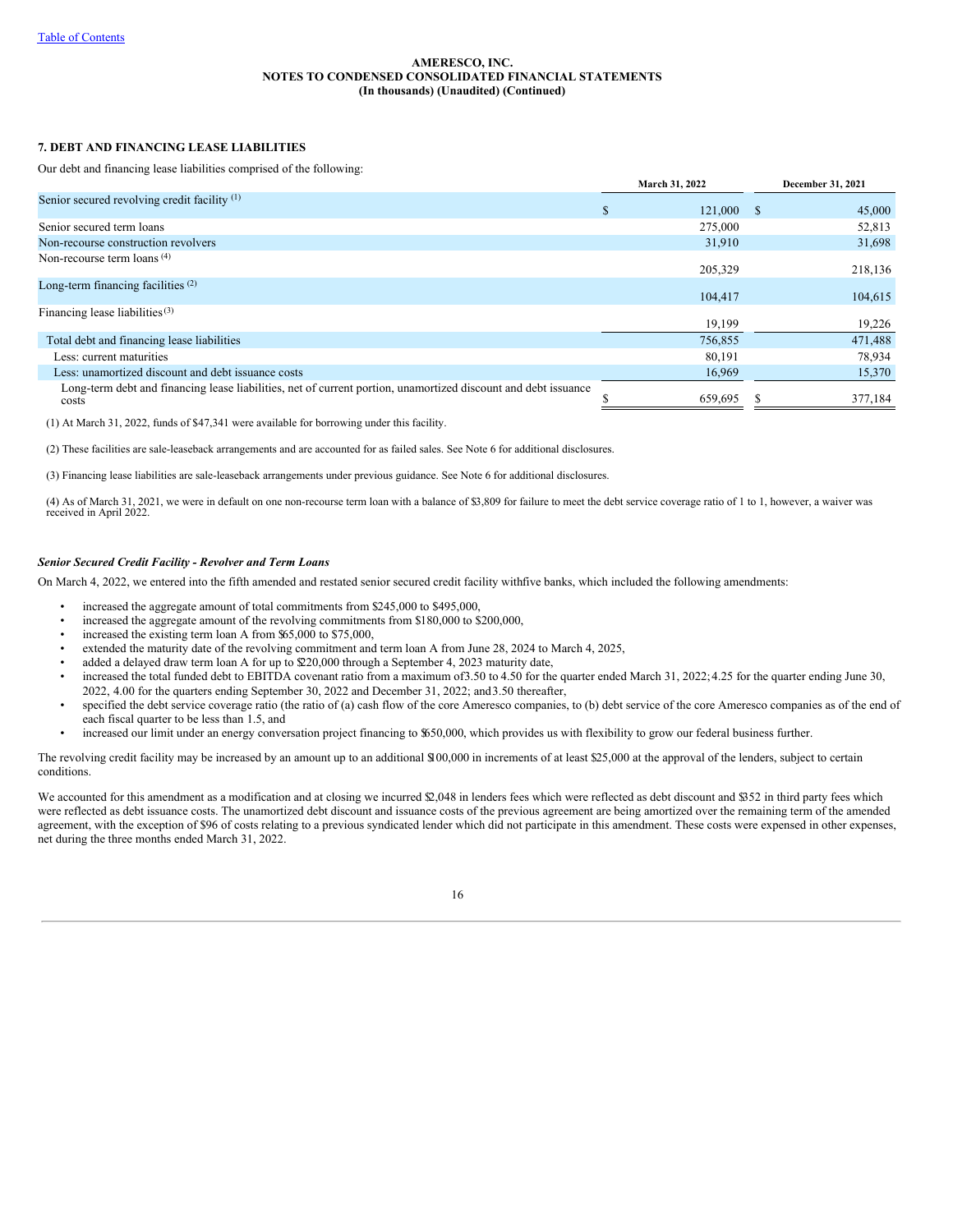#### *Construction Revolvers*

#### *Construction Revolver, 1.74%, due June 2022*

In March 2022, we entered into a fourth amendment to the1.74% construction revolver to extend this facility from March 2022 to June 2022. All remaining unpaid amounts outstanding under the facility are due at that time. As of March 31, 2022, \$73,946 was available for borrowing under this facility.

On April 29, 2022, a wholly-owned subsidiary of ours executed a joinder agreement to the1.74% construction revolver, which added it as an additional borrower under the master construction loan agreement. At closing, we borrowed \$9,800 for a solar and storage project.

## *Construction Revolver, 1.99%, due July 2022*

As of March 31, 2022, \$24,145 was available for borrowing under the 1.74% construction revolver.

#### **8. INCOME TAXES**

We recorded a provision for income taxes of \$2,307 and \$2,205 for the three months ended March 31, 2022 and 2021, respectively. The estimated effective annualized tax rate impacted by the period discrete items is a provision of 10.7% for the three months ended March 31, 2022, compared to a provision of15.1% of estimated effective annualized tax rate for the three months ended March 31, 2021.

The principal reasons for the difference between the statutory rate and the estimated annual effective rate for 2022 were the effects of investment tax credits which we are entitled from solar plants placed into service or are forecasted to be placed into service during 2022, state taxes, and the tax deductions related to the Section 179D deduction.

The principal reasons for the difference between the statutory rate and the estimated annual effective rate for 2021 were the effects of investment tax credits which we are entitled from solar plants placed into service or are forecasted placed into service during 2021, the tax deductions related to the Section 179D deduction, the deduction of compensation expense associated with certain employee stock options, and tax basis adjustments on certain partnership flip transactions.

Under GAAP accounting rules deferred taxes are shown on a net basis in the condensed consolidated financial statements based on taxing jurisdiction. Under the guidance, we have recorded long term deferred tax assets and deferred tax liabilities based on the underlying jurisdiction in the accompanying condensed consolidated balance sheets.

The following table sets forth the total amounts of gross unrecognized tax benefits:

|                            | <b>Gross Unrecognized</b><br><b>Tax Benefits</b> |
|----------------------------|--------------------------------------------------|
| Balance, December 31, 2021 | 900                                              |
| Balance, March 31, 2022    | 900                                              |

The amount of unrecognized tax benefits that, if recognized, would favorably affect the effective income tax rate in any future periods was \$440 at March 31, 2022 and December 31, 2021 (net of the federal benefit on state amounts).

## **9. COMMITMENTS AND CONTINGENCIES**

From time to time, we issue letters of credit and performance bonds with our third-party lenders, to provide collateral.

#### *Legal Proceedings*

On November 6, 2017, we were served with a complaint filed by a customer againstnine contractors, including us, claiming both physical damages to the customer's tangible property and damages caused by various alleged defects in the design of the project through negligent acts and/or omissions, breaches of contract and breaches of the "implied warranty of good and workmanlike manner." During the three months ended March 31, 2022, we entered into a settlement agreement and adjusted our accrual for the actual net loss after taking into account our insurance proceeds, which is included in accrued expenses and other current liabilities in our condensed consolidated balance sheets as of March 31, 2022. In addition, we reversed the loss recovery from insurance proceeds.

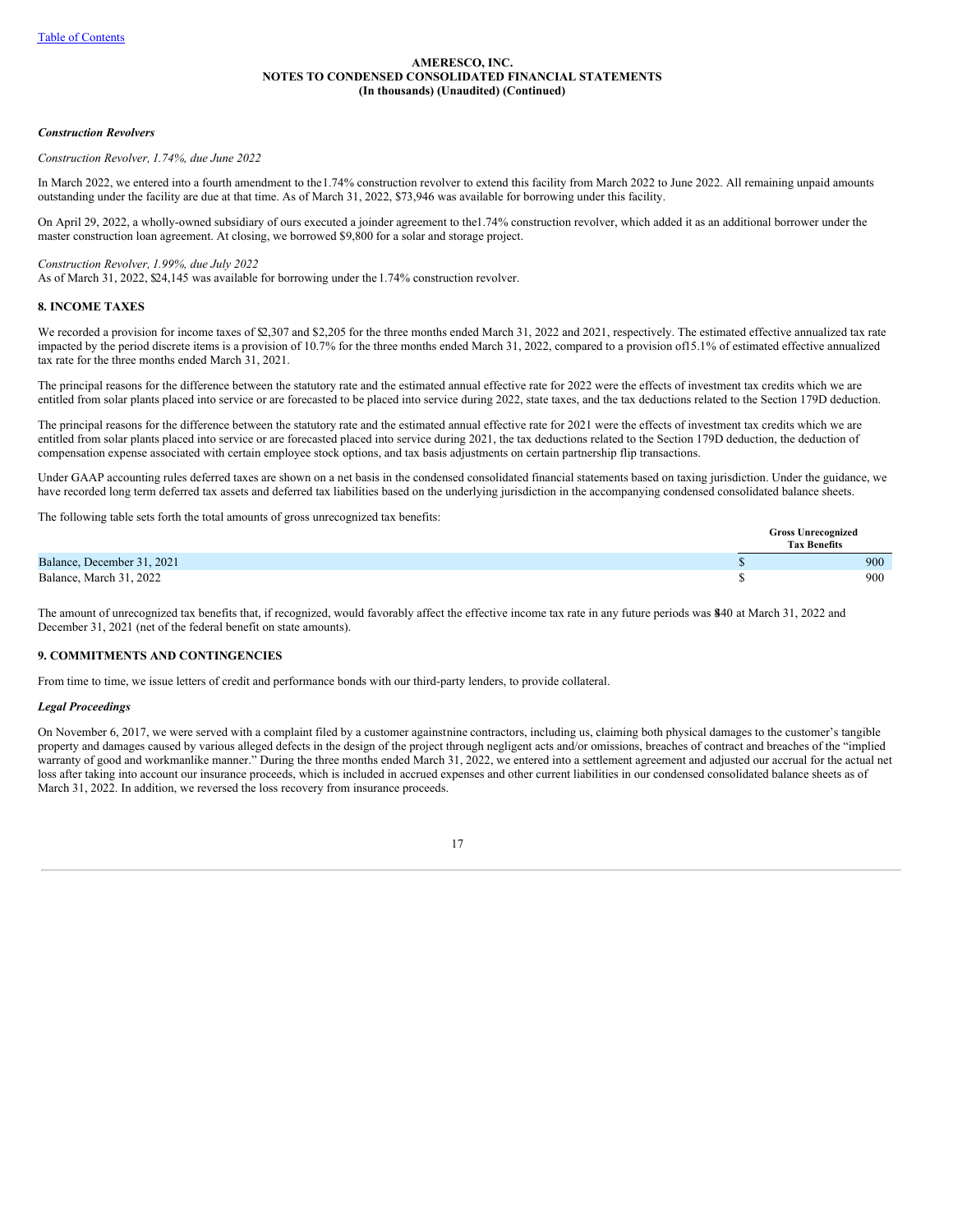We are involved in a variety of other claims and other legal proceedings generally incidental to our normal business activities. While the outcome of any of these proceedings cannot be accurately predicted, we do not believe the ultimate resolution of any of these existing matters would have a material adverse effect on our financial condition or results of operations.

#### *Commitment as a Result of an Acquisition*

In August 2018, we completed an acquisition which provided for a revenue earn-out contingent upon the acquired business meeting certain cumulative revenue targets over5 years from the acquisition date. The fair value decreased from \$678 at December 31, 2021 to \$358 at March 31, 2022 and is included in other liabilities on the condensed consolidated balance sheets. The contingent consideration will be paid annually in May, if any of the cumulative revenue targets are achieved. No payments have been made to date.

In December 2021, we completed our acquisition of Plug Smart which provided for an earn-out based on future EBITDA targets beginning with EBITDA performance for the month of December 2021 and each fiscal year thereafter, over a five-year period through December 31, 2026. The maximum cumulative earn-out is \$5,000 and we evaluated financial forecasts of the acquired business and concluded that the fair value of this earn-out was approximately \$2,160 upon acquisition and remained consistent as of December 31, 2021. At March 31, 2022, the fair value of the contingent consideration was \$2,061 and is included in other liabilities on the consolidated balance sheets.No payments have been made to date.

See note 10 for additional information.

#### **10. FAIR VALUE MEASUREMENT**

We recognize our financial assets and liabilities at fair value on a recurring basis. Fair value is defined as the price that would be received for an asset or paid to transfer a liability (an exit price) in the principal or most advantageous market for the asset or liability in an orderly transaction between market participants on the measurement date. Three levels of inputs that may be used to measure fair value are as follows:

*Level 1:* Inputs are based on unadjusted quoted prices for identical instruments traded in active markets.

*Level 2:* Inputs are based on quoted prices for similar instruments in active markets, quoted prices for identical or similar instruments in markets that are not active, and modelbased valuation techniques for which all significant assumptions are observable in the market or can be corroborated by observable market data for substantially the full term of the assets or liabilities.

*Level 3:* Inputs are generally unobservable and typically reflect management's estimates of assumptions that market participants would use in pricing the asset or liability. The fair values are therefore determined using model-based techniques that include option pricing models, discounted cash flow models, and similar techniques.

The following table presents the input level used to determine the fair values of our financial instruments measured at fair value on a recurring basis:

| Level     |  |       |                | December 31, 2021                                         |  |
|-----------|--|-------|----------------|-----------------------------------------------------------|--|
|           |  |       |                |                                                           |  |
| $\bigcap$ |  |       |                | 919                                                       |  |
|           |  | 2.220 |                | 919                                                       |  |
|           |  |       |                |                                                           |  |
| $\bigcap$ |  |       |                | 6,316                                                     |  |
| $\sim$    |  | 4,568 |                | 1,962                                                     |  |
|           |  | 5,085 |                | 4,800                                                     |  |
|           |  | 2,419 |                | 2,838                                                     |  |
|           |  |       |                | 15,916                                                    |  |
|           |  |       | March 31, 2022 | Fair Value as of<br>$2,220$ \$<br>$2,726$ \$<br>14,798 \$ |  |

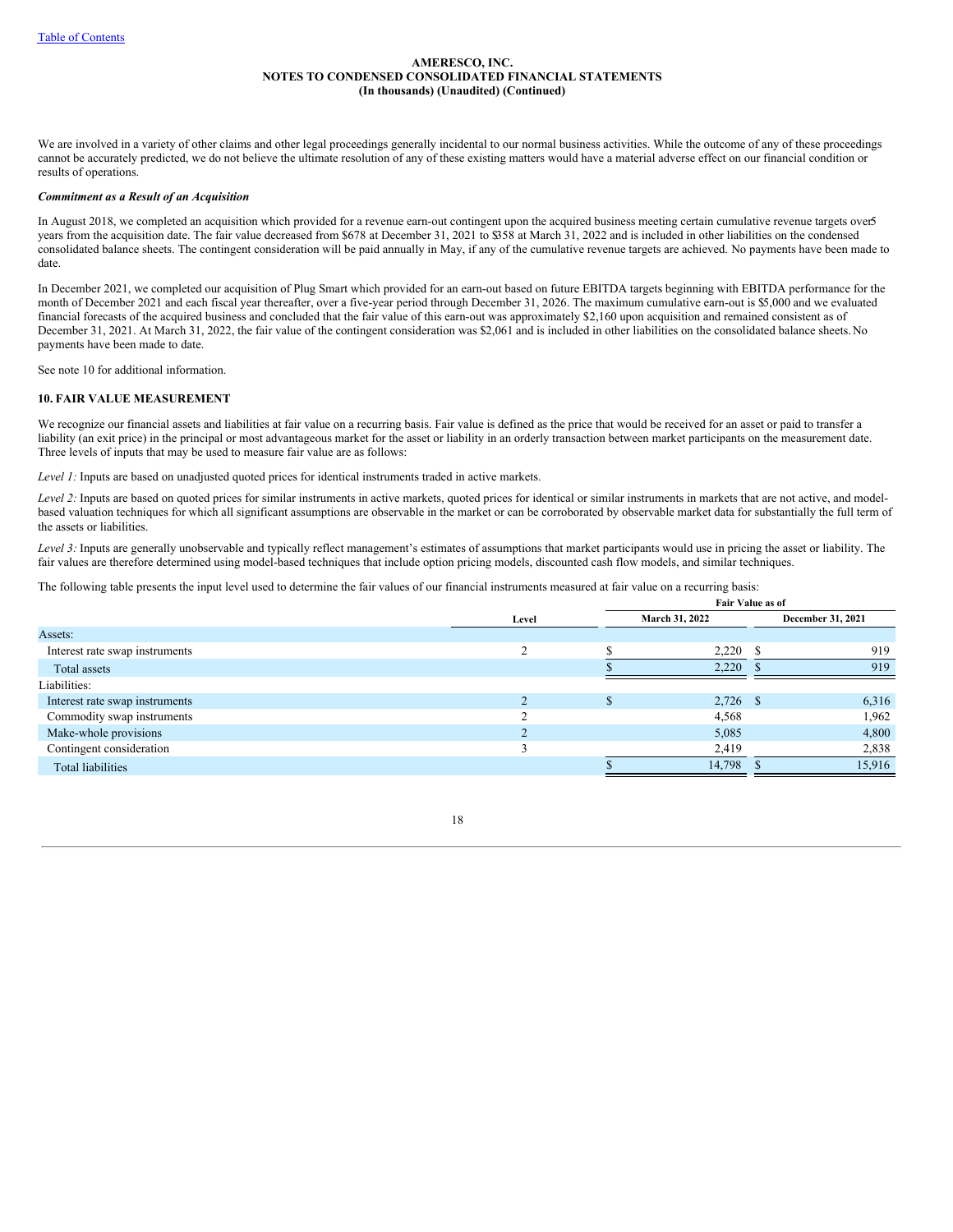The following table sets forth a summary of changes in the fair value of contingent consideration liability classified as level 3:

|                                                                       | Year Ended December 31, |       |  |                   |
|-----------------------------------------------------------------------|-------------------------|-------|--|-------------------|
|                                                                       | <b>March 31, 2022</b>   |       |  | December 31, 2021 |
| Contingent consideration liability balance at the beginning of period |                         | 2,838 |  | 678               |
| Contingent consideration issued in connection with acquisition        |                         |       |  | 2,160             |
| Changes in fair value included in earnings                            |                         | (320) |  |                   |
| Remeasurement adjustment                                              |                         | (99)  |  |                   |
| Contingent consideration liability balance at the end of period       |                         | 2.419 |  | 2,838             |

The following table sets forth the fair value and the carrying value of our long-term debt, excluding financing leases:

|                          | As of March 31, 2022 |  |                | <b>As of December 31, 2021</b> |  |                       |  |
|--------------------------|----------------------|--|----------------|--------------------------------|--|-----------------------|--|
|                          | <b>Fair Value</b>    |  | Carrving Value | <b>Fair Value</b>              |  | <b>Carrying Value</b> |  |
| Long-term debt (Level 2) | 726,649              |  | 720,687        | 442,429                        |  | 436,892               |  |

The fair value of our long-term debt was estimated using discounted cash flows analysis, based on our current incremental borrowing rates for similar types of borrowing arrangements which are considered to be level two inputs. There have been no transfers in or out of level two or three financial instruments for the three months ended March 31, 2022 and the year ended December 31, 2021.

We are also required to periodically measure certain other assets at fair value on a nonrecurring basis, including long-lived assets, goodwill and other intangible assets. We calculated the fair value used in our annual goodwill impairment analysis utilizing a discounted cash flow analysis and determined that the inputs used were level 3 inputs. There were no assets recorded at fair value on a non-recurring basis as of March 31, 2022 or December 31, 2021.

## **11. DERIVATIVE INSTRUMENTS AND HEDGING ACTIVITIES**

The following table presents information about the fair value amounts of our cash flow derivative instruments:

|                                                    |                               |  | Derivatives as 01 |     |                   |
|----------------------------------------------------|-------------------------------|--|-------------------|-----|-------------------|
|                                                    |                               |  | March 31, 2022    |     | December 31, 2021 |
|                                                    | <b>Balance Sheet Location</b> |  | <b>Fair Value</b> |     | <b>Fair Value</b> |
| Derivatives Designated as Hedging Instruments:     |                               |  |                   |     |                   |
| Interest rate swap contracts                       | Other assets                  |  | 39                | - S |                   |
| Interest rate swap contracts                       | Other liabilities             |  | $2,726$ \$        |     | 6,316             |
| Derivatives Not Designated as Hedging Instruments: |                               |  |                   |     |                   |
| Interest rate swap contracts                       | Other assets                  |  | $2,181$ \$        |     | 919               |
| Commodity swap contracts                           | Other liabilities             |  | 4,568 \$          |     | 1.962             |
| Make-whole provisions                              | Other liabilities             |  | 5,085 \$          |     | 4,800             |

**Derivatives as of**

As of March 31, 2022 and December 31, 2021, all butfour of our freestanding derivatives were designated as hedging instruments.

| ¢<br>۰.       |
|---------------|
| ۰.<br>۰,<br>٧ |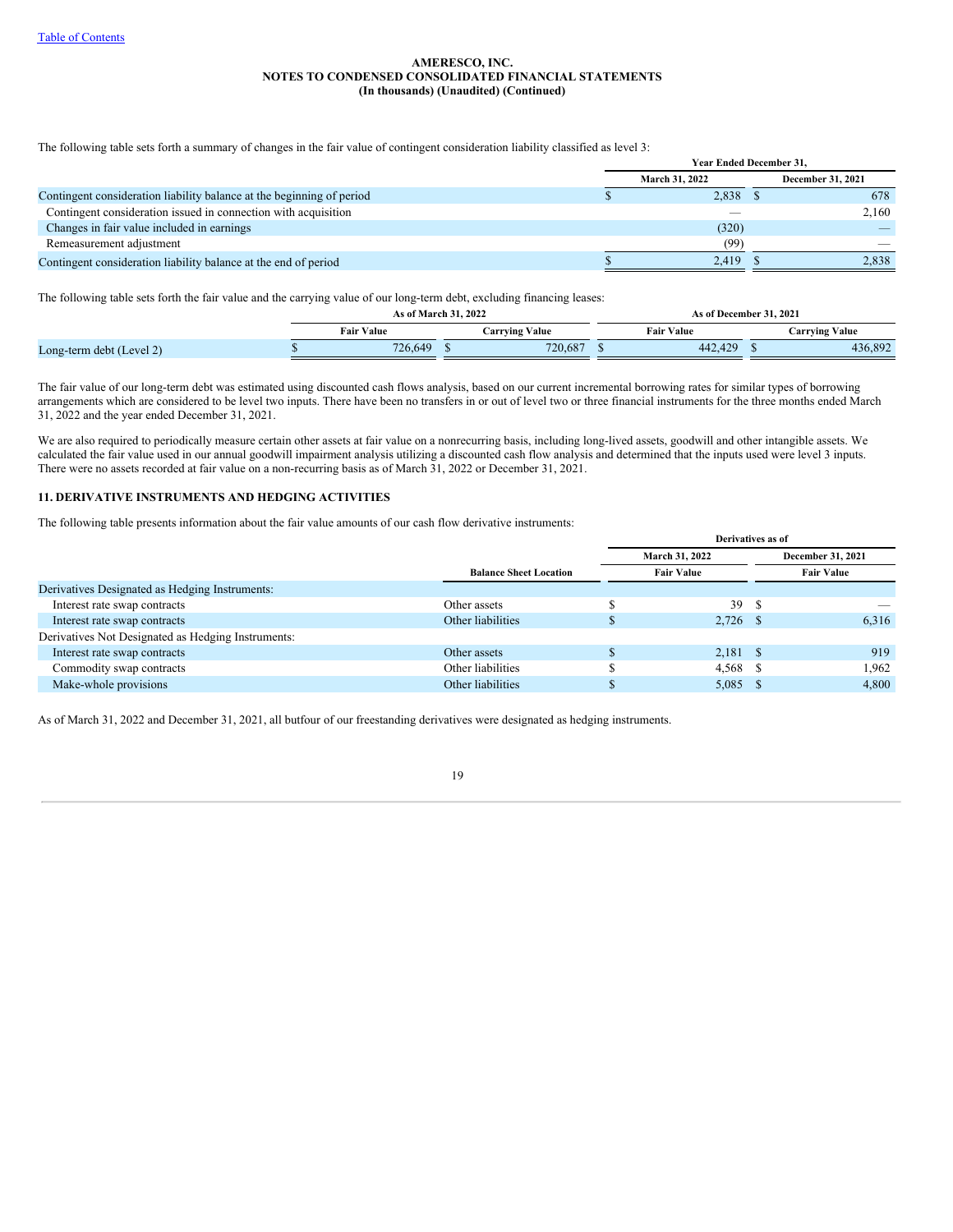The following table presents information about the effects of our derivative instruments on our condensed consolidated statements of income and condensed consolidated statements of comprehensive income:

|                                                    |                                                         |     |              | Amount of Loss (Gain) Recognized in Net<br>Income<br>Three Months Ended March 31. |         |  |
|----------------------------------------------------|---------------------------------------------------------|-----|--------------|-----------------------------------------------------------------------------------|---------|--|
|                                                    |                                                         |     |              |                                                                                   |         |  |
|                                                    | <b>Location of Loss (Gain) Recognized in Net Income</b> |     | 2022         |                                                                                   | 2021    |  |
| Derivatives Designated as Hedging Instruments:     |                                                         |     |              |                                                                                   |         |  |
| Interest rate swap contracts                       | Other expenses, net                                     |     | 481          | -S                                                                                | 523     |  |
| Derivatives Not Designated as Hedging Instruments: |                                                         |     |              |                                                                                   |         |  |
| Interest rate swap contracts                       | Other expenses, net                                     |     | $(1,262)$ \$ |                                                                                   | (1,323) |  |
| Commodity swap contracts                           | Other expenses, net                                     | - 6 | $2,606$ \$   |                                                                                   | 248     |  |
| Make-whole provisions                              | Other expenses, net                                     |     | 278          |                                                                                   | 697     |  |

The following table presents the changes in Accumulated Other Comprehensive Income ("AOCI"), net of taxes, from our hedging instruments:

|                                                         |  | <b>Three Months Ended March</b><br>31, 2022 |
|---------------------------------------------------------|--|---------------------------------------------|
| Derivatives Designated as Hedging Instruments:          |  |                                             |
| Accumulated loss in AOCI at the beginning of the period |  | (4,733)                                     |
| Unrealized gain recognized in AOCI                      |  | 2,230                                       |
| Loss reclassified from AOCI to other expenses, net      |  | 481                                         |
| Net gain on derivatives                                 |  | 2,711                                       |
| Accumulated loss in AOCI at the end of the period       |  | (2,022)                                     |

The following tables present all of our active derivative instruments as of March 31, 2022:

| <b>Active Interest Rate Swaps</b> | <b>Effective Date</b> | <b>Expiration Date</b> |              | <b>Initial Notional</b><br>Amount (\$) | <b>Status</b>  |
|-----------------------------------|-----------------------|------------------------|--------------|----------------------------------------|----------------|
| 11-Year, 5.77% Fixed              |                       |                        |              |                                        |                |
|                                   | October 2018          | October 2029           | $\mathbb{S}$ | 9,200                                  | Designated     |
| 15-Year, 5.24% Fixed              | June 2018             | June 2033              | \$           | 10,000                                 | Designated     |
| 10-Year, 4.74% Fixed              | June 2017             | December 2027          | $\mathbb{S}$ | 14,100                                 | Designated     |
| 15-Year, 3.26% Fixed              | February 2023         | December 2038          | \$           | 14,084                                 | Designated     |
| 7-Year, 2.19% Fixed               | February 2016         | February 2023          | \$           | 20,746                                 | Designated     |
| 8-Year, 3.70% Fixed               | March 2020            | June 2028              | S            | 14,643                                 | Designated     |
| 8-Year, 3.70% Fixed               | March 2020            | June 2028              | $\mathbb{S}$ | 10,734                                 | Designated     |
| 13-Year, 0.93% Fixed              | May 2020              | March 2033             | \$           | 9,505                                  | Not Designated |
| 13-Year, 0.93% Fixed              | May 2020              | March 2033             | $\mathbb{S}$ | 6,968                                  | Not Designated |
| 15.5-Year, 5.40% Fixed            | September 2008        | March 2024             | S            | 13,081                                 | Designated     |
| 2.75-Year, 0.41% Fixed            | December 2020         | September 2023         | $\mathbb{S}$ | 26,250                                 | Not Designated |
|                                   |                       |                        |              |                                        |                |

| <b>Active Commodity Swaps</b> | <b>Effective Date</b> | <b>Expiration Date</b> | <b>Initial Notional Amount</b><br>(Volume) | <b>Commodity Measurement</b> | <b>Status</b>  |
|-------------------------------|-----------------------|------------------------|--------------------------------------------|------------------------------|----------------|
| 3.5-Year, \$2.65 MMBtu Fixed  | December 2020         | June 2024              | 3.296.160                                  | <b>MMBtus</b>                | Not Designated |

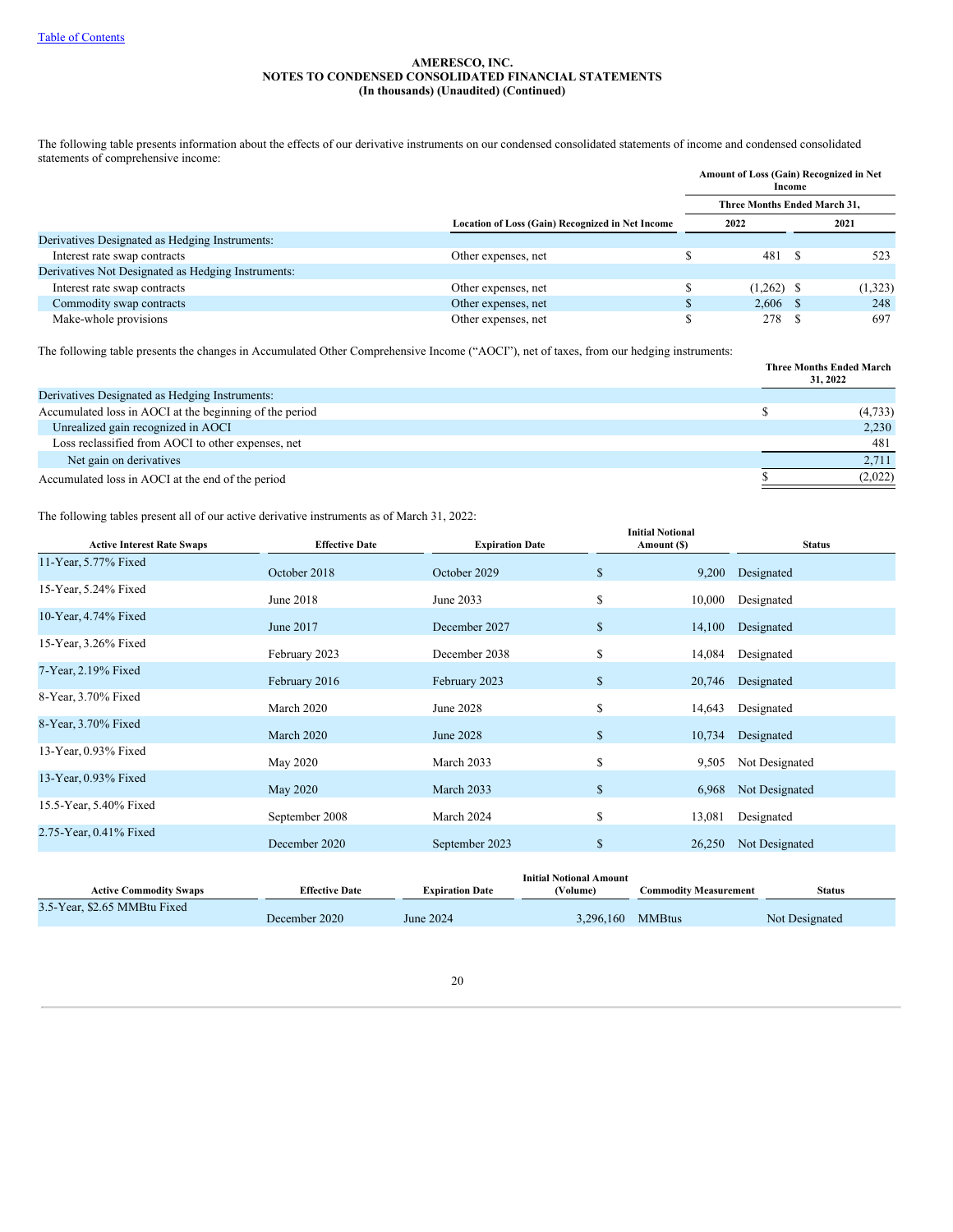| <b>Other Derivatives</b> | Classification | <b>Effective Date</b> | <b>Expiration Date</b> | Fair Value (\$) |
|--------------------------|----------------|-----------------------|------------------------|-----------------|
| Make-whole provisions    | Liability      | June/August 2018      | December 2038          | 583             |
| Make-whole provisions    | Liability      | August 2016           | April 2031             | 77              |
| Make-whole provisions    | Liability      | April 2017            | February 2034          | 72              |
| Make-whole provisions    | Liability      | November 2020         | December 2027          | 56              |
| Make-whole provisions    | Liability      | October 2011          | May 2028               | 12              |
| Make-whole provisions    | Liability      | May 2021              | April 2045             | 319             |
| Make-whole provisions    | Liability      | <b>July 2021</b>      | March 2046             | 3,966           |

## **12. VARIABLE INTEREST ENTITIES AND EQUITY METHOD INVESTMENTS**

#### *Variable Interest Entities*

The table below presents a summary of amounts related to our consolidated investment funds and joint venture, which we determined meet the definition of a variable interest entity ("VIE"), as of:

|                                                                                                                      |              | March 31, |      | December 31, |
|----------------------------------------------------------------------------------------------------------------------|--------------|-----------|------|--------------|
|                                                                                                                      |              | 2022(1)   |      | 2021(1)      |
| Cash and cash equivalents                                                                                            | S            | 5,434 \$  |      | 4,915        |
| Restricted cash                                                                                                      |              | 776       |      | 822          |
| Accounts receivable, net                                                                                             |              | 790       |      | 656          |
| Costs and estimated earnings in excess of billings                                                                   |              | 1,884     |      | 1,421        |
| Prepaid expenses and other current assets                                                                            |              | 159       |      | 151          |
| Total VIE current assets                                                                                             |              | 9,043     |      | 7,965        |
| Property and equipment, net                                                                                          |              | 1,266     |      | 1,266        |
| Energy assets, net                                                                                                   |              | 119,310   |      | 108,498      |
| Operating lease assets                                                                                               |              | 6,225     |      | 6,271        |
| Restricted cash, net of current portion                                                                              |              | 435       |      | 418          |
| Other assets                                                                                                         |              | 36        |      | 36           |
| Total VIE assets                                                                                                     |              | 136,315   |      | 124,454      |
| Current portions of long-term debt and financing lease liabilities                                                   | $\mathbf{s}$ | 2,196     | - \$ | 2,210        |
| Accounts payable                                                                                                     |              | 94        |      | 47           |
| Accrued expenses and other current liabilities                                                                       |              | 548       |      | 643          |
| Current portions of operating lease liabilities                                                                      |              | 147       |      | 142          |
| Total VIE current liabilities                                                                                        |              | 2,985     |      | 3,042        |
| Long-term debt and financing lease liabilities, net of current portion, unamortized discount and debt issuance costs |              | 20,499    |      | 20,952       |
| Long-term operating lease liabilities, net of current portion                                                        |              | 6,630     |      | 6,558        |
| Other liabilities                                                                                                    |              | 676       |      | 573          |
| <b>Total VIE liabilities</b>                                                                                         |              | 30,790    |      | 31,125       |

(1) The amounts in the above table are reflected in Note 1 on our condensed consolidated balance sheets.

See Note 13 for additional information on the call and put options related to our investment funds.

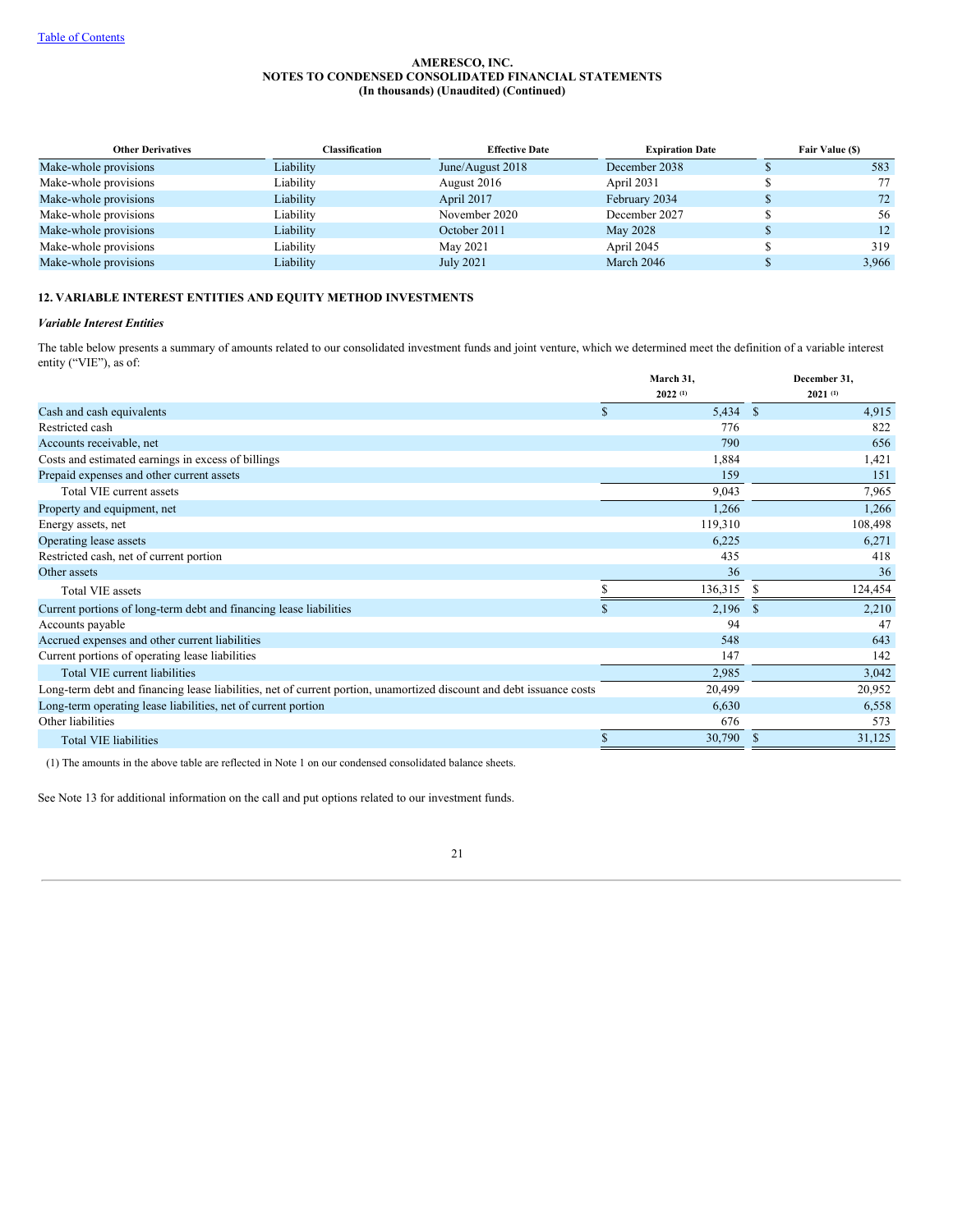#### *Non-controlling Interest*

Non-controlling interest represents the equity owned by the other joint venture member of a consolidated joint venture. During the three months ended March 31, 2022, the other joint venture member contributed \$6,335 to this joint venture which was formed for a specific project. The project did not generate any earnings or losses during the three months ended March 31, 2022.

## *Equity Method Investments*

Unconsolidated joint ventures are accounted for under the equity method. For these unconsolidated joint ventures, our investment balances are included in other assets on the condensed consolidated balance sheets and our pro rata share of net income or loss is included in operating income.

The following table provides information about our equity method investments in joint ventures:

|                            | As of                        |  |                   |  |
|----------------------------|------------------------------|--|-------------------|--|
|                            | <b>March 31, 2022</b>        |  | December 31, 2021 |  |
| Equity method investments  | 9,839                        |  | 9,206             |  |
|                            | Three Months Ended March 31, |  |                   |  |
|                            | March 31, 2022               |  | March 31, 2021    |  |
| Earnings (loss) recognized | 637                          |  | (62)              |  |

## **13. REDEEMABLE NON-CONTROLLING INTERESTS**

Our subsidiaries with membership interests in the investment funds we formed have the right to elect to require the non-controlling interest holder to sell all of its membership units to our subsidiaries, a call option. Our investment funds also include rights for the non-controlling interest holder to elect to require our subsidiaries to purchase all of the non-controlling membership interests in the fund, a put option.

The call options are exercisable beginning on the date that specified conditions are met for each respective fund. The put options for the investment funds are exercisable beginning on the date that specified conditions are met for each respective fund.

We initially record our redeemable non-controlling interests at fair value on the date of acquisition and subsequently adjust to redemption value. At both March 31, 2022 and December 31, 2021 redeemable non-controlling interests were reported at their carrying values, as the carrying value at each reporting period was greater than the estimated redemption value.

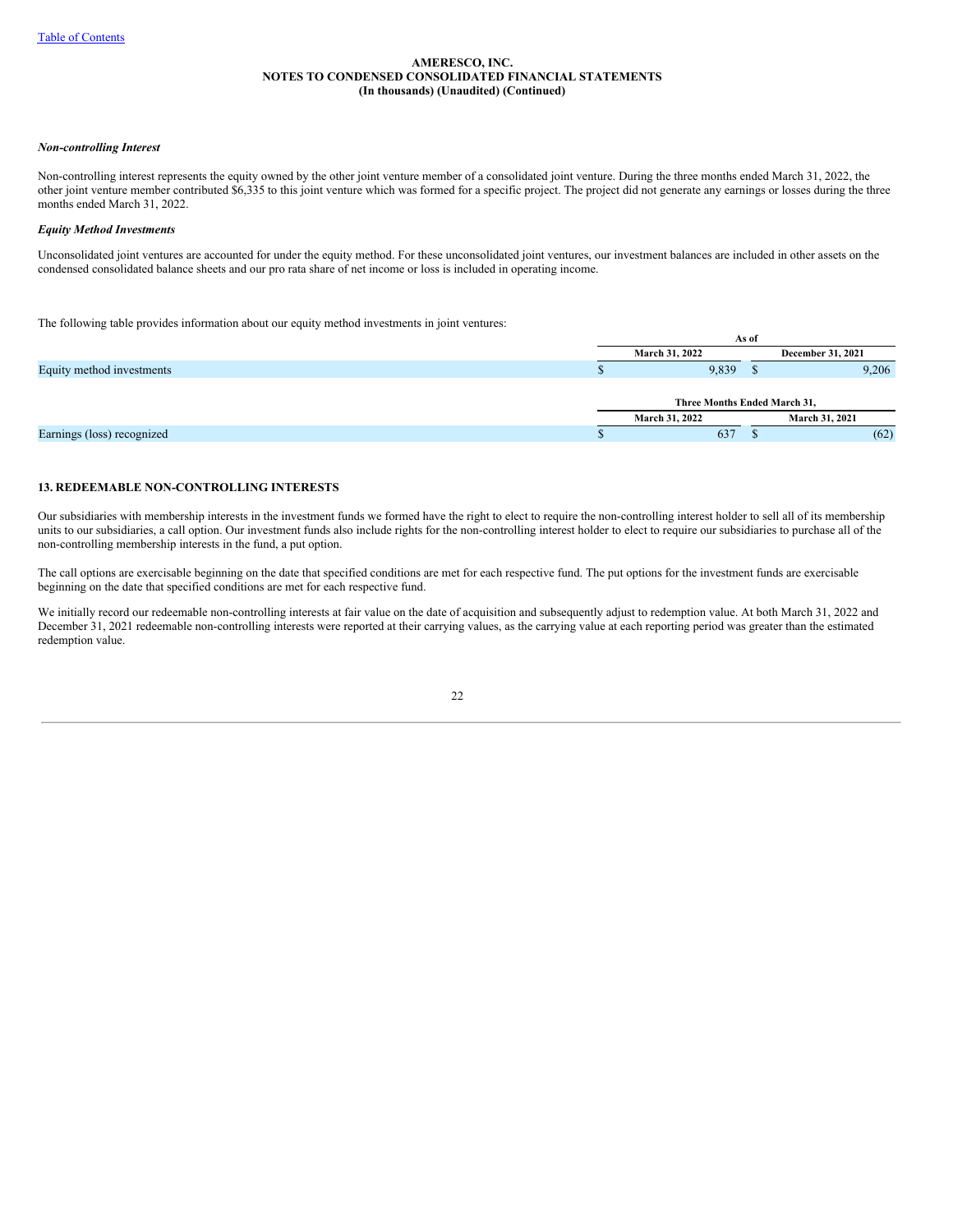## **14. EARNINGS PER SHARE**

## *Earnings Per Share*

The following is a reconciliation of the numerator and denominator for the computation of basic and diluted earnings per share:

|                                                           | Three Months Ended March 31, |           |    |        |  |  |
|-----------------------------------------------------------|------------------------------|-----------|----|--------|--|--|
| (In thousands, except per share data)                     |                              | 2022      |    | 2021   |  |  |
| <b>Numerator:</b>                                         |                              |           |    |        |  |  |
| Net income attributable to common shareholders            | S                            | 17,384 \$ |    | 11,174 |  |  |
| Adjustment for accretion of tax equity financing fees     |                              | (28)      |    | (31)   |  |  |
| Income attributable to common shareholders                |                              | 17,356    |    | 11,143 |  |  |
| Denominator:                                              |                              |           |    |        |  |  |
| Basic weighted-average shares outstanding                 |                              | 51,744    |    | 48,975 |  |  |
| Effect of dilutive securities:                            |                              |           |    |        |  |  |
| Stock options                                             |                              | 1,892     |    | 1,382  |  |  |
| Diluted weighted-average shares outstanding               |                              | 53,636    |    | 50,357 |  |  |
| Net income per share attributable to common shareholders: |                              |           |    |        |  |  |
| <b>Basic</b>                                              |                              | 0.34      | -S | 0.23   |  |  |
| Diluted                                                   |                              | 0.32      |    | 0.22   |  |  |
|                                                           |                              |           |    |        |  |  |
| Potentially dilutive shares <sup>(1)</sup>                |                              | 783       |    | 1,157  |  |  |

(1) Potentially dilutive shares attributable to stock options were excluded from the computation of diluted earnings per share as the effect would have been anti-dilutive.

## **15. STOCK-BASED COMPENSATION**

We recorded stock-based compensation expense, including expense related to our employee stock purchase plan, as follows:

|                                  |  |  | Three Months Ended March 31. |      |
|----------------------------------|--|--|------------------------------|------|
|                                  |  |  | 2022                         | 2021 |
| Stock-based compensation expense |  |  | J.JJI                        | 766  |

Our stock-based compensation expense is included in selling, general and administrative expenses in the condensed consolidated statements of income. As of March 31, 2022, there was \$46,295 of unrecognized compensation expense related to non-vested stock option awards that is expected to be recognized over a weighted-average period of 0.0 years.

### *Stock Option Grants*

During the three months ended March 31, 2022, we granted313 common stock options to certain employees under our 2020 Stock Incentive Plan, which have a contractual life of ten years and vest over a five-year period. We did not grant awards to individuals who were not either an employee or director of ours during the three months ended March 31, 2022 and 2021.

## **16. BUSINESS SEGMENT INFORMATION**

Our reportable segments for the three months ended March 31, 2022 were U.S. Regions, U.S. Federal, Canada, Non-Solar DG and All Other. On January 1, 2022, we changed the structure of our internal organization and our "All Other" segment now includes our U.S.-based enterprise energy management services previously included in our U.S Regions segment and our U.S. Regions segment now includes U.S. project revenue and associated costs previously included in our Non-Solar DG segment. As a result, previously reported amounts have been reclassified for comparative purposes.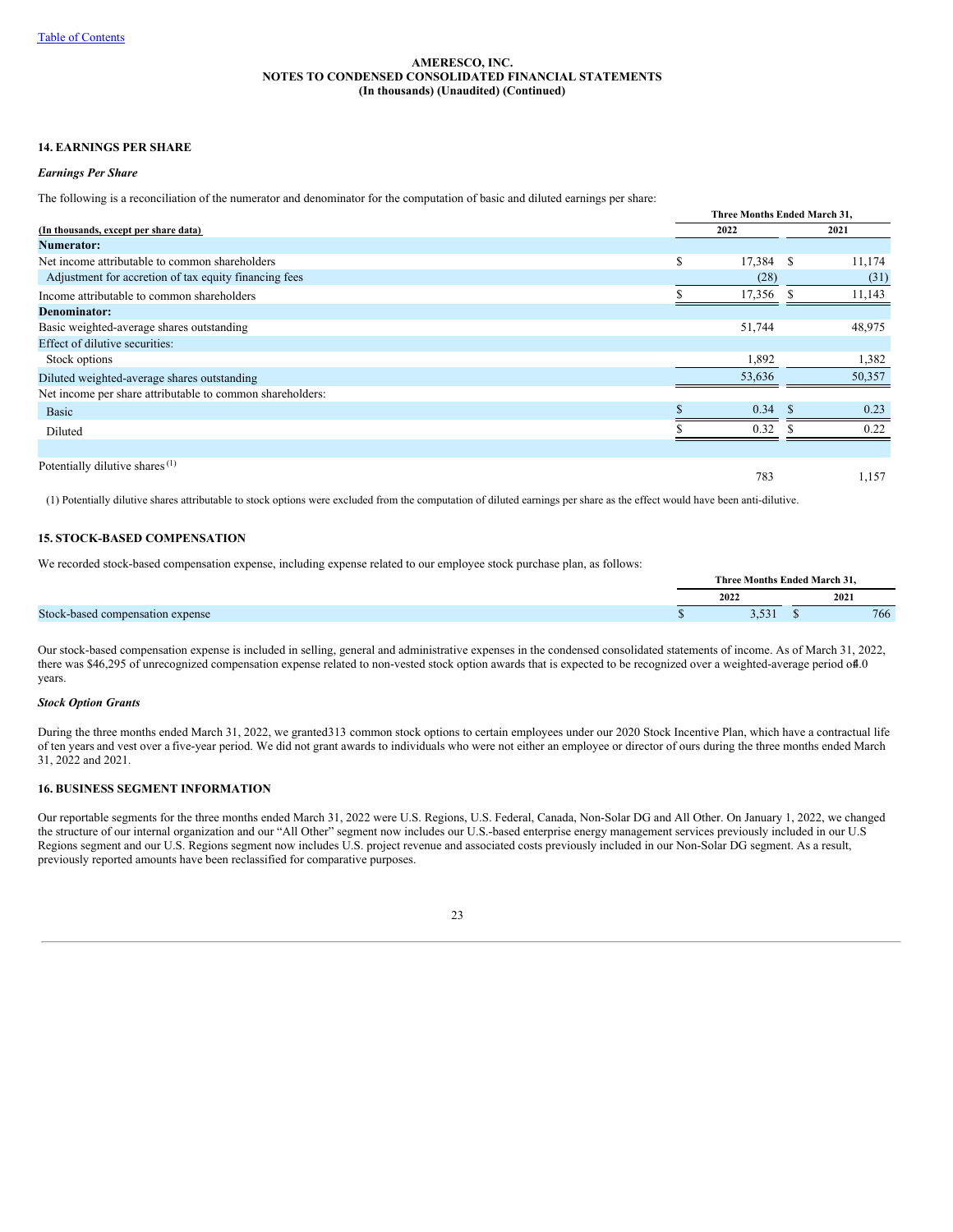Our U.S. Regions, U.S. Federal and Canada segments offer energy efficiency products and services which include the design, engineering and installation of equipment and other measures to improve the efficiency and control the operation of a facility's energy infrastructure, renewable energy solutions and services and the development and construction of small-scale plants that Ameresco owns or develops for customers that produce electricity, gas, heat or cooling from renewable sources of energy and O&M services.

Our Non-Solar DG segment sells electricity, processed renewable gas fuel, heat or cooling, produced from renewable sources of energy, other than solar, and generated by small-scale plants that we own and O&M services for customer-owned small-scale plants.

The "All Other" category includes enterprise energy management services, other than the U.S.-based portion; consulting services, energy efficiency products and services outside of the U.S. and Canada; and the sale of solar PV energy products and systems which we refer to as integrated-PV.

These segments do not include results of other activities, such as corporate operating expenses not specifically allocated to the segments. Certain reportable segments are an aggregation of operating segments.

The tables below present our business segment information recast for the prior-year period and a reconciliation to the condensed consolidated financial statements:

|                                                               | <b>U.S. Regions</b> |               | <b>U.S. Federal</b> | Canada      |    | <b>Non-Solar DG</b> |    | All Other |          | <b>Total Consolidated</b> |
|---------------------------------------------------------------|---------------------|---------------|---------------------|-------------|----|---------------------|----|-----------|----------|---------------------------|
| Three Months Ended March 31, 2022                             |                     |               |                     |             |    |                     |    |           |          |                           |
| Revenues                                                      | S<br>314,520        | <sup>\$</sup> | 75,646 \$           | $17,172$ \$ |    | 29,261              | -S | 37,403    | <b>S</b> | 474,002                   |
| Loss on derivatives                                           | 227                 |               | 51                  | _           |    | 1,344               |    | _         |          | 1,622                     |
| Interest expense, net of interest income                      | 1,642               |               | 306                 | 222         |    | 1,790               |    | (7)       |          | 3,953                     |
| Depreciation and amortization of intangible assets            | 5,278               |               | 1,245               | 447         |    | 5,416               |    | 271       |          | 12,657                    |
| Unallocated corporate activity                                |                     |               |                     | __          |    |                     |    | _         |          | (15,909)                  |
| Income before taxes, excluding unallocated corporate activity | 18,218              |               | 8,886               | 279         |    | 7,422               |    | 2,709     |          | 37,514                    |
|                                                               |                     |               |                     |             |    |                     |    |           |          |                           |
| Three Months Ended March 31, 2021                             |                     |               |                     |             |    |                     |    |           |          |                           |
| Revenues                                                      | S<br>89,244         | S             | $102,214$ \$        | 11.643      | -S | 25,580              | -S | 23,521    | S        | 252,202                   |
| Loss (gain) on derivatives                                    | 532                 |               |                     | 179         |    | (1,074)             |    |           |          | (363)                     |
| Interest expense, net of interest income                      | 1,443               |               | 321                 | 207         |    | 610                 |    | 159       |          | 2,740                     |
| Depreciation and amortization of intangible assets            | 3,486               |               | 1,010               | 415         |    | 4,862               |    | 377       |          | 10,150                    |
| Unallocated corporate activity                                | --                  |               |                     |             |    |                     |    |           |          | (10, 965)                 |
| Income before taxes, excluding unallocated corporate activity | 3,239               |               | 12,030              | (85)        |    | 8,772               |    | 1,645     |          | 25,601                    |

See Note 3 for additional information about our revenues by product line.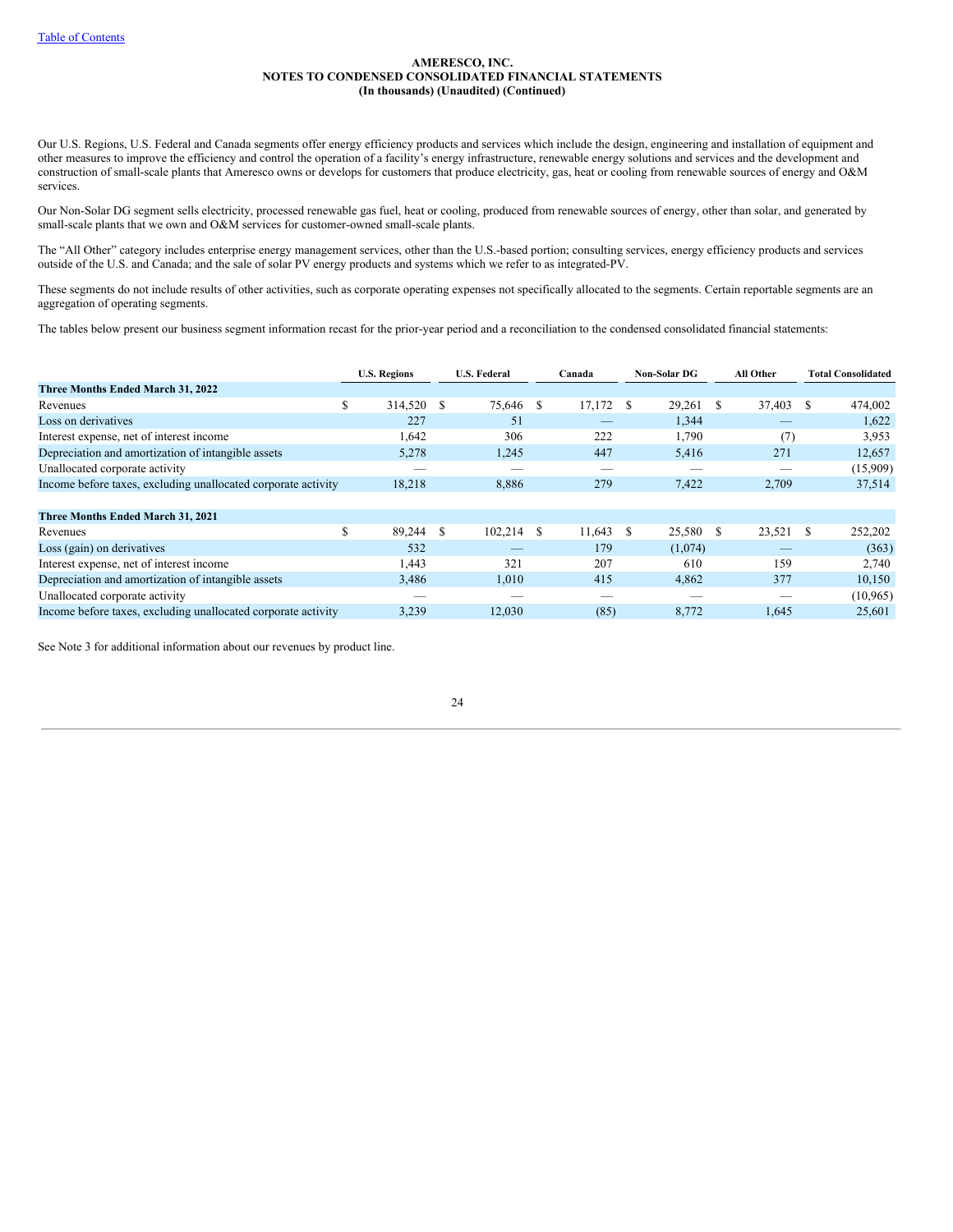## **17. OTHER EXPENSES, NET**

The following table presents the components of other expenses, net:

|                                                       | Three Months Ended March 31, |            |  |       |  |
|-------------------------------------------------------|------------------------------|------------|--|-------|--|
|                                                       | 2022                         |            |  | 2021  |  |
| Loss (gain) on derivatives                            |                              | $1,622$ \$ |  | (377) |  |
| Interest expense, net of interest income              |                              | 4,489      |  | 2,805 |  |
| Amortization of debt discount and debt issuance costs |                              | 852        |  | 747   |  |
| Foreign currency transaction loss                     |                              | 116        |  | 495   |  |
| Government incentives                                 |                              |            |  |       |  |
| Other expenses, net                                   |                              | 7.081      |  | 3.672 |  |

## **18. SUBSEQUENT EVENT**

In April 2022, we entered into a binding Framework Agreement Term Sheet with a battery manufacturer for the purchase and sale of battery energy storage ("BESS") equipment for our BESS projects at committed amounts and agreed upon delivery dates for a period of several years. The purchase and sale commitment covers BESS equipment to be used for our BESS projects. In connection with entering into the term sheet, we agreed to pay a \$10,000 deposit, which will be credited against our future equipment purchases.

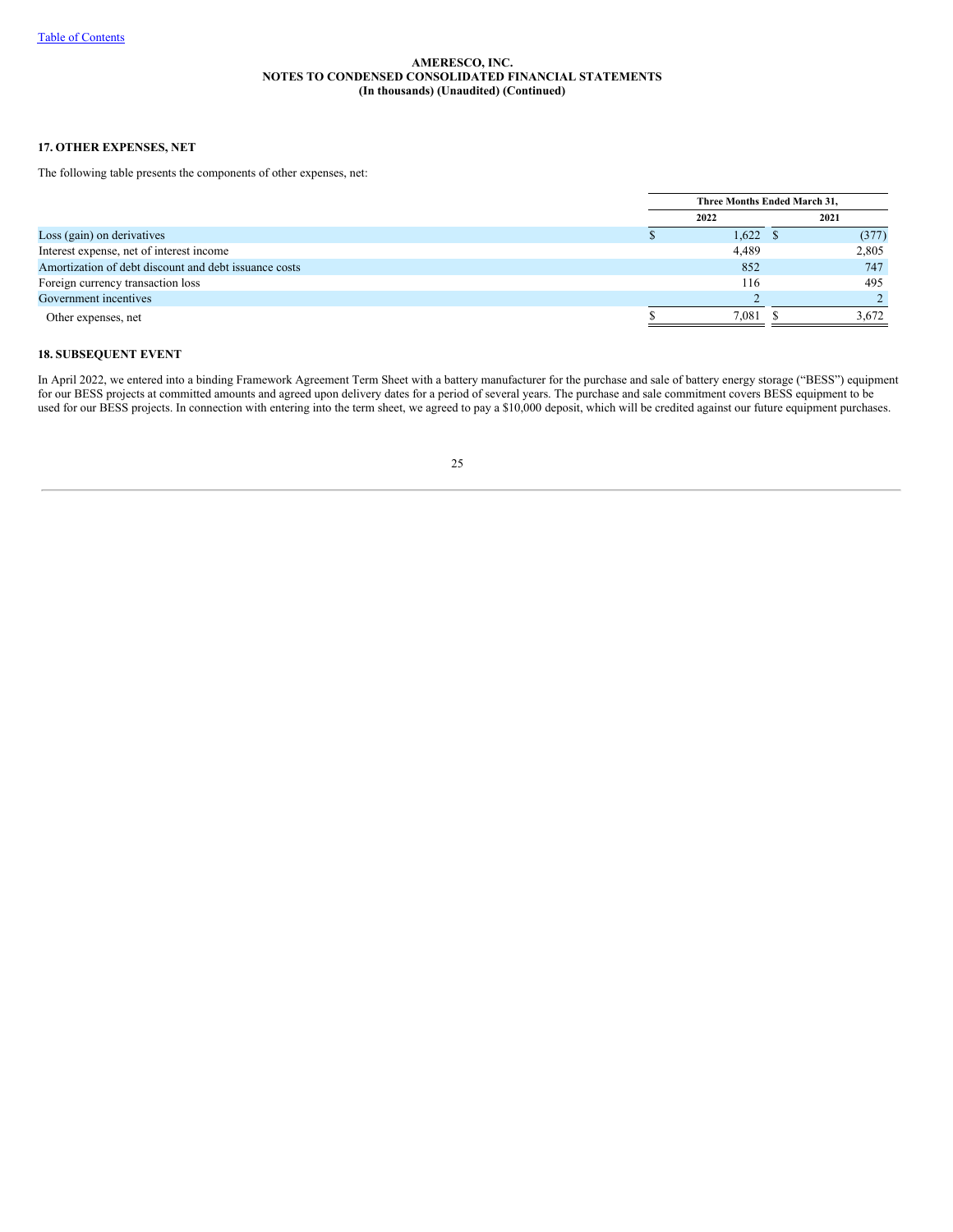#### <span id="page-27-0"></span>**Item 2. Management's Discussion and Analysis of Financial Condition and Results of Operations**

You should read the following discussion and analysis of our financial condition and results of operations together with our unaudited condensed consolidated financial statements and the related notes thereto included in Part I, Item 1 of this Quarterly Report on Form 10-Q and the audited consolidated financial statements and notes thereto and management's discussion and analysis of financial condition and results of operations for the year ended December 31, 2021 included in our Annual Report on Form 10-K ("2021 Annual Report") for the year ended December 31, 2021 filed on March 1, 2022 with the U.S. Securities and Exchange Commission ("SEC"). This Ouarterly Report on Form 10-Q contains "forward-looking statements" within the meaning of Section 21E of the Securities Exchange Act of 1934, as amended, (the "Exchange Act"). Forward looking statements include statements regarding our strategy, future operations, future financial position, future revenues, projected costs, prospects, plans, objectives of management, expected market growth and other characterizations of future events or circumstances. All statements, other than statements of historical fact, including statements that refer to our expectations as to the future growth of our business and associated expenses; our expectations as to revenue generation; the future availability of borrowings under our revolving credit facility; the expected future growth of the market for energy efficiency and renewable energy solutions; our backlog, awarded projects and recurring revenue and the timing of such matters; our expectations as to acquisition activity; the impact of any restructuring; the uses of future earnings; our intention to repurchase shares of our Class A common stock; the expected energy and cost savings of our projects; the expected energy production capacity of our renewable energy plants; the results of the SEC's investigation into our revenue recognition and compensation practices in our software-as-a-service businesses; the impact of the ongoing COVID-19 pandemic and supply chain disruptions and shortage of materials; our expectations related to our agreement with SCE including the impact of any delays; the impact of the U.S. Department of Commerce's solar panel import investigation and other characterizations of future events or circumstances are forward-looking statements. Forward looking statements are often, but not exclusively, identified by the use of words such as "may," "will," "expect," "believe," "anticipate," "intend," "could," "estimate," "target," "project," "predict" or "continue," and similar expressions or variations. These forward-looking statements are based on current expectations and assumptions that are subject to risks, uncertainties and other factors that could cause actual results and the timing of certain events to differ materially and adversely from future results expressed or implied by such forward-looking statements. Risks, uncertainties and factors that could cause or contribute to such differences include, but are not limited to, those discussed in the section titled "Risk Factors," set forth in Item 1A of our 2021 Annual Report and in Item 1A and elsewhere in this Quarterly Report on Form 10-Q. The forward-looking statements in this Quarterly Report on Form 10-Q represent our views as of the date of this Quarterly Report on Form 10-Q. Subsequent events and developments may cause our views to change. However, while we may elect to update these forward-looking statements at some point in the future, we have no current intention of doing so and undertake no obligation to do so except to the extent required by applicable law. You should, therefore, not rely on these forward-looking statements as representing our views as of any date subsequent to the date of this Quarterly Report on Form 10-Q.

#### **Overview**

Ameresco is a leading clean technology integrator with a comprehensive portfolio of energy efficiency and renewable energy supply solutions. We help organizations meet energy savings and energy management challenges with an integrated comprehensive approach to energy efficiency and renewable energy. Leveraging budget neutral solutions, including energy savings performance contracts ("ESPCs") and power purchase agreements ("PPAs"), we aim to eliminate the financial barriers that traditionally hamper energy efficiency and renewable energy projects.

Drawing from decades of experience, Ameresco develops tailored energy management projects for its customers in the commercial, industrial, local, state, and federal government, K-12 education, higher education, healthcare, public housing sectors, and utilities.

We provide solutions primarily throughout North America and the U.K. and our revenues are derived principally from energy efficiency projects, which entail the design, engineering, and installation of equipment and other measures that incorporate a range of innovative technology and techniques to improve the efficiency and control the operation of a facility's energy infrastructure; this can include designing and constructing a central plant or cogeneration system for a customer providing power, heat and/or cooling to a building, or other small-scale plant that produces electricity, gas, heat or cooling from renewable sources of energy. We also derive revenue from long-term O&M contracts, energy supply contracts for renewable energy operating assets that we own, integrated-PV, and consulting and enterprise energy management services.

In addition to organic growth, strategic acquisitions of complementary businesses and assets have been an important part of our growth enabling us to broaden our service offerings and expand our geographical reach. In December 2021, we completed the acquisition of Plug Smart, an Ohio-based energy services company that specializes in the development and implementation of budget neutral capital improvement projects including building controls and building automation systems. This acquisition allows us to expand our existing pipeline and solution offerings in the smart buildings sector. The pro forma effects of this acquisition were not material to our operations for the fiscal years presented.

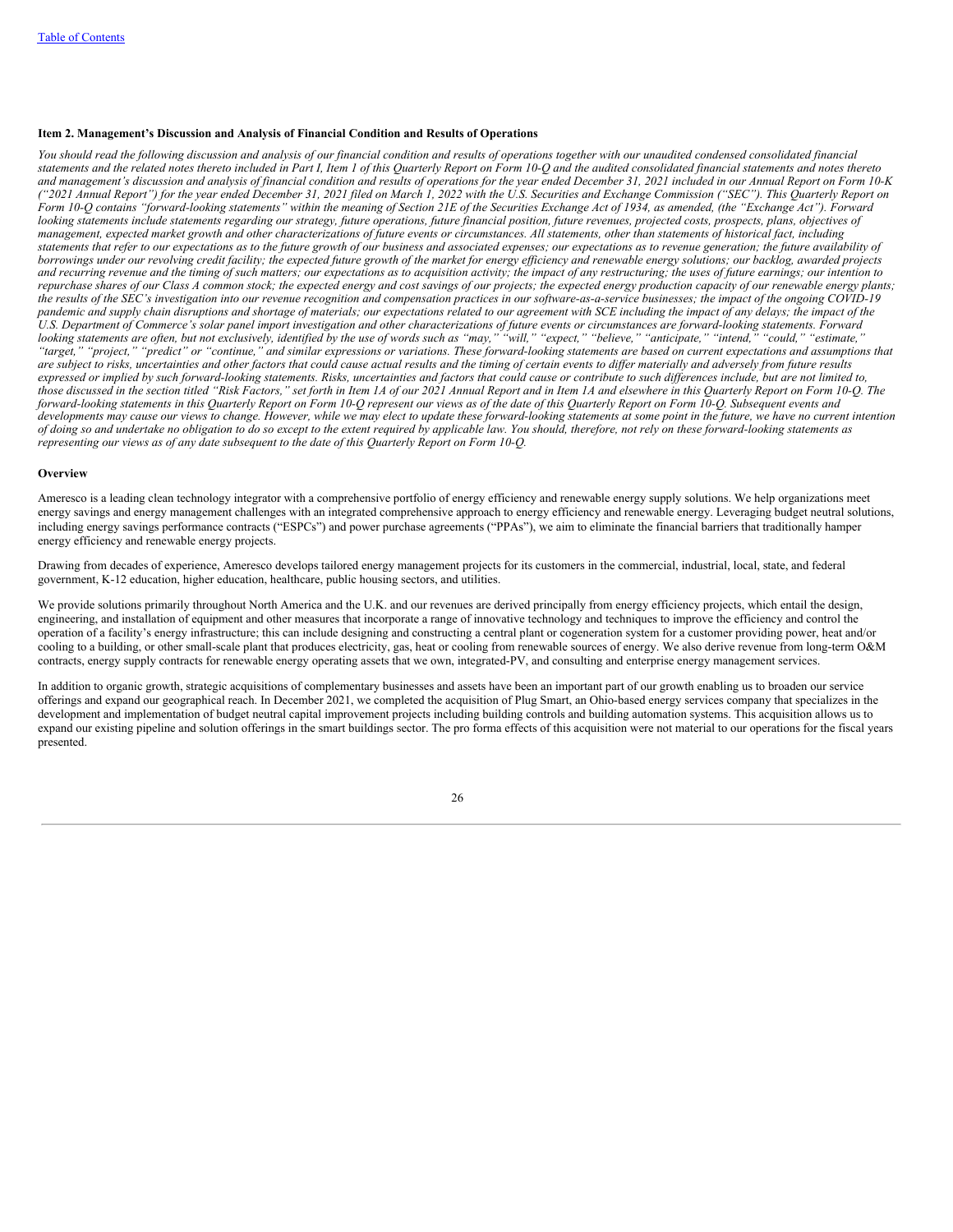#### **Key Factors and Trends**

#### *The Southern California Edison ("SCE") Agreement*

In October 2021, we entered into a contract with SCE to design and build three grid scale battery energy storage systems ("BESS") at existing substation parcels throughout SCE's service territory in California. The engineering, procurement and construction price is approximately \$892.0 million, in the aggregate, including two years of O&M revenues, subject to customary potential adjustments for changes in the work.

We are obligated under the SCE Agreement to achieve substantial completion of all facilities, subject to extension for specified force majeure events and customer-caused delays, no later than August 1, 2022 (the "Guaranteed Completion Date"). If we fail to achieve substantial completion of any of the facilities by the Guaranteed Completion Date, as such date may be extended, we are obligated to pay liquidated damages. In addition, we provided availability and capacity guarantees under the SCE Agreement, failure of which entitles the customer to liquidated damages. We expect a material portion of our revenue for 2022 will be generated from this SCE Agreement, and a material portion of the contract expenditures under this agreement have been and are being incurred during the first half of 2022. If we fail to achieve the milestone dates or fail to meet the availability and capacity guarantees, we may be required to pay liquidated damages and under certain circumstances SCE may have a right to terminate the agreement.

As previously disclosed, at the end of March 2022, our battery supplier for the SCE battery storage project indicated that the COVID-19 lockdowns in several regions around China were having an adverse impact on the supplier's ability to deliver batteries on the agreed upon timeline. In addition, the supplier indicated that newly implemented Chinese transportation safety policies may cause delays in the shipment of a portion of the batteries. Following a review of these circumstances, we provided SCE with a force majeure notice under the SCE Agreement as we determined that these circumstances may prevent us from fully completing all three BESS projects by the August 1, 2022 Guaranteed Completion Date. Under the SCE Agreement, the occurrence of force majeure events, including certain COVID-related delays, results in extensions of required completion deadlines without liquidated damages and an increase in the contract price, subject to the party claiming a force majeure event being in compliance with its contractual obligations. We are engaged in continuing discussions with SCE regarding the applicability and scope of any force majeure relief relating to these circumstances, and are also actively working with SCE, our suppliers, and governmental agencies to mitigate delays.

### *COVID-19, Supply Chain Disruptions, and Other Global Factors*

We continue to monitor the impact of COVID-19 on our operations, financial results, and liquidity. The impact to our future operations and results, however, remains uncertain and will depend on a number of factors, including, but not limited to, the emergence and spread of more transmissible variants, the overall duration and severity of the pandemic, and its impact on the global economy, our customers, and business and workforce disruptions. Infection rates and regulations continue to fluctuate in various regions and there are ongoing global impacts resulting from the pandemic that may persist, including challenges and increases in costs for logistics and supply chains, such as increased port congestion, and intermittent supplier delays as well as shortage of certain components needed for our business, such as lithium-ion battery cells for our energy storage products. During the three months ended March 31, 2022, we experienced supply chain disruptions, including as a result of COVID-19, causing delays in the timely delivery of material to customer sites and delays and disruptions in the completion of certain projects, including those pursuant to the SCE Agreement. This negatively impacted our results of operations during the three months ended March 31, 2022. We expect the trends of supply challenges to continue for the remainder of this year. We continue to monitor macroeconomic conditions to remain flexible and to optimize and evolve our business as appropriate to address the challenges presented from these conditions. For example, in April 2022, we entered into a binding framework agreement term sheet with a battery manufacturer for the purchase and sale of battery energy storage ("BESS") equipment for our BESS projects at committed amounts and agreed upon delivery dates for a period of several years. The purchase and sale commitment covers BESS equipment to be used for our BESS projects and assets. In connection with entering into the term sheet, we agreed to pay a \$10 million deposit which will be credited against our future equipment purchases.

In March 2022, the US Department of Commerce announced that it is investigating if certain solar cell and panel imports from Malaysia, Vietnam, Thailand and Cambodia are circumventing anti-dumping and countervailing duty orders. We do not expect that this investigation will have a material impact on our business in the near term, as we have a stockpile of solar panels from a large purchase several years ago. However, the investigation and any resulting duties and tariffs imposed may disrupt the solar panel supply chain, increase the cost for solar cells and panels and ultimately impact the demand for clean energy solutions. We are monitoring the investigation closely.

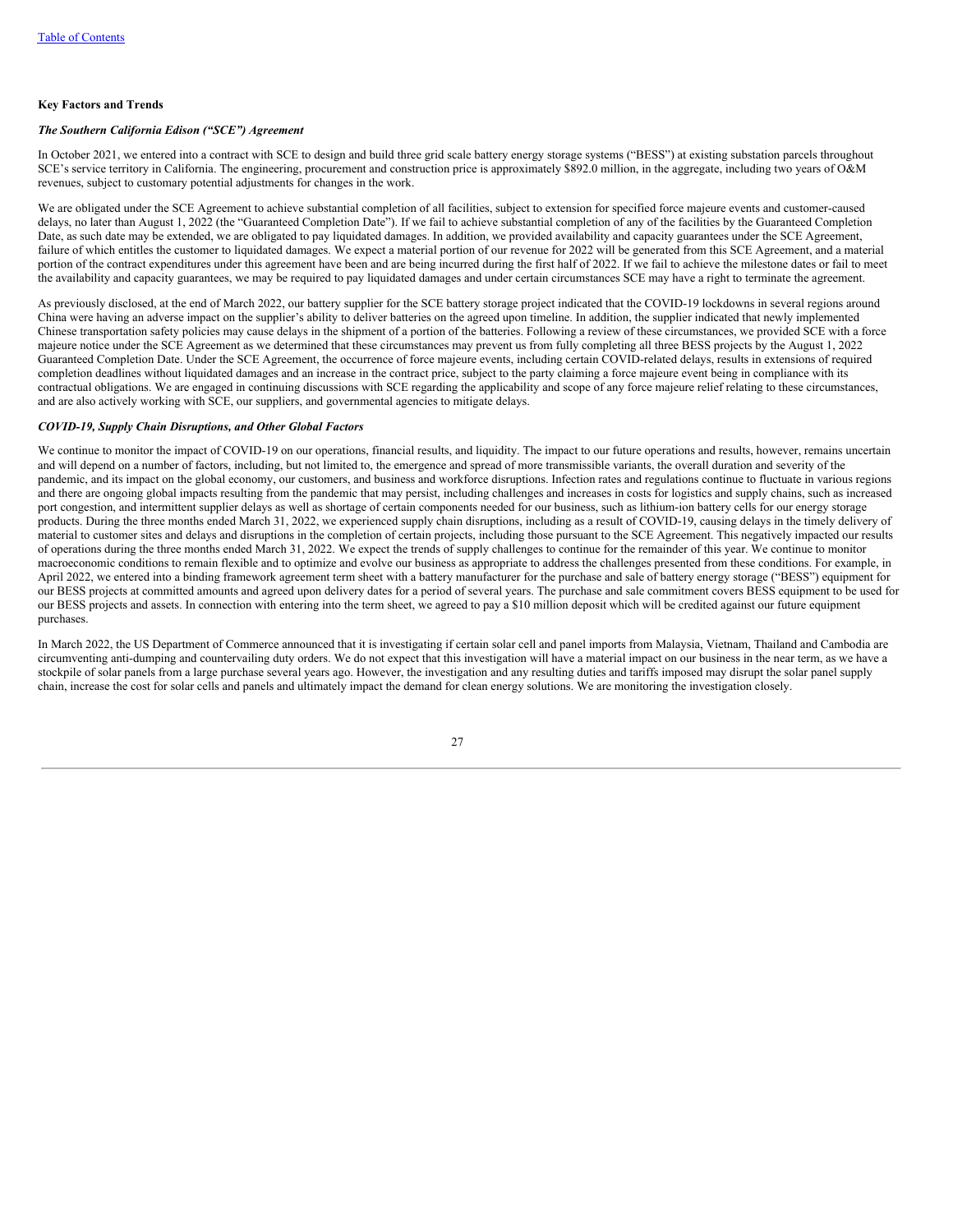### *Climate Change and Ef ects of Seasonality*

The global emphasis on climate change and reducing carbon emissions has created opportunities for our industry. Sustainability has been at the forefront of our business since its inception, and we are committed to staying at the leading edge of innovation taking place in the energy sector. We believe the next decade will be marked by dramatic changes in the power infrastructure with resources shifting to more distributed assets, storage, and microgrids to increase overall reliability and resiliency. The sustainability efforts are impacted by regulations, and changes in the regulatory climate may impact the demand for our products and offerings. See "Our business depends in part on federal, state, provincial and local government support for energy efficiency and renewable energy, and a decline in such support could harm our business" and "Compliance with environmental laws could adversely affect our operating results" in Item 1A, Risk Factors of our 2021 Annual Report.

Climate change also brings risks, as the impacts have caused us to experience more frequent and severe weather interferences, and this trend may continue. We are subject to seasonal fluctuations and construction cycles, particularly in climates that experience colder weather during the winter months, such as the northern United States and Canada, and climates that experience extreme weather events, such as wildfires, storms or flooding, or at educational institutions, where large projects are typically carried out during summer months when their facilities are unoccupied. In addition, government customers, many of which have fiscal years that do not coincide with ours, typically follow annual procurement cycles and appropriate funds on a fiscal-year basis even though contract performance may take more than one year. Further, government contracting cycles can be affected by the timing of, and delays in, the legislative process related to government programs and incentives that help drive demand for energy efficiency and renewable energy projects. As a result, our revenues and operating income in the third and fourth quarter are typically higher, and our revenues and operating income in the first quarter are typically lower, than in other quarters of the year, however, this may become harder to predict with the potential effects of climate change. As a result of such fluctuations, we may occasionally experience declines in revenues or earnings as compared to the immediately preceding quarter, and comparisons of our operating results on a period-to-period basis may not be meaningful.

Our annual and quarterly financial results are also subject to significant fluctuations as a result of other factors, many of which are outside our control.

#### *Stock-based Compensation*

During the three months ended March 31, 2022, we granted 312,500 common stock options to certain employees under our 2020 Stock Incentive Plan. As a result, our unrecognized stock-based compensation expense increased from \$41.1 million at December 31, 2021 to \$46.3 million at March 31, 2022 and is expected to be recognized over a weighted-average period of four years. See Note 15 "Stock-based Compensation" for additional information.

#### *Backlog and Awarded Projects*

Backlog is an important metric for us because we believe strong order backlogs indicate growing demand and a healthy business over the medium to long term, conversely, a declining backlog could imply lower demand.

The following table presents our backlog:

|                                            | As of March 31,    |           |
|--------------------------------------------|--------------------|-----------|
| (In Thousands)                             | 2022               | 2021      |
| <b>Project Backlog</b>                     |                    |           |
| Fully-contracted backlog                   | \$<br>1,342,150 \$ | 787,815   |
| Awarded, not yet signed customer contracts | 1,754,050          | 1,521,160 |
| Total project backlog                      | 3,096,200          | 2,308,975 |
| 12-month project backlog                   | 1,154,400 \$       | 607,000   |
|                                            |                    |           |
| <b>O&amp;M</b> Backlog                     |                    |           |
| Fully-contracted backlog                   | 1,211,620 \$       | 1,126,895 |
| 12-month O&M backlog                       | 73,400 \$          | 64,360    |

Our \$892 million SCE Agreement was entered into in October 2021 and significantly increased our fully-contracted backlog for the three months ended March 31, 2022 as compared to the three months ended March 31, 2021. We anticipate that the SCE Agreement will be an important driver of our results in 2022.

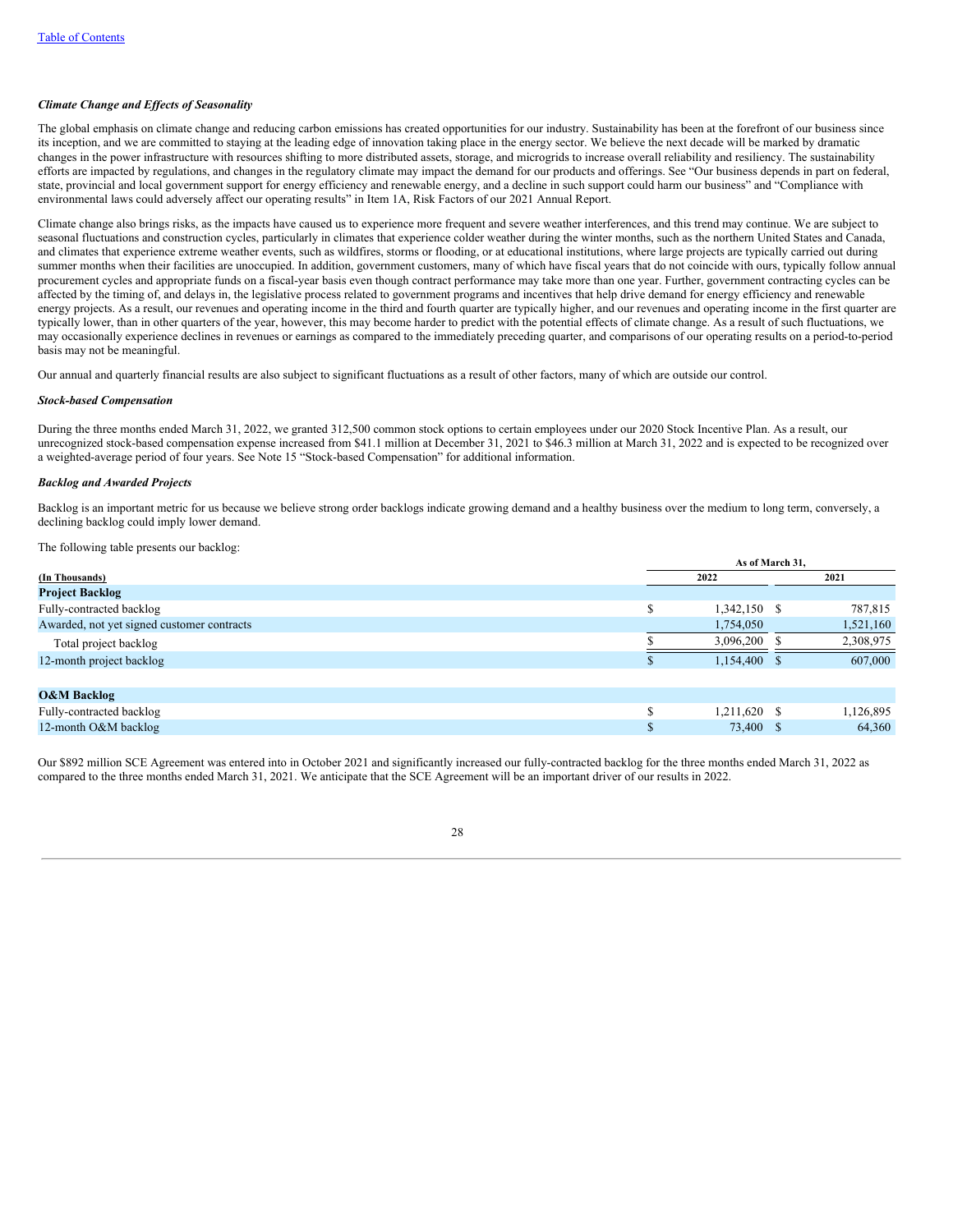Total project backlog represents energy efficiency projects that are active within our sales cycle. Our sales cycle begins with the initial contact with the customer and ends, when successful, with a signed contract, also referred to as fully-contracted backlog. Our sales cycle recently has been averaging 18 to 42 months. Awarded backlog is created when a potential customer awards a project to Ameresco following a request for proposal. Once a project is awarded but not yet contracted, we typically conduct a detailed energy audit to determine the scope of the project as well as identify the savings that may be expected to be generated from upgrading the customer's energy infrastructure. At this point, we also determine the subcontractors, what equipment will be used, and assist in arranging for third party financing, as applicable. Recently, awarded projects have been taking an average of 12 to 24 months to result in a signed contract and convert to fully-contracted backlog. It may take longer, as it depends on the size and complexity of the project. Historically, approximately 90% of our awarded backlog projects have resulted in a signed contract. After the customer and Ameresco agree to the terms of the contract and the contract is executed, the project moves to fully-contracted backlog. The contracts reflected in our fully-contracted backlog typically have a construction period of 12 to 36 months and we typically expect to recognize revenue for such contracts over the same period.

Our O&M backlog represents expected future revenues under signed multi-year customer contracts for the delivery of O&M services, primarily for energy efficiency and renewable energy construction projects completed by us for our customers.

We define our 12-month backlog as the estimated amount of revenues that we expect to recognize in the next twelve months from our fully-contracted backlog. See "We may not recognize all revenues from our backlog or receive all payments anticipated under awarded projects and customer contracts" and "In order to secure contracts for new projects, we typically face a long and variable selling cycle that requires significant resource commitments and requires a long lead time before we realize revenues" in Item 1A, Risk Factors in our 2021 Annual Report.

## *Assets in Development*

Assets in development, which represents the potential design/build project value of small-scale renewable energy plants that have been awarded or for which we have secured development rights, were estimated at \$1.3 billion and \$1.1 billion at March 31, 2022 and 2021, respectively. The portion of that total related to spending for Energy as a Service assets was approximately \$60.0 million and \$70.0 million at March 31, 2022 and 2021, respectively. This is another important metric because it helps us gauge our future capacity to generate electricity or deliver renewable gas fuel which contributes to our recurring revenue stream.

## **Results of Operations**

The following tables set forth certain financial data from the condensed consolidated statements of income for the periods indicated: **Three Months Ended March 31,**

|                                                                          | тигее монив внаса магси эт. |         |               |  |         |               |  |                      |                       |
|--------------------------------------------------------------------------|-----------------------------|---------|---------------|--|---------|---------------|--|----------------------|-----------------------|
|                                                                          |                             |         | 2022          |  |         | 2021          |  |                      | Year-Over-Year Change |
| (In Thousands)                                                           |                             | Amount  | % of Revenues |  | Amount  | % of Revenues |  | <b>Dollar Change</b> | % Change              |
| Revenues                                                                 |                             | 474,002 | $100.0 \%$ \$ |  | 252,202 | $100.0 \%$ \$ |  | 221,800              | 87.9%                 |
| Cost of revenues                                                         |                             | 405,624 | 85.6 %        |  | 205,293 | 81.4 %        |  | 200,331              | 97.6 %                |
| Gross profit                                                             |                             | 68,378  | 14.4 $%$      |  | 46,909  | 18.6 %        |  | 21,469               | 45.8%                 |
| Selling, general and administrative expenses                             |                             | 39,692  | $8.4\%$       |  | 28,601  | $11.3\%$      |  | 11,091               | 38.8%                 |
| Operating income                                                         |                             | 28,686  | 6.1 $%$       |  | 18,308  | $7.3\%$       |  | 10,378               | 56.7%                 |
| Other expenses, net                                                      |                             | 7,081   | $1.5\%$       |  | 3,672   | $1.5\%$       |  | 3,409                | 92.8%                 |
| Income before income taxes                                               |                             | 21,605  | 4.6 $%$       |  | 14,636  | 5.8 %         |  | 6.969                | 47.6 $%$              |
| Income tax (benefit) provision                                           |                             | 2,307   | $0.5 \%$      |  | 2,205   | $0.9 \%$      |  | 102                  | 4.6 $%$               |
| Net income                                                               |                             | 19,298  | 4.1 $%$       |  | 12,431  | 4.9 $%$ \$    |  | 6,867                | 55.2 %                |
| Net (income) loss attributable to redeemable non-controlling<br>interest |                             | (1,914) | $(0.4)\%$     |  | (1,257) | $(0.5)\%$     |  | (657)                | $(52.3)\%$            |
| Net income attributable to common shareholders                           |                             | 17,384  | $3.7 \%$ \$   |  | 11,174  | 4.4 $%$ \$    |  | 6,210                | 55.6 %                |
|                                                                          |                             |         |               |  |         |               |  |                      |                       |

All financial result comparisons made below are against the same prior year period unless otherwise noted.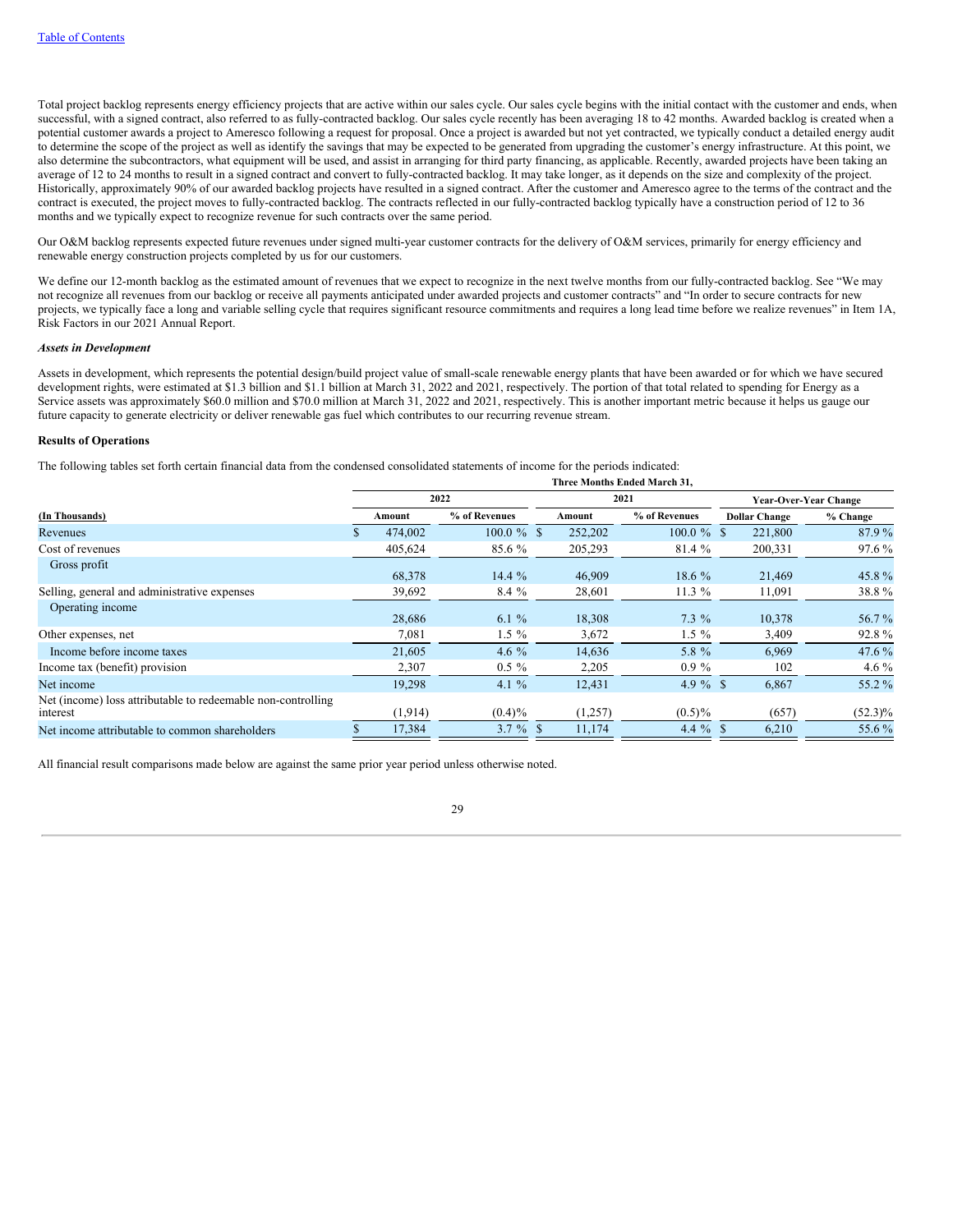Our results of operations for the three months ended March 31, 2022 are due to the following:

- *Revenues:* total revenues for the three months ended March 31, 2022 increased over 2021 primarily due to a \$212.7 million, or 118%, increase in our project revenues primarily attributed to the timing of revenue recognized as a result of the phase of active projects versus the prior year, including our SCE battery storage project, a \$5.1 million, or 15%, increase in our energy asset revenue attributed to the continued growth of our operating portfolio, strong renewable gas production, and higher pricing on renewable identification numbers ("RINs") generated from certain non-solar distributed generation assets in operation and a \$1.8 million increase in O&M revenue.
- *Cost of Revenues and Gross Profit:*the increase in cost of revenues is primarily due to the increase in project revenues described above. Gross profit increased due to increased revenue, however, our gross profit as a percent of revenues decreased due to the lower margin on our SCE battery storage project.
- *Selling, General and Administrative Expenses ("SG&A"):* SG&A expenses for the three months ended March 31, 2022 increased over 2021 primarily due to higher net salaries and benefits of \$7.3 million as a result of increased headcount and an increase in non-cash stock compensation expense. The increase is also attributed to higher miscellaneous expenses related to a settlement of an outstanding legal proceeding.
- *Other Expenses, Net:* Other expenses, net, includes gains and losses from derivatives transactions, foreign currency transactions, interest expense, interest income, amortization of financing costs and certain government incentives. Other expenses, net for the three months ended March 31, 2022 increased over 2021 primarily due to a loss on derivatives of \$1.6 million compared to a gain of \$0.4 million in the prior year and higher interest expenses of \$1.7 million related to an increase in amounts outstanding on our senior secured debt facility.
- *• Income before Income Taxes:*the increase in income before income taxes is due to reasons described above.
- *Income Tax (Benefit) Provision:* the provision for income taxes is based on various rates set by federal, state, provincial and local authorities and is affected by permanent and temporary differences between financial accounting and tax reporting requirements. The effective tax rate was lower in 2022 as compared to 2021 primarily due to higher investments in solar projects eligible for the investment tax credit, higher availability of the Section 179D deduction on energy improvements on government owned buildings, and higher compensation deductions related to employee stock option exercises.
- *Net Income and Earnings Per Share:* Net income attributable to common shareholders increased due to the reasons described above. Basic earnings per share for the three months ended March 31, 2022 was \$0.34, an increase of \$0.11 per share compared to the same period of 2021. Diluted earnings per share for 2022 was \$0.32, a decrease of \$0.10 per share compared to last year.

#### **Business Segment Analysis**

Our reportable segments for the three months ended March 31, 2022 were U.S. Regions, U.S. Federal, Canada, Non-Solar DG and All Other. On January 1, 2022, we changed the structure of our internal organization and our "All Other" segment now includes our U.S.-based enterprise energy management services previously included in our U.S Regions segment and our U.S. Regions segment now includes U.S. project revenue and associated costs previously included in our Non-Solar DG segment. As a result, previously reported amounts have been reclassified for comparative purposes. These segments do not include results of other activities, such as corporate operating expenses not specifically allocated to the segments. See Note 16 "Business Segment Information" for additional information about our segments.

#### *Revenues*

|                | Three Months Ended March 31. |         |      |         |              |                      |          |  |  |
|----------------|------------------------------|---------|------|---------|--------------|----------------------|----------|--|--|
| (In Thousands) |                              | 2022    | 2021 |         |              | <b>Dollar Change</b> | % Change |  |  |
| U.S. Regions   |                              | 314,520 |      | 89,244  | <sup>2</sup> | 225,276              | 252.4 %  |  |  |
| U.S. Federal   |                              | 75.646  |      | 102.214 |              | (26, 568)            | (26.0)   |  |  |
| Canada         |                              | 17,172  |      | 11,643  |              | 5,529                | 47.5     |  |  |
| Non-Solar DG   |                              | 29,261  |      | 25,580  |              | 3,681                | 14.4     |  |  |
| All Other      |                              | 37.403  |      | 23.521  |              | 13.882               | 59.0     |  |  |
| Total revenues |                              | 474,002 |      | 252,202 |              | 221,800              | 87.9%    |  |  |

All revenue comparisons made below relate to the three-month period and are against the same prior year period unless otherwise noted.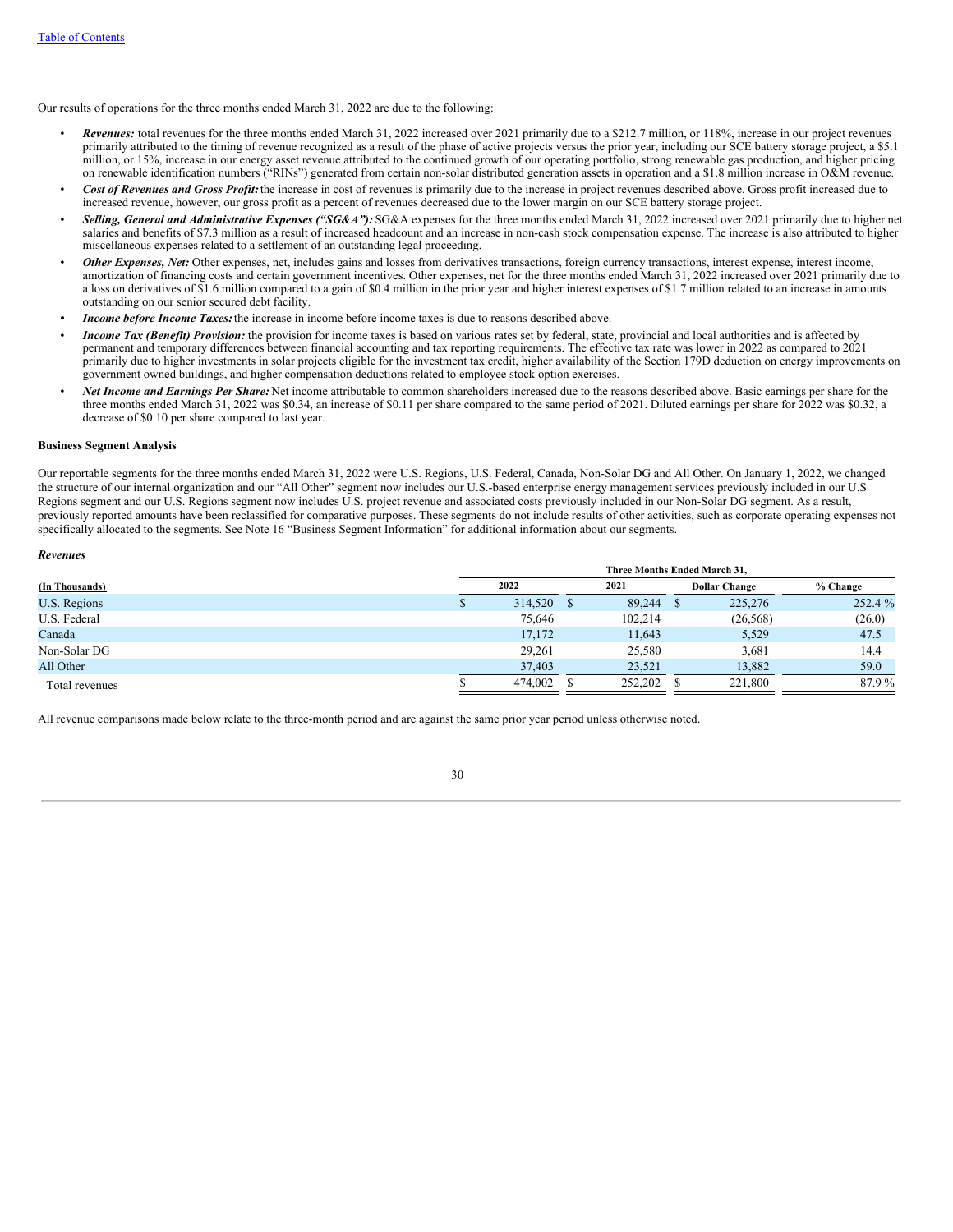- U.S. Regions: the increase is primarily due to a \$222.8 million increase in project revenue attributable to the timing of revenue recognized as a result of the phase of active projects, including our SCE battery storage projects, versus the prior year, and higher energy asset revenue attributed to the growth and performance of our solar asset portfolio.
- *U.S. Federal:* the decrease is primarily due to a \$27.9 million decrease in project revenue due to the timing of revenue recognized as a result of the phase of active projects which were impacted by supply chain delays.
- *Canada:* the increase is primarily due to a \$5.0 million increase in project revenues attributable to the timing of revenue recognized as a result of the phase of active projects versus the prior year.
- *Non-Solar DG:* the increase is primarily attributed to higher energy asset revenues of \$3.5 million resulting from the continued growth of our operating portfolio, increased renewable gas production levels and higher pricing on RINs generated from certain non-solar distributed generation assets in operation.
- *All Other:* All other revenues increased over 2021 primarily due to a \$12.8 million increase in project revenues as a result of the phase of active projects versus the prior year and a \$2.2 million increase in integrated-PV revenue.

#### *Income before Taxes and Unallocated Corporate Activity*

| $\cdot$<br>$\sim$              |                              |          |   |               |     |                      |            |  |  |  |
|--------------------------------|------------------------------|----------|---|---------------|-----|----------------------|------------|--|--|--|
|                                | Three Months Ended March 31. |          |   |               |     |                      |            |  |  |  |
| (In Thousands)                 |                              | 2022     |   | 2021          |     | <b>Dollar Change</b> | $%$ Change |  |  |  |
| U.S. Regions                   |                              | 18,218   | ъ | 3,239         | - 5 | 14,979               | 462.5 $%$  |  |  |  |
| U.S. Federal                   |                              | 8,886    |   | 12,030        |     | (3,144)              | (26.1)     |  |  |  |
| Canada                         |                              | 279      |   | (85)          |     | 364                  | (428.2)    |  |  |  |
| Non-Solar DG                   |                              | 7,422    |   | 8,772         |     | (1,350)              | (15.4)     |  |  |  |
| All Other                      |                              | 2,709    |   | 1.645         |     | 1,064                | 64.7       |  |  |  |
| Unallocated corporate activity |                              | (15,909) |   | $(10.965)$ \$ |     | (4,944)              | (45.1)     |  |  |  |
| Income before taxes            |                              | 21,605   |   | 14,636 \$     |     | 6,969                | 47.6 %     |  |  |  |

All income before taxes and unallocated corporate activity comparisons made below relate to the three month period and are against the same prior year period unless otherwise noted.

- *U.S. Regions:* the increase is primarily due to the increase in revenues described above, partially offset by higher salaries and benefits and other expenses.
- *U.S. Federal:* the decrease is primarily due to the decrease in revenues described above.
- *Canada:* the increase is primarily due to the increase in revenue described above, partially offset by higher salaries and benefits.
- *Non-Solar DG:* the decrease is primarily due to the higher mark to market losses on derivatives and higher interest expenses.
- All Other: the increase is primarily due to the increase in revenues described above.
- Unallocated corporate activity includes all corporate level selling, general and administrative expenses and other expenses not allocated to the segments. We do not allocate any indirect expenses to the segments. Corporate activity increased primarily due to higher net salaries and benefit costs and increased professional fees, partially offset by lower interest expenses.

#### **Liquidity and Capital Resources**

#### *Overview*

Since inception, we have funded operations primarily through cash flow from operations, advances from Federal ESPC projects, our senior secured credit facility, and various forms of other debt. In addition, in March 2021, we completed an underwritten public offering of 2,875,000 shares of our Class A Common Stock, for total net proceeds of \$120.1 million. See Note 7 "Debt and Financing Lease Liabilities" for additional information.

Working capital requirements, which can be susceptible to fluctuations during the year due to seasonal demands, generally result from revenue growth, our solar equipment purchase patterns, the timing of funding under various contracts, or advances from Federal ESPC projects, and payment terms for receivables and payables.

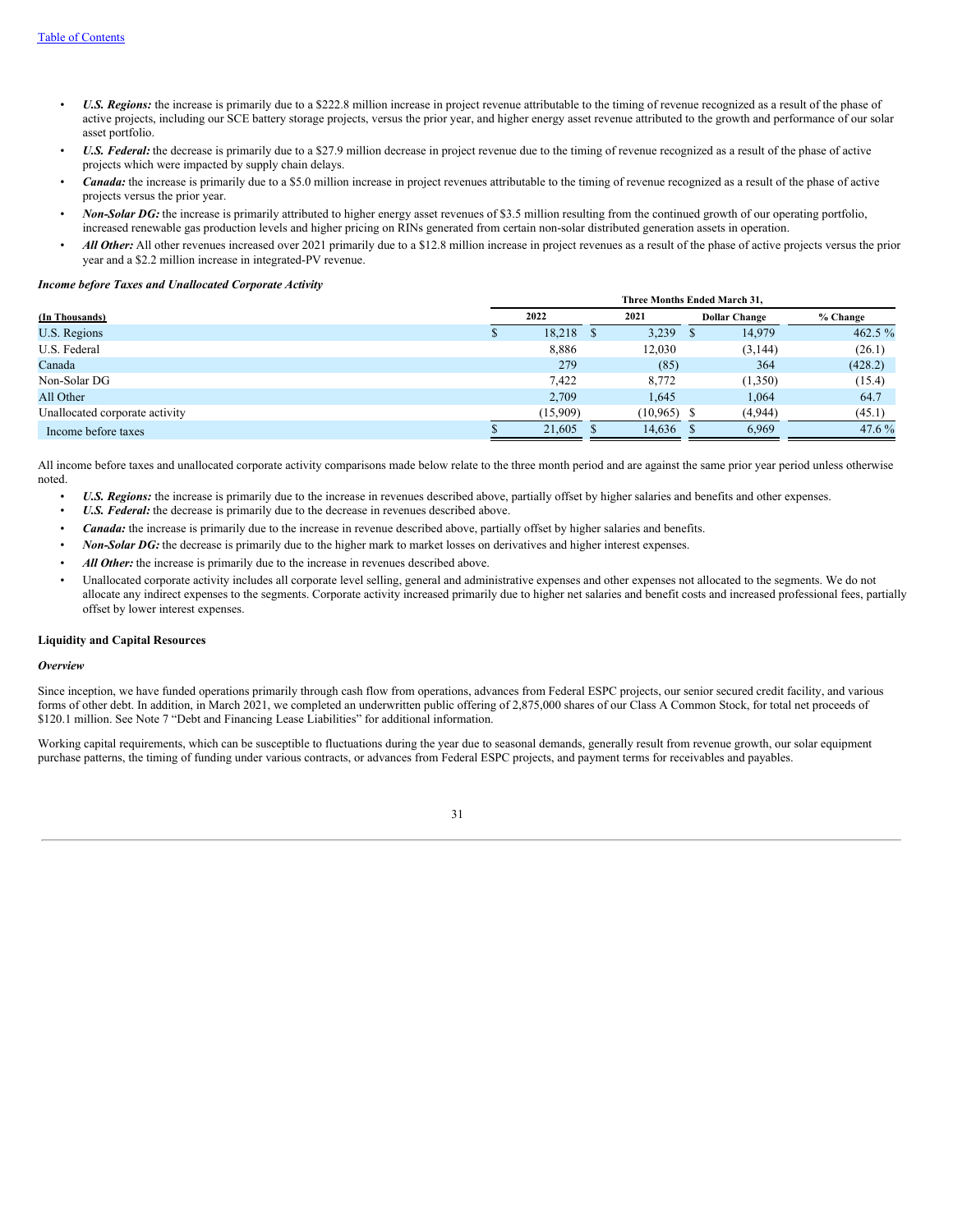We expect to incur additional expenditures in connection with the following activities:

- equity investments, project asset acquisitions and business acquisitions that we may fund from time to time
- capital investment in current and future energy assets
- material, equipment, and other expenditures for our SCE battery storage project, particularly during the first half of 2022

We regularly monitor and assess our ability to meet funding requirements. We believe that cash and cash equivalents, working capital and availability under our revolving senior secured credit facility, combined with our right (subject to lender consent) to increase our revolving credit facility by \$100.0 million, and our general access to credit and equity markets, will be sufficient to fund our operations through at least May 2023 and thereafter. We expect to fund significant working capital expenditures for our SCE battery storage project. However, we continue to evaluate and take action, as necessary, to preserve adequate liquidity and ensure that our business can continue to operate and that we can meet our capital requirements during these uncertain times. This may include limiting discretionary spending across the organization and re-prioritizing our capital projects amid times of political unrest, the evolution of the COVID-19 pandemic, the duration of supply challenges, and the rate and duration of the inflationary pressures.

#### *Sources of Liquidity*

#### *Senior Secured Credit Facility*

On March 4, 2022, we entered into the fifth amended and restated senior secured credit facility, which increased the aggregate amount of total commitments from \$245.0 million to \$495.0 million. This amendment increased the aggregate amount of the revolving commitments from \$180.0 million to \$200.0 million, increased the existing term loan A to \$75.0 million, and extended the maturity date of the revolving commitment and term loan A from June 28, 2024 to March 4, 2025. In addition, it added a delayed draw term loan A for up to \$220.0 million through a September 4, 2023 maturity date, increased the total funded debt to EBITDA covenant ratio from a maximum of 3.50 to 4.50 for the quarter ended March 31, 2022; 4.25 for the quarter ending June 30, 2022, 4.00 for the quarters ending September 30, 2022 and December 31, 2022; and 3.50 thereafter. The amendment also specified the debt service coverage ratio to be less than 1.5 and increased our limit under an energy conversation project financing to \$650.0 million, which provides us with flexibility to grow our federal business further. As of March 31, 2022, the balance on the senior secured term loans was \$275.0 million, the balance on the senior secured revolving credit facility was \$121.0 million, and we had funds available of \$47.3 million.

#### *Project Financing*

We have entered into a number of construction and term loan agreements for the purpose of constructing and owning certain renewable energy plants. While we are required under generally accepted accounting principles ("GAAP") to reflect these loans as liabilities on our consolidated balance sheets, they are generally non-recourse and not direct obligations of Ameresco, Inc. As of March 31, 2022, our construction and term loans outstanding were \$237.2 million, and we had funds of \$98.1 million available for borrowing under two of these non-recourse construction revolvers.

On April 29, 2022, a wholly-owned subsidiary of ours executed a joinder agreement to the 1.74% construction revolver, which added it as an additional borrower under the master construction loan agreement, and at closing, we borrowed \$9.8 million for a solar and storage project.

We also utilize long-term financing facilities, accounted for as failed sale leasebacks, to finance our solar PV energy assets. During the three months ended March 31, 2022, we sold and leased back energy assets for \$12.6 million in cash under our two long-term financing facilities and at March 31, 2022, approximately \$231.9 million remained available under these lending commitments. This long-term financing facilities expire in June 30, 2022 and July 15, 2022.

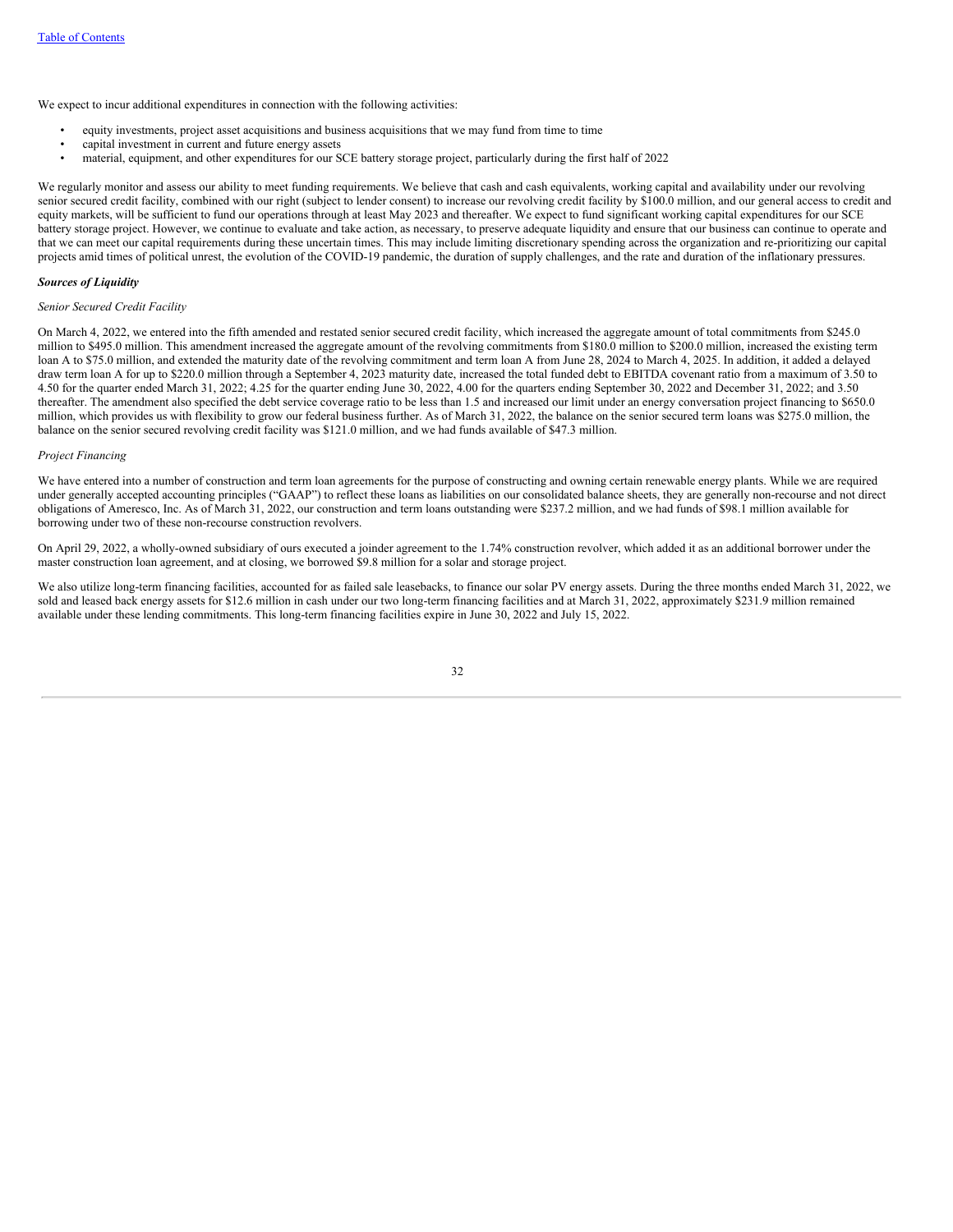### *Cash Flows*

The following table summarizes our cash flows from operating, investing and financing activities:

|                                         |    | Three Months Ended March 31. |  |                |  |                 |  |  |  |
|-----------------------------------------|----|------------------------------|--|----------------|--|-----------------|--|--|--|
| (In Thousands)                          |    | 2022                         |  | 2021           |  | <b>S</b> Change |  |  |  |
| Cash flows from operating activities    | ۰υ | $(276, 122)$ \$              |  | $(38, 724)$ \$ |  | (237,398)       |  |  |  |
| Cash flows from investing activities    |    | (57, 733)                    |  | (56, 479)      |  | (1,254)         |  |  |  |
| Cash flows from financing activities    |    | 355,400                      |  | 112,383        |  | 243,017         |  |  |  |
| Effect of exchange rate changes on cash |    | (196)                        |  | 330            |  | (526)           |  |  |  |
| Total net cash flows                    |    | 21.349                       |  | 17.510         |  | 3,839           |  |  |  |

Our service offering also includes the development, construction, and operation of small-scale renewable energy plants. Small-scale renewable energy projects, or energy assets, can either be developed for the portfolio of assets that we own and operate or designed and built for customers. Expenditures related to projects that we own are recorded as cash outflows from investing activities. Expenditures related to projects that we build for customers are recorded as cash outflows from operating activities as cost of revenues.

#### *Cash Flows from Operating Activities*

Our cash flows from operating activities decreased from last year primarily due to an increase of \$160.9 million in unbilled revenue (costs and estimated earnings in excess of billings) due to the timing of when certain projects are invoiced, including our SCE battery storage project, a decrease of \$57.8 million in accounts payable, accrued expenses and other current liabilities, and a \$56.4 million increase in accounts receivable when compared to the prior year period.

#### *Cash Flows from Investing Activities*

During the three months ended March 31, 2022 we invested \$56.8 million in purchases of energy assets compared to \$55.8 million in 2021.

We currently plan to invest approximately \$170 million to \$220 million in additional capital expenditures during the remainder of 2022, principally for the construction or acquisition of new renewable energy plants, the majority of which we expect to fund with project finance debt.

#### *Cash Flows from Financing Activities*

Our primary sources of financing for the three months ended March 31, 2022 were gross proceeds from long-term debt of \$286.7 million, net proceeds from our senior secured revolver of \$76.0 million, and net proceeds received from Federal ESPC projects and energy assets of \$66.7 million, partially offset by payments on long-term debt of \$77.4 million.

Our primary sources of financing for the three months ended March 31, 2021 were net proceeds from our equity offering of \$120.2 million, net proceeds received from Federal ESPC projects and energy assets of \$33.5 million, net proceeds from long-term debt financings of \$30.8 million, partially offset by net payments from our senior secured credit facility of \$53.1 million, and payments on long-term debt of \$19.1 million.

We currently plan additional project financings of approximately \$160 million to \$205 million during the remainder of 2022 to fund the construction or the acquisition of new renewable energy plants as discussed above.

## **Critical Accounting Policies and Estimates**

Preparing our consolidated financial statements in accordance with GAAP involves us making estimates and assumptions that affect reported amounts of assets and liabilities, net sales and expenses, and related disclosures in the accompanying notes at the date of our financial statements. We base our estimates on historical experience, industry and market trends, and on various other assumptions that we believe to be reasonable under the circumstances. However, by their nature, estimates are subject to various assumptions and uncertainties, and changes in circumstances could cause actual results to differ from these estimates, sometimes materially.

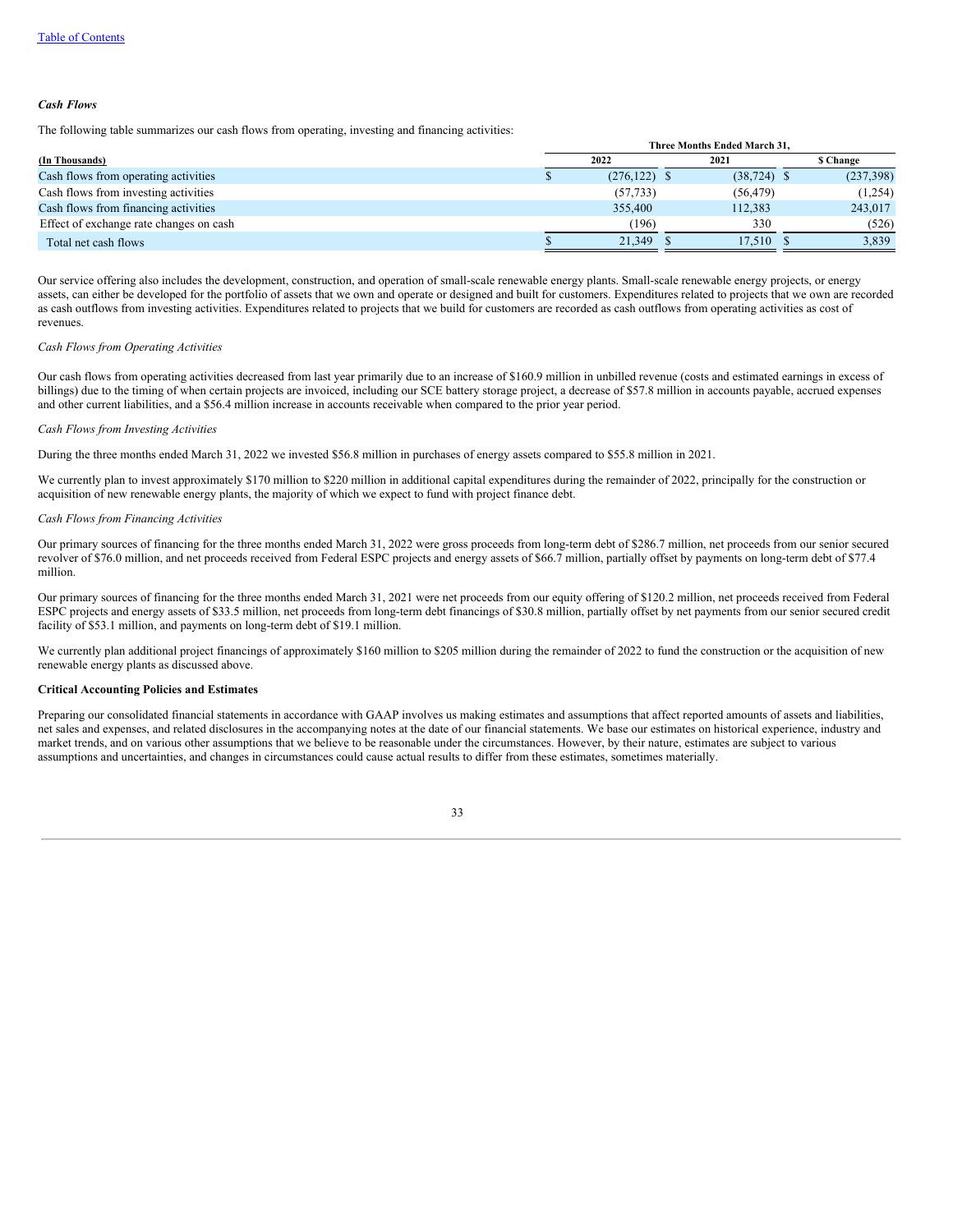#### *Income Taxes*

We have reviewed all tax positions taken as of March 31, 2022 and there were no additional uncertain tax positions taken during the three months ended March 31, 2022. We believe our current tax reserves are adequate to cover all known tax uncertainties.

Other than as noted above, there have been no material changes in our critical accounting estimates from those disclosed in Item 7. Management's Discussion and Analysis of Financial Condition and Results of Operations of our 2021 Form 10-K. In addition, refer to Note 2 "Summary of Significant Accounting Policies" for updates to critical accounting policies.

### **Recent Accounting Pronouncements**

See Note 2, "Summary of Significant Accounting Policies" for a discussion of recent accounting pronouncements.

### <span id="page-35-0"></span>**Item 3. Quantitative and Qualitative Disclosures About Market Risk**

As of March 31, 2022, there have been no significant changes in market risk exposures that materially affected the quantitative and qualitative disclosures as described in Item 7A to our 2021 Form 10-K.

#### <span id="page-35-1"></span>**Item 4. Controls and Procedures**

### *Evaluation of Disclosure Controls and Procedures*

Our management, with the participation of our principal executive officer and principal financial officer, evaluated the effectiveness of our disclosure controls and procedures, as defined in Rules 13a-15(e) and 15d-15(e) under the Exchange Act, as of the end of the period covered by this quarterly report, or the evaluation date. Disclosure controls and procedures are designed to ensure that information required to be disclosed by a company in the reports that it files or submits under the Exchange Act is recorded, processed, summarized and reported, within the time periods specified in the SEC's rules and forms. Our management recognizes that any controls and procedures, no matter how well designed and operated, can provide only reasonable assurance of achieving their objectives, and management necessarily applies its judgment in evaluating the cost-benefit relationship of possible controls and procedures. Our management, after evaluating the effectiveness of our disclosure controls and procedures as of the evaluation date, concluded that as of the evaluation date, our disclosure controls and procedures were effective at a reasonable assurance level.

### *Changes in Internal Control over Financial Reporting*

During the three months ended March 31, 2022, we implemented a new Enterprise Resource Planning ("ERP") system. In connection with this ERP implementation, we are updating and will continue to update our internal control over financial reporting, as necessary, to accommodate modifications to our business processes and accounting procedures. We do not believe this implementation has had or will have a material adverse effect on our internal control over financial reporting.

<span id="page-35-2"></span>Except as disclosed above, there were no changes in our internal control over financial reporting during our most recent fiscal quarter that have materially affected, or are reasonably likely to materially affect, our internal control over financial reporting.

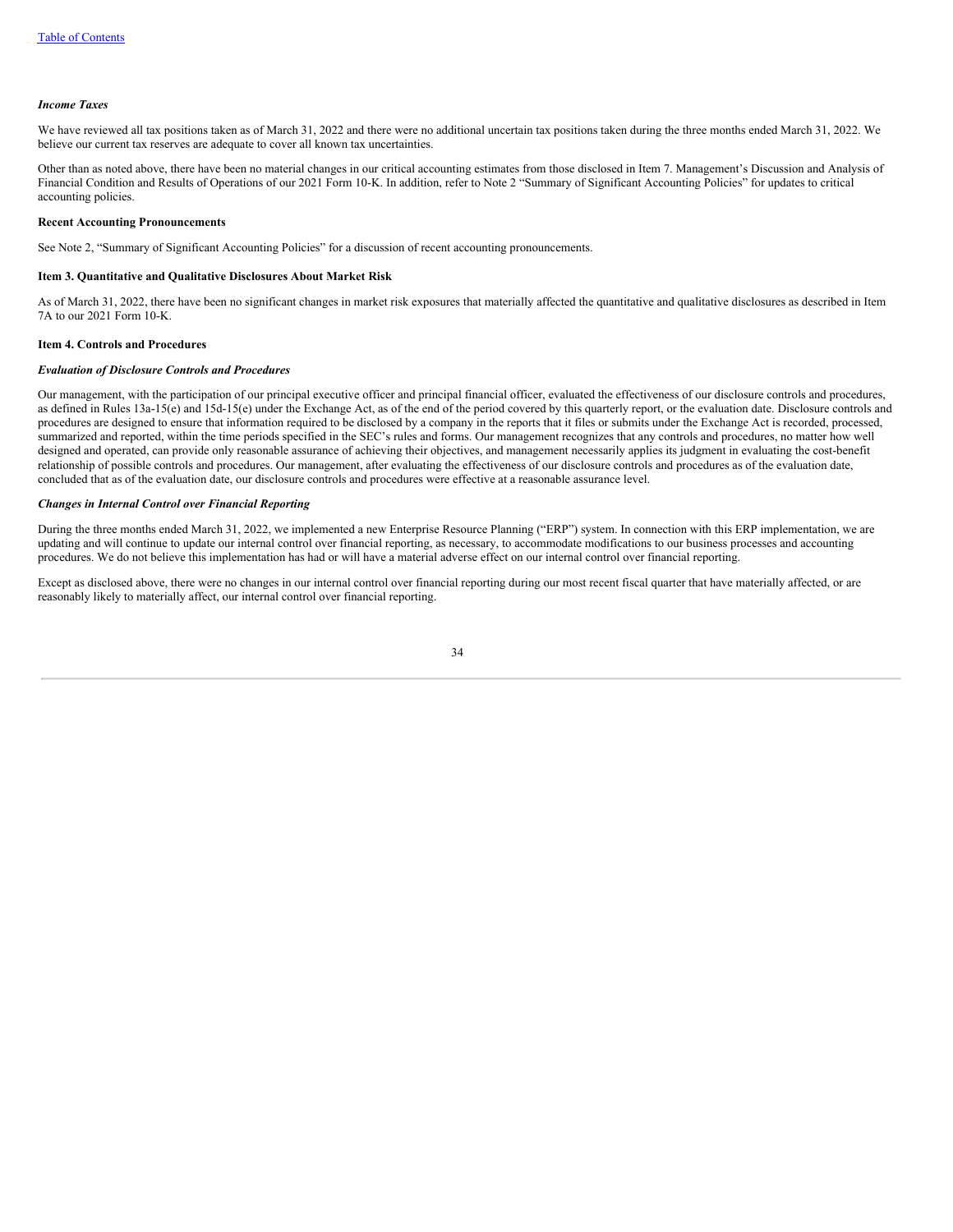## <span id="page-36-0"></span>**PART II - OTHER INFORMATION**

#### **Item 1. Legal Proceedings**

In the ordinary conduct of our business we are subject to periodic lawsuits, investigations, and claims. Although we cannot predict with certainty the ultimate resolution of such lawsuits, investigations and claims against us, we do not believe that any currently pending or threatened legal proceedings to which we are a party will have a material adverse effect on our business, results of operations or financial condition.

For additional information about certain proceedings, please refer to Note 9, Commitments and Contingencies, to our condensed consolidated financial statements included under Part I, Item 1 of this Quarterly Report on Form 10-Q, which is incorporated into this item by reference.

#### <span id="page-36-1"></span>**Item 1A. Risk Factors**

Our business is subject to numerous risks, a number of which are described below and under "Risk Factors" in Part I, Item 1A of our 2021 Annual Report.

You should carefully consider these risks together with the other information set forth in this report, which could materially affect our business, financial condition and future results. The risks described in Part I, Item 1A of our 2021 Annual Report and below are not the only risks we face. Risks and uncertainties not currently known to us or that we currently deem to be immaterial also may materially adversely affect our business, financial condition and operating results.

### We may be impacted by macroeconomic conditions such as supply chain challenges, a shortfall of certain products needed for our business, and inflationary pressures.

Global trade conditions that originated during the COVID-19 pandemic continue to persist and have been exacerbated by the war in Ukraine. These conditions may also have long-lasting adverse impact on us and our industries independently of the progress of the pandemic. For example, pandemic-related issues have exacerbated port congestion and intermittent supplier shutdowns and delays, resulting in additional expenses to expedite delivery of critical equipment. These conditions, combined with an increased demand for certain products needed for our business, such as lithium-ion battery cells and solar panels has created a shortfall of and increased costs for these products, which has caused challenges and delays in our projects and may impact the profitability of our projects. We cannot predict the duration or direction of current global trends or their sustained impact. If we experience unfavorable global market conditions, our business, prospects, financial condition, and operating results may be harmed.

### The loss of SCE, which is one of our most significant customers, or our failure to perform on our contract with SCE in accordance with its terms could adversely affect us.

We expect that a material portion of our revenue for 2022 will be generated from the SCE Agreement. The SCE Agreement and related purchase orders obligate us to achieve certain substantial completion milestone dates (as they may be extended) for the facilities no later than August 1, 2022, and for at least two years thereafter meet specified availability and capacity guarantees. As a result of COVID-19 shutdowns and newly implemented Chinese transportation safety policies resulting in delays in the batteries needed for the project, we have provided a force majeure notice to SCE. Certain events, such as delays due to COVID-19 constitute force majeure events under the SCE Agreement and, subject to the party that is claiming a force majeure event being in compliance with its obligations, allows for the extension of the August 1, 2022 completion date. The SCE Agreement also requires us to expend significant capital, and if we are unable to fund such capital needs on acceptable terms, on a timely basis, or at all, this could adversely impact the construction timeline under the agreement. If we fail to satisfy certain milestone obligations, fail to come to an agreement with SCE of appropriate extensions of these milestones or fail to meet the availability and capacity guarantees, we may be subject to liquidated damages and under certain circumstances SCE may have a right to terminate the agreement. The requirement to pay liquidated damages or the loss of business from SCE could have a material adverse effect on our reputation, business or results of operations.

#### Our business depends in part on federal, state, provincial, and local government support for energy efficiency and renewable energy, and a decline in such support or the imposition of additional taxes, tariffs, duties or other assessments on renewable energy or the equipment necessary to generate or deliver it, could harm our business.

We depend in part on legislation and government policies that support energy efficiency and renewable energy projects that enhance the economic feasibility of our energy efficiency services and small-scale renewable energy projects. This support includes legislation and regulations that authorize and regulate the manner in which certain governmental entities do business with us; encourage or subsidize governmental procurement of our services; encourage or in some cases require other customers to procure power from renewable or low-emission sources, to reduce their electricity use or otherwise to procure our services; and

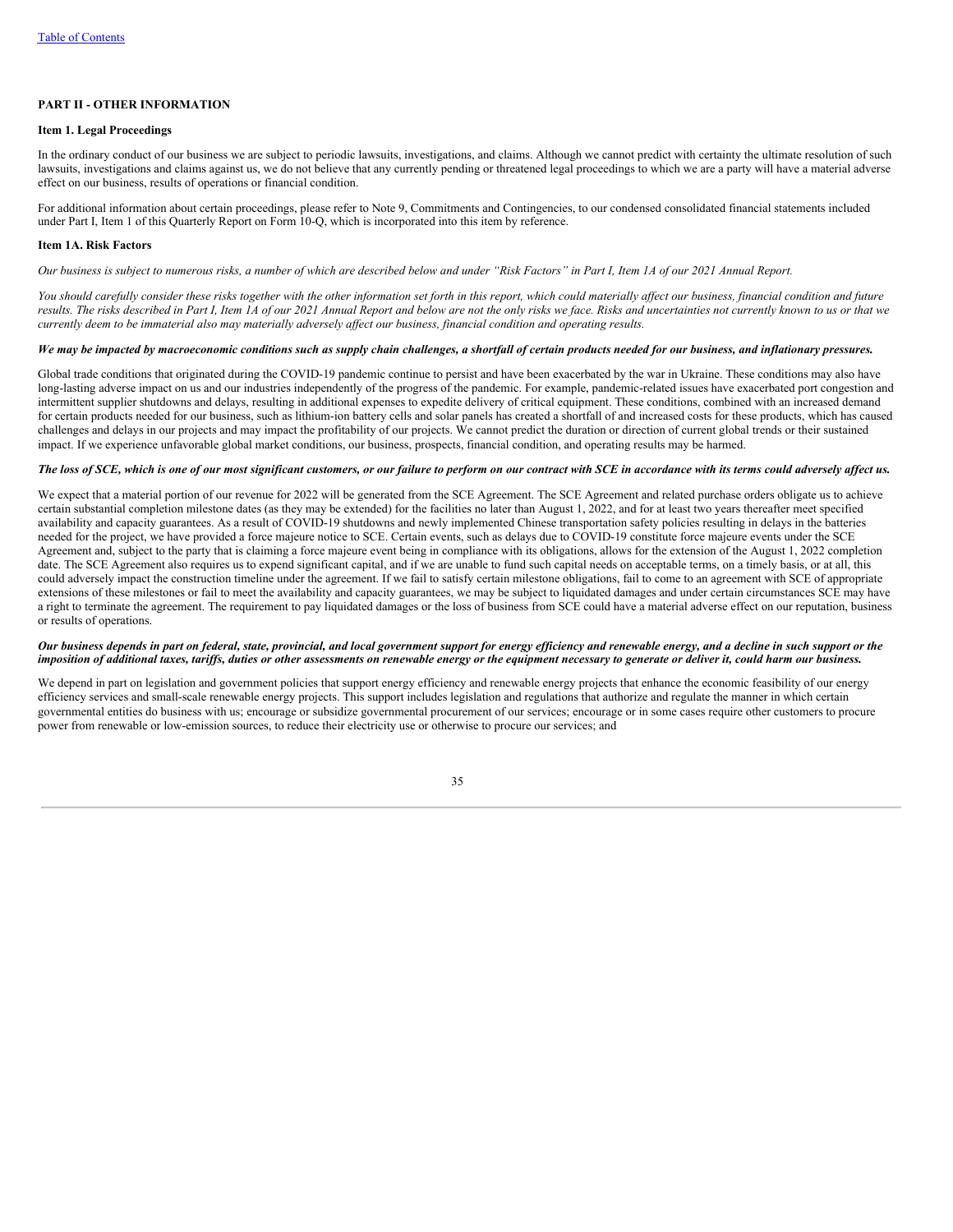provide us with tax and other incentives that reduce our costs or increase our revenues. In addition, the U.S. government generally has not taken action to materially burden the international supply chain, which has been important to the development of renewable energy facilities at acceptable prices. Any reductions or modifications to, or the elimination of, governmental incentives or policies that support renewable energy or the imposition of additional taxes, tariffs, duties or other assessments on renewable energy or the equipment necessary to generate or deliver it, such as antidumping and countervailing duty rates that could be put in place as a result of the U.S. Department of Commerce's investigation into an antidumping and countervailing duties circumvention claim on solar cells and panels supplied from Malaysia, Vietnam, Thailand and Cambodia could result in, among other things, the lack of a satisfactory market for the development and/or financing of renewable energy projects, or adversely impact our ability to complete projects for existing customers and obtain project commitments from new customers. Due to the uncertainty in the regulatory and legislative processes, we cannot determine the effect any such legislation and regulation may have on our products and operations

### Failure of third parties to manufacture quality products or provide reliable services in a timely manner or at prices that are acceptable to us could cause delays in the delivery of our services and completion of our projects, which could damage our reputation, have a negative impact on our relationships with our customers and adversely *af ect our growth.*

Our success depends on our ability to provide services and complete projects in a timely manner, which in part depends on the ability of third parties to provide us with timely and reliable products and services at acceptable prices. In providing our services and completing our projects, we rely on products that meet our design specifications and components manufactured and supplied by third parties, as well as on services performed by subcontractors. We also rely on subcontractors to perform substantially all of the construction and installation work related to our projects; and we often need to engage subcontractors with whom we have no experience for our projects. We, our subcontractors and other third parties have been impacted by the global supply chain delays as well as quarantine and other restrictions imposed because of the COVID-19 pandemic. This has resulted in and may continue to result in delays in our ability to provide our services and complete our projects in a timely manner. In addition, some of the third parties we engage for our design, construction and operation projects operate internationally and our reliance on their products and services may be impacted by economic, political, and labor conditions in those regions as well as the uncertainty caused by the evolving relations between the United States and these regions, including China.

For example, we are dependent on the continued supply of lithium-ion battery cells for our energy storage products, and we will require substantially more cells to grow our battery storage business based on our current plans. Currently, we rely on limited number of suppliers for these cells. Any disruption in the supply of battery cells from our suppliers could limit our growth for projects involving battery energy storage. In addition, the cost and mass production of battery cells, depends in part upon the prices and availability of raw materials such as lithium, nickel, cobalt and/or other metals. The prices for these materials fluctuate and their available supply may be unstable, depending on market conditions and global demand for these materials. As a result of increased global production of energy storage products and electric vehicles, suppliers of these raw materials may be unable to meet our volume or timing needs. Any reduced availability of these materials may adversely impact our access to battery cells and our growth, and any increases in their prices may reduce our profitability if we cannot recoup such costs in our project pricing. Moreover, our inability to meet demand may harm our brand, growth, prospects and operating results.

If any of our subcontractors are unable to provide services that meet or exceed our customers' expectations or satisfy our contractual commitments, our reputation, business and operating results could be harmed. In addition, if we are unable to avail ourselves of warranty and other contractual protections with providers of products and services, we may incur liability to our customers or additional costs related to the affected products and components, which could have a material adverse effect on our business, financial condition, and operating results. Moreover, any delays, malfunctions, inefficiencies, or interruptions in these products or services could adversely affect the quality and performance of our solutions and require considerable expense to establish alternate sources for such products and services. This could cause us to experience difficulty retaining current customers and attracting new customers, and could harm our brand, reputation, growth, and operating results.

### <span id="page-37-0"></span>**Item 2. Unregistered Sales of Equity and Use of Proceeds**

#### *Stock Repurchase Program*

<span id="page-37-1"></span>We did not repurchase any shares of our common stock under our stock repurchase program authorized by the Board of Directors on April 27, 2016 (the "Repurchase Program") during the three months ended March 31, 2022. Under the Repurchase Program, we are authorized to repurchase up to \$17.6 million of our Class A common stock. As of March 31, 2022, there were shares having a dollar value of approximately \$5.9 million that may yet be purchased under the Repurchase Program.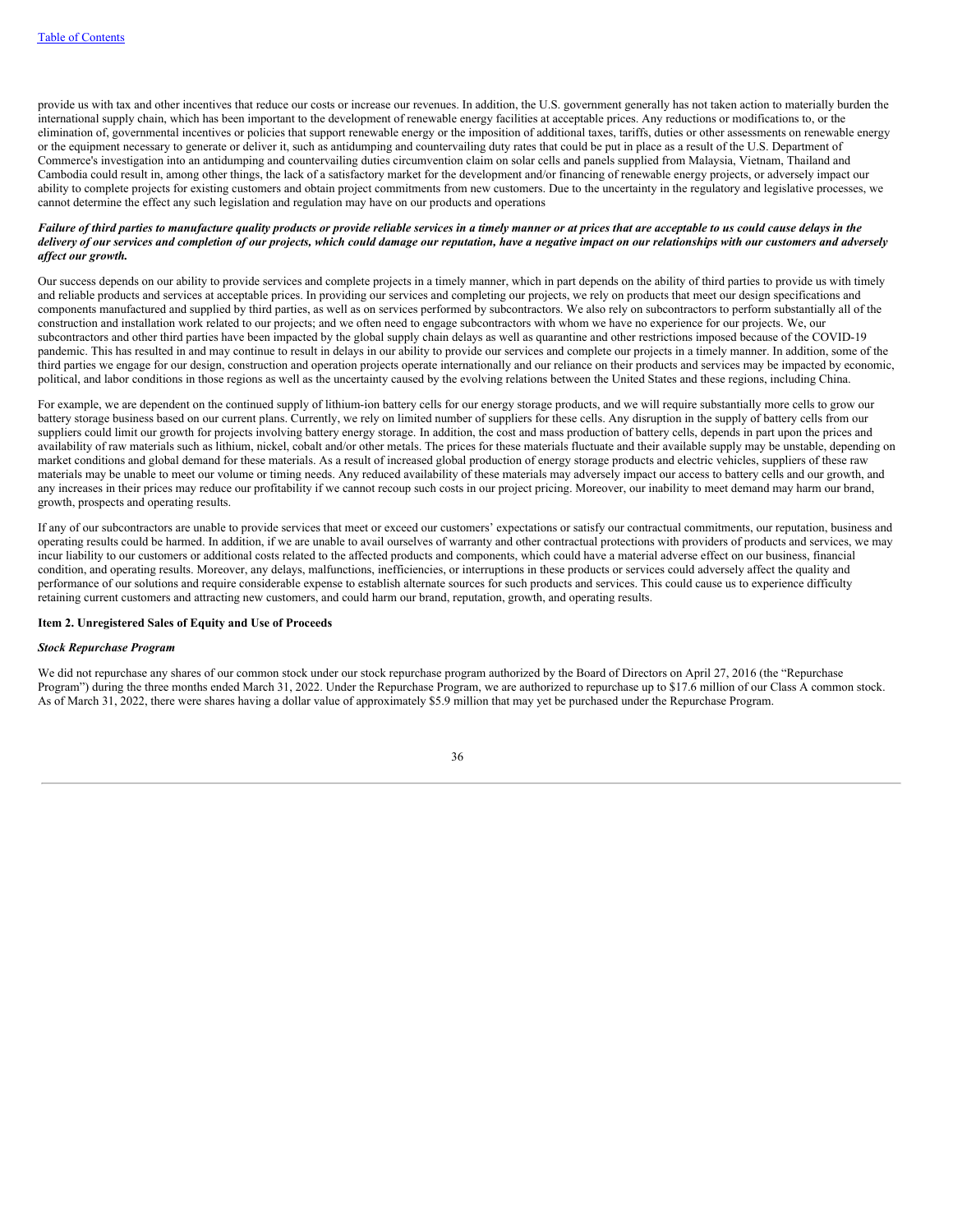## **Item 6. Exhibits**

## **Exhibit Index**

| <b>Exhibit</b> |                                                                                                                                                                                                                                                                                                                                                                                                                                                                                                                                                                                                                                         |
|----------------|-----------------------------------------------------------------------------------------------------------------------------------------------------------------------------------------------------------------------------------------------------------------------------------------------------------------------------------------------------------------------------------------------------------------------------------------------------------------------------------------------------------------------------------------------------------------------------------------------------------------------------------------|
| <b>Number</b>  | <b>Description</b>                                                                                                                                                                                                                                                                                                                                                                                                                                                                                                                                                                                                                      |
| 10.1           | Fifth Amended and Restated Credit Agreement dated as of March 4, 2022 among Ameresco, Inc., certain of its subsidiaries, the lenders (as defined therein),<br>BOFA Securities, Inc. as sole lead arranger and sole bookrunner and Bank of America, N.A. as administrative agent. Filed as Exhibit 10.1 to our Current<br>Report on Form 8-K dated March 4, 2022 and filed with the Commission on March 4, 2022 (file no. 001-34811) and incorporated herein by reference.                                                                                                                                                               |
| $31.1*$        | Principal Executive Officer Certification required by Rule 13a-14(a) or Rule 15d-14(a) of the Securities Exchange Act of 1934, as adopted pursuant to<br>Section 302 of the Sarbanes-Oxley Act of 2002.                                                                                                                                                                                                                                                                                                                                                                                                                                 |
| $31.2*$        | Principal Financial Officer Certification required by Rule 13a-14(a) or Rule 15d-14(a) of the Securities Exchange Act of 1934, as adopted pursuant to<br>Section 302 of the Sarbanes-Oxley Act of 2002.                                                                                                                                                                                                                                                                                                                                                                                                                                 |
| $32.1**$       | Certifications pursuant to 18 U.S.C. Section 1350, as adopted pursuant to Section 906 of the Sarbanes-Oxley Act of 2002.                                                                                                                                                                                                                                                                                                                                                                                                                                                                                                                |
| $101*$         | The following condensed consolidated financial statements from Ameresco, Inc.'s Quarterly Report on Form 10-Q for the quarter ended March 31, 2022,<br>formatted in Inline XBRL (Extensible Business Reporting Language): (i) Condensed Consolidated Balance Sheets (ii) Condensed Consolidated Statements of<br>Income, (iii) Condensed Consolidated Statements of Comprehensive Income, (iv) Condensed Consolidated Statement of Changes in Redeemable Non-<br>Controlling Interests and Stockholders' Equity, (v) Condensed Consolidated Statements of Cash Flows, and (vi) Notes to Condensed Consolidated Financial<br>Statements. |

104\* Cover Page Interactive Data File (formatted as Inline XBRL and contained in Exhibit 101)

<span id="page-38-0"></span><sup>\*</sup>Filed herewith. \*\*Furnished herewith.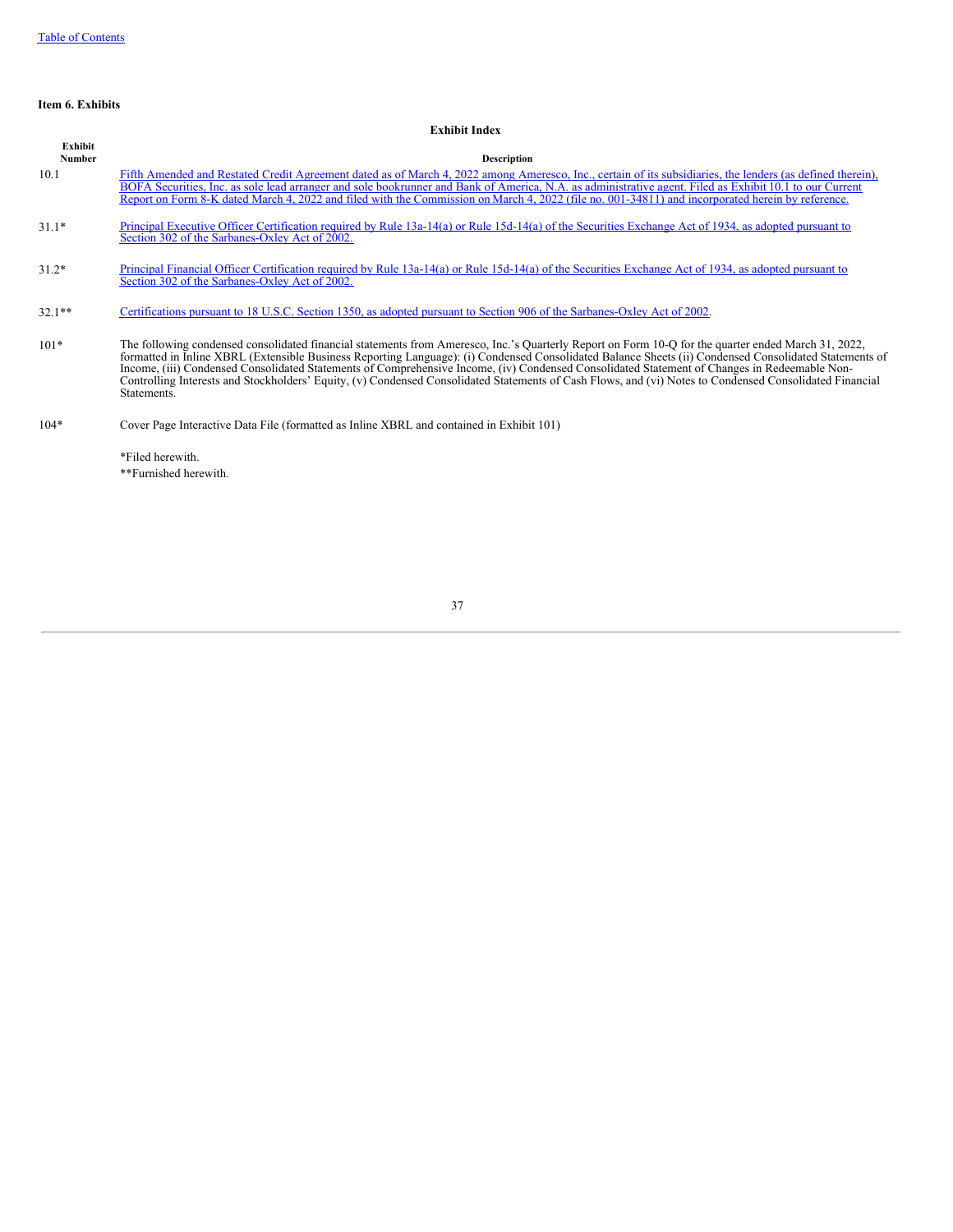## **SIGNATURES**

Pursuant to the requirements of the Securities Exchange Act of 1934, the Registrant has duly caused this report to be signed on its behalf by the undersigned, thereunto duly authorized.

Date: May 3, 2022 By: /s/ Spencer Doran Hole

AMERESCO, INC.

**Spencer Doran Hole**

**Senior Vice President and Chief Financial Officer (duly authorized and principal financial officer)**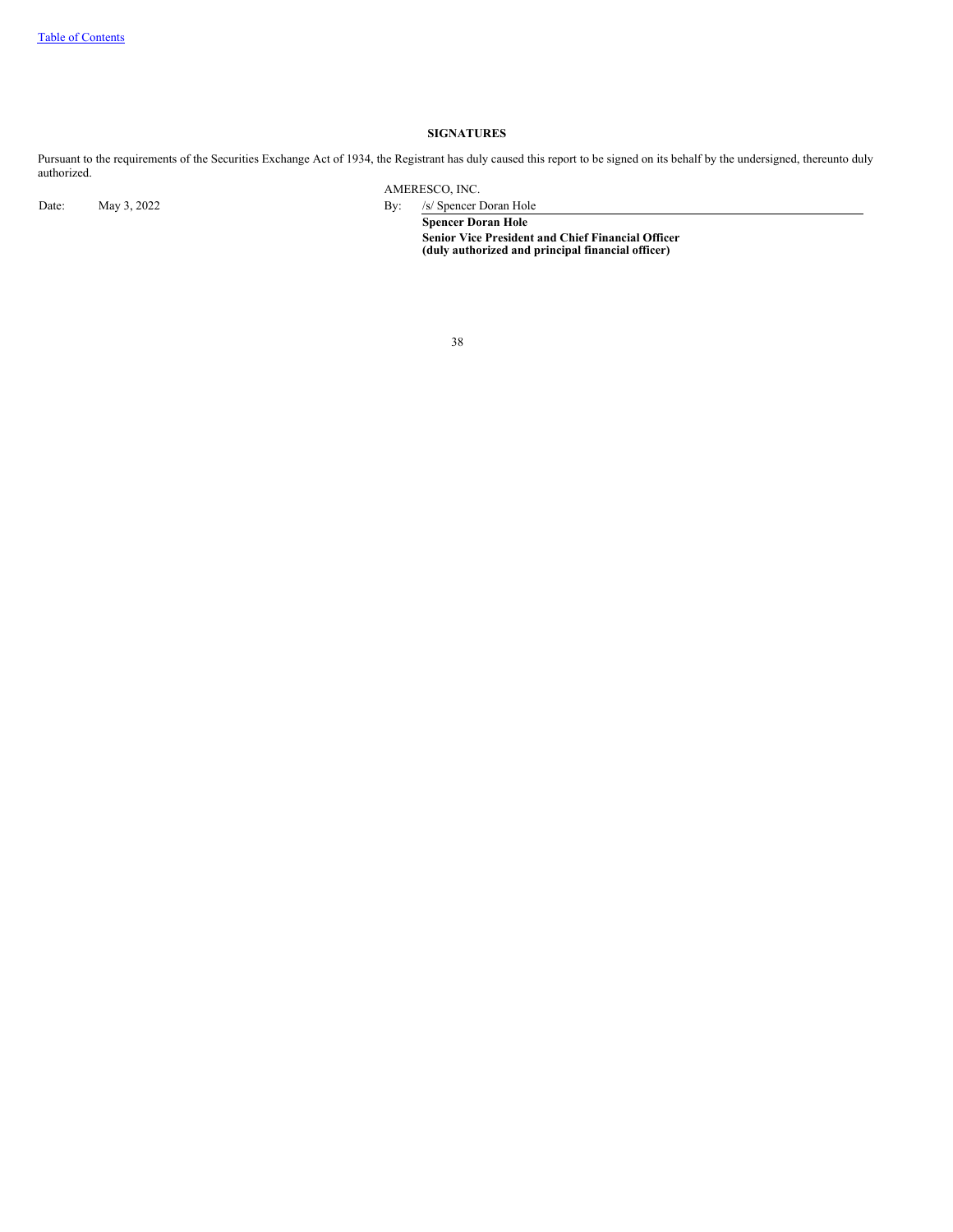## **PRINCIPAL EXECUTIVE OFFICER CERTIFICATION**

<span id="page-40-0"></span>I, George P. Sakellaris, certify that:

- 1. I have reviewed this Quarterly Report on Form 10-Q of Ameresco, Inc. (the "Registrant");
- 2. Based on my knowledge, this report does not contain any untrue statement of a material fact or omit to state a material fact necessary to make the statements made, in light of the circumstances under which such statements were made, not misleading with respect to the period covered by this report;
- 3. Based on my knowledge, the financial statements, and other financial information included in this report, fairly present in all material respects the financial condition, results of operations and cash flows of the Registrant as of, and for, the periods presented in this report;
- 4. The Registrant's other certifying officer and I are responsible for establishing and maintaining disclosure controls and procedures (as defined in Exchange Act Rules 13a-15(e) and 15d-15(e)) and internal control over financial reporting (as defined in Exchange Act Rules 13a-15(f) and 15d-15(f)) for the Registrant and have:
	- (a) Designed such disclosure controls and procedures, or caused such disclosure controls and procedures to be designed under our supervision, to ensure that material information relating to the Registrant, including its consolidated subsidiaries, is made known to us by others within those entities, particularly during the period in which this report is being prepared;
	- (b) Designed such internal control over financial reporting, or caused such internal control over financial reporting to be designed under our supervision, to provide reasonable assurance regarding the reliability of financial reporting and the preparation of financial statements for external purposes in accordance with generally accepted accounting principles;
	- (c) Evaluated the effectiveness of the Registrant's disclosure controls and procedures and presented in this report our conclusions about the effectiveness of the disclosure controls and procedures, as of the end of the period covered by this report based on such evaluation; and
	- (d) Disclosed in this report any change in the Registrant's internal control over financial reporting that occurred during the Registrant's most recent fiscal quarter (the Registrant's fourth fiscal quarter in the case of internal control over financial reporting; and
- 5. The Registrant's other certifying officer and I have disclosed, based on our most recent evaluation of internal control over financial reporting, to the Registrant's auditors and the audit committee of the Registrant's board of directors (or persons performing the equivalent functions):
	- (a) All significant deficiencies and material weaknesses in the design or operation of internal control over financial reporting which are reasonably likely to adversely affect the Registrant's ability to record, process, summarize and report financial information; and
	- (b) Any fraud, whether or not material, that involves management or other employees who have a significant role in the Registrant's internal control over financial reporting.

Date: May 3, 2022 /s/ George P. Sakellaris

**George P. Sakellaris President and Chief Executive Officer (principal executive officer)**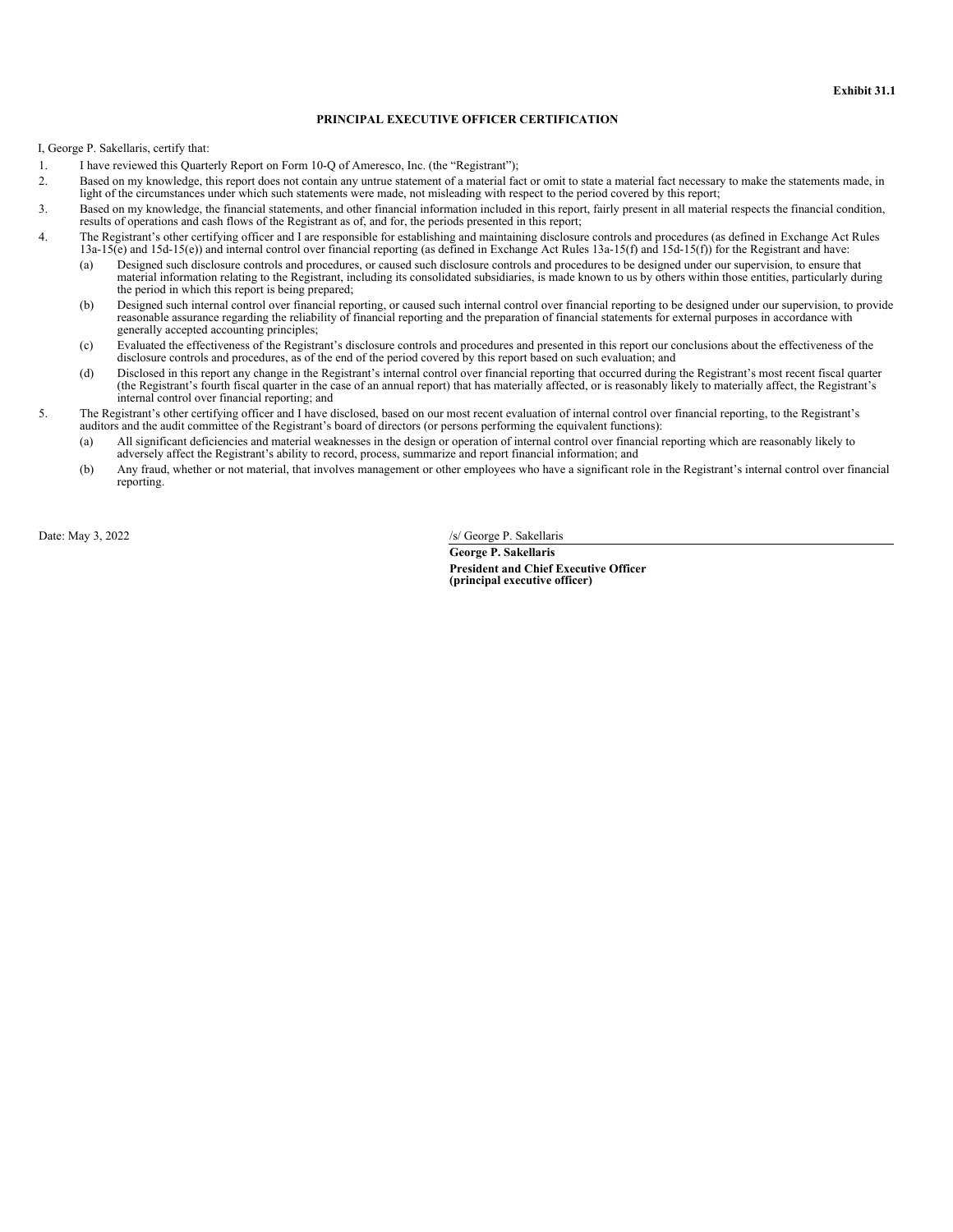## **PRINCIPAL FINANCIAL OFFICER CERTIFICATION**

<span id="page-41-0"></span>I, Spencer Doran Hole, certify that:

- 1. I have reviewed this Quarterly Report on Form 10-Q of Ameresco, Inc. (the "Registrant");
- 2. Based on my knowledge, this report does not contain any untrue statement of a material fact or omit to state a material fact necessary to make the statements made, in light of the circumstances under which such statements were made, not misleading with respect to the period covered by this report;
- 3. Based on my knowledge, the financial statements, and other financial information included in this report, fairly present in all material respects the financial condition, results of operations and cash flows of the Registrant as of, and for, the periods presented in this report;
- 4. The Registrant's other certifying officer and I are responsible for establishing and maintaining disclosure controls and procedures (as defined in Exchange Act Rules 13a-15(e) and 15d-15(e)) and internal control over financial reporting (as defined in Exchange Act Rules 13a-15(f) and 15d-15(f)) for the Registrant and have:
	- (a) Designed such disclosure controls and procedures, or caused such disclosure controls and procedures to be designed under our supervision, to ensure that material information relating to the Registrant, including its consolidated subsidiaries, is made known to us by others within those entities, particularly during the period in which this report is being prepared;
	- (b) Designed such internal control over financial reporting, or caused such internal control over financial reporting to be designed under our supervision, to provide reasonable assurance regarding the reliability of financial reporting and the preparation of financial statements for external purposes in accordance with generally accepted accounting principles;
	- (c) Evaluated the effectiveness of the Registrant's disclosure controls and procedures and presented in this report our conclusions about the effectiveness of the disclosure controls and procedures, as of the end of the period covered by this report based on such evaluation; and
	- (d) Disclosed in this report any change in the Registrant's internal control over financial reporting that occurred during the Registrant's most recent fiscal quarter (the Registrant's fourth fiscal quarter in the case of internal control over financial reporting; and
- 5. The Registrant's other certifying officer and I have disclosed, based on our most recent evaluation of internal control over financial reporting, to the Registrant's auditors and the audit committee of the Registrant's board of directors (or persons performing the equivalent functions):
	- (a) All significant deficiencies and material weaknesses in the design or operation of internal control over financial reporting which are reasonably likely to adversely affect the Registrant's ability to record, process, summarize and report financial information; and
	- (b) Any fraud, whether or not material, that involves management or other employees who have a significant role in the Registrant's internal control over financial reporting.

Date: May 3, 2022 /s/ Spencer Doran Hole

**Spencer Doran Hole Senior Vice President and Chief Financial Officer (duly authorized and principal financial officer)**